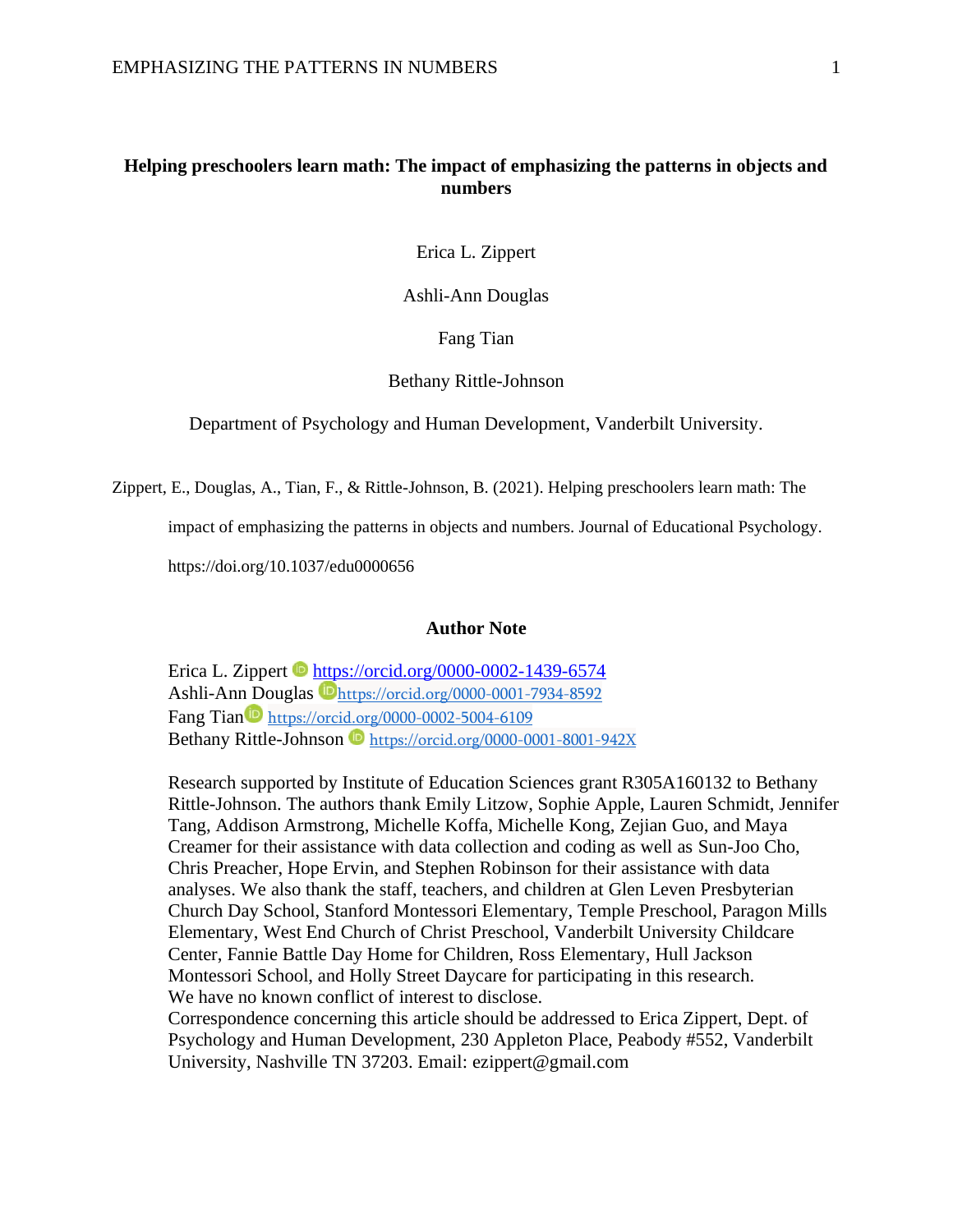### **Abstract**

Preschoolers' repeating patterning knowledge is predictive of their concurrent and later math and numeracy knowledge, but strong experimental evidence is needed to determine if these relations are causal. The purpose of the current study was to examine the causal effects of repeating patterning and numeracy tutoring on repeating patterning, numeracy, and general mathematics knowledge in the year prior to kindergarten (i.e.,  $preK$ ). Children in preK ( $N = 211$ ) were randomly assigned to receive 5 sessions of researcher-delivered tutoring (a) on repeating patterns and numeracy or (b) on numeracy (and literacy as an active control), or received no tutoring and business as usual classroom instruction (control). Children who received tutoring in repeating patterning and numeracy improved in their repeating patterning knowledge the most. However, children's general math and numeracy knowledge improved similarly across conditions, and a specific aspect of numeracy emphasized during the tutoring did not improve. Children's repeating patterning knowledge is malleable, but this initial attempt to demonstrate causal links between repeating patterning and math knowledge was not successful. Results parallel mixed success in research training other skills, such as working memory or spatial skills, for improving mathematics knowledge. Findings are discussed in terms of the relations between patterning, numeracy, and general math knowledge in preschoolers.

*Keywords:* Patterning knowledge, general mathematics knowledge, numeracy knowledge, successor and predecessor principle knowledge, tutoring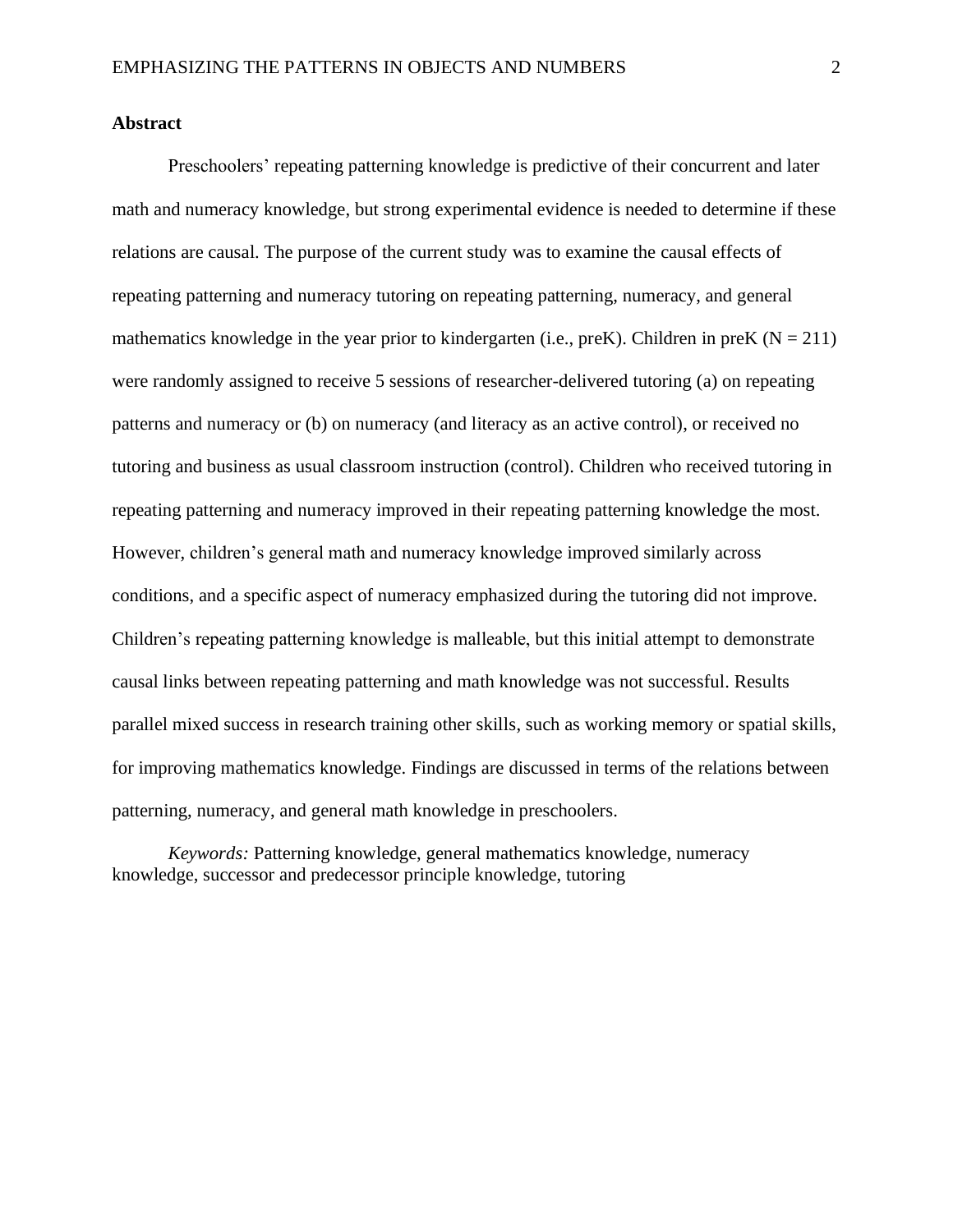## **Educational Impact and Implications Statement**

We know that preschool children with better repeating patterning knowledge (i.e., understanding predictable sequences with a part that repeats, like objects arranged ABABAB) also tend to do better on math and numeracy tasks. How can we improve preschool children's patterning knowledge and does teaching preschoolers patterning along with numbers improve their math knowledge? Our 5 tutoring sessions improved children's patterning knowledge, but did not improve their math knowledge. The patterning instruction was designed to improve children's knowledge of and ability to duplicate, extend, and abstract (i.e., duplication with different materials) repeating patterns, and identify the unit of repeat in those patterns. Although it was not designed to be used for classroom instruction, key features of our tutoring protocol can be incorporated into preschool teachers' patterning instruction.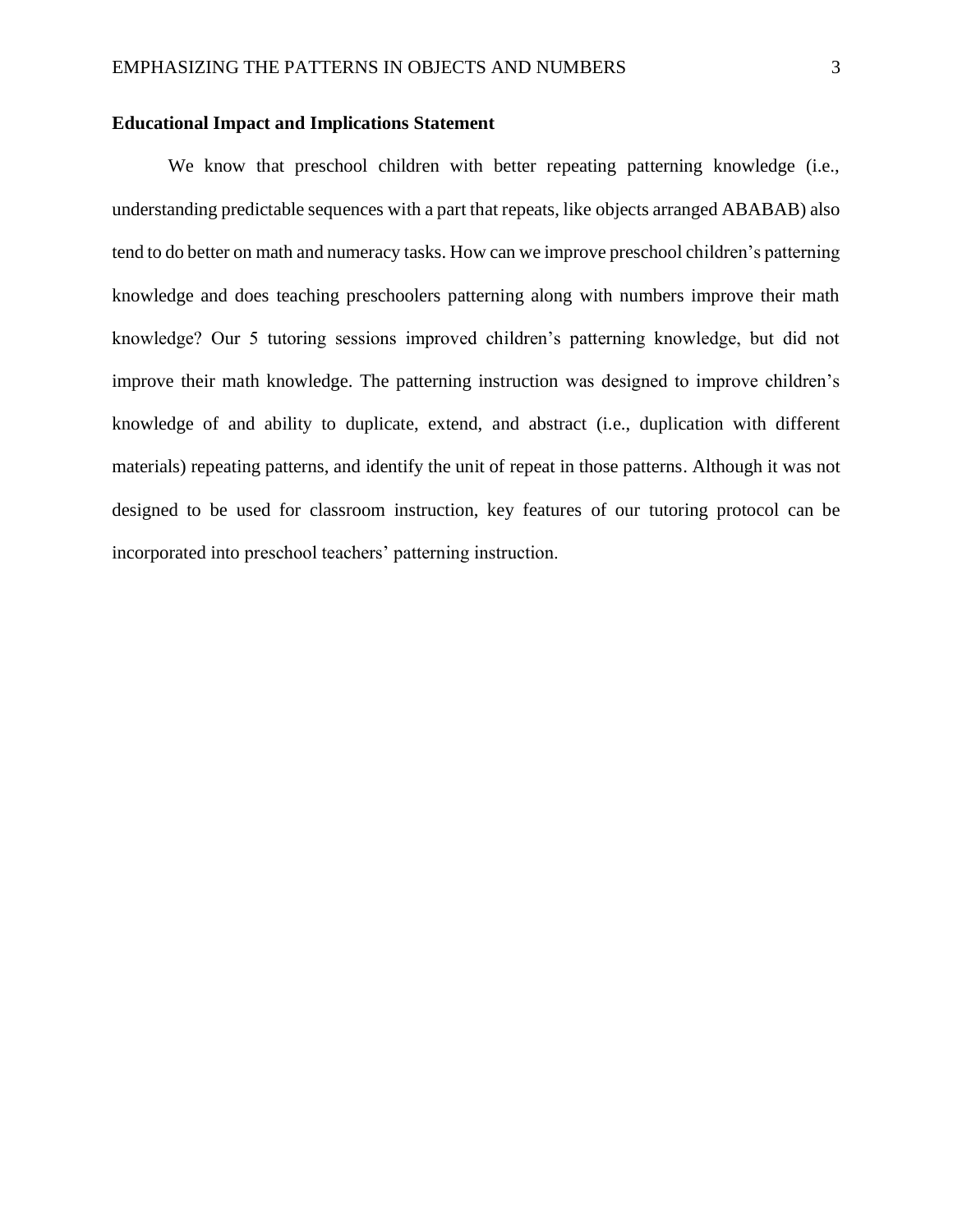## **Helping preschoolers learn math: The impact of emphasizing the patterns in objects and numbers.**

Children's mathematics knowledge prior to formal schooling plays an important role in their future success. Specifically, children's math knowledge at the beginning of kindergarten varies substantially (Starkey et al., 2004) and strongly predicts their later math and reading skills (Duncan et al., 2007; Jordan et al., 2009; Nguyen et al., 2016; Watts et al., 2014). Additionally, individuals with better math knowledge often have higher incomes, attain more prestigious careers, and make better healthcare decisions (Lipkus & Peters, 2009; Ritchie & Bates, 2013; Shapka et al., 2006). While most research has explored the contributions of early numeracy knowledge to math development, some work has highlighted that repeating patterning knowledge (the ability to notice and use predictable sequences that have a part that repeats) also predicts children's math knowledge concurrently as well as months and years later (Fyfe et al., 2019; Rittle-Johnson et al., 2017, 2019; Zippert et al., 2019, 2020). Emerging research has further suggested that repeating patterning knowledge is associated with general and specific aspects of numeracy knowledge (Rittle-Johnson et al., 2019; Wijns et al., 2019). However, the majority of the evidence linking repeating patterning knowledge to math and numeracy knowledge has been correlational, and the two existing training studies have not used rigorous experimental designs. Thus, existing research neither reveals the specificity of the effects of repeating patterning instruction on math and numeracy knowledge, nor the directionality or causal nature of these relations. Further, repeating patterning knowledge appears to be malleable (Papic et al., 2011), but interventions for improving repeating patterning knowledge are not well developed nor rigorously tested (Burgoyne et al., 2017).

Thus, the current study had three aims. First, we examined the malleability of repeating patterning knowledge in response to moderately intensive 2-week tutoring with children in preK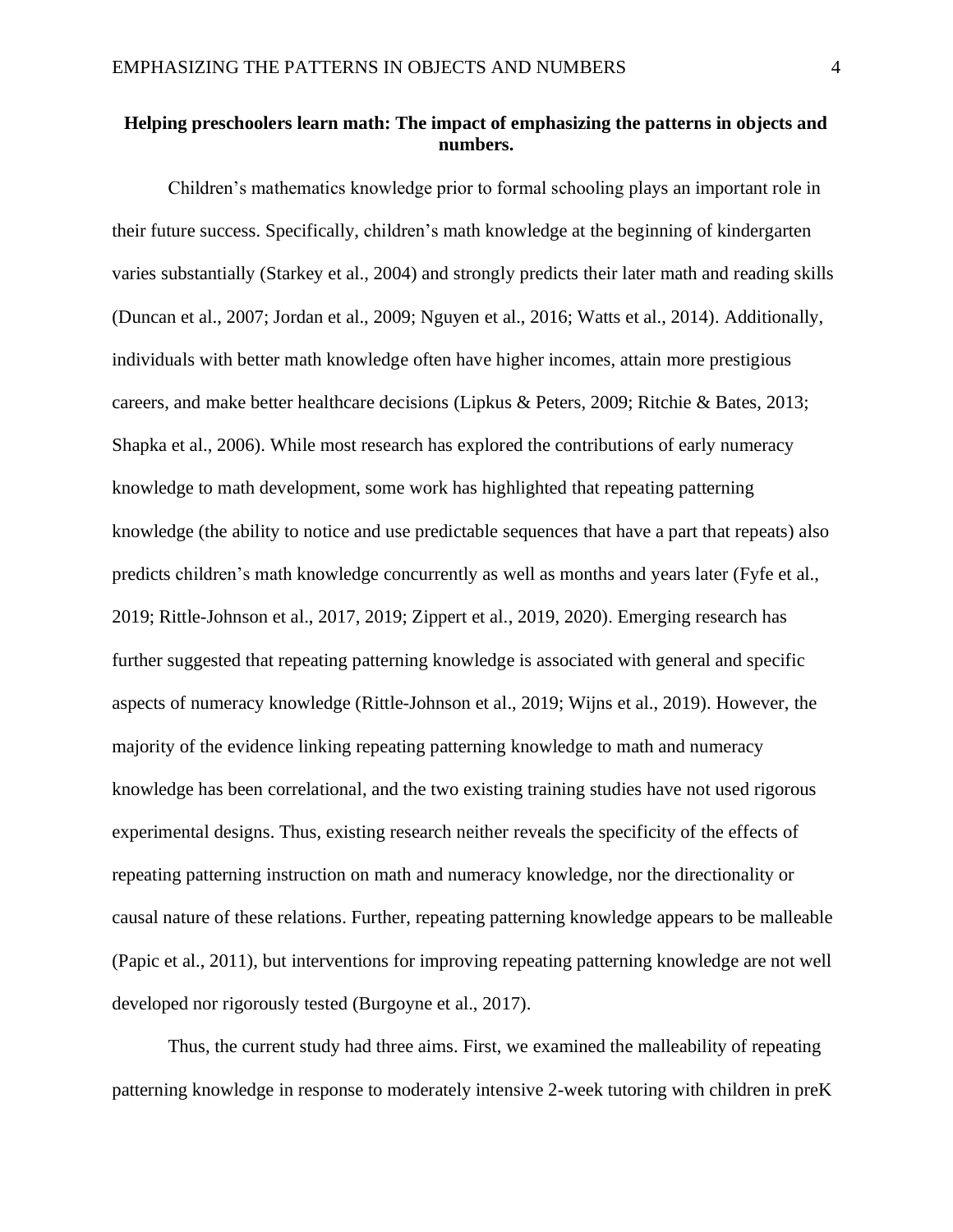compared to both an active control group and regular classroom instruction. Second, we examined whether one pattern-intensive aspect of numeracy—successor and predecessor principle knowledge—could be improved through tutoring. Finally, we examined whether tutoring in repeating patterning knowledge together with numeracy knowledge would improve children's numeracy and general math knowledge. Theoretically, this research is needed to better understand the roles of non-numerical and numerical knowledge for young children's math development (see Figure 1 for the conceptual model guiding our research). Practically, this research is needed because while many early math standards and curricula emphasize the importance of patterning in math instruction (National Association for the Education of Young Children, 2014; National Council of Teachers of Mathematics, 2006), the Common Core State Standards (CCSS; 2010) did not include repeating patterning knowledge as a content standard in the early grades. Additional evidence is needed to inform efforts to revise the CCSS to include patterning in the early grades. In the following sections, we review evidence on repeating patterning knowledge and evidence of its relation to math and numeracy knowledge.

#### **Repeating Patterning Knowledge**

Patterning knowledge refers to the ability to notice and use predictable sequences (Rittle-Johnson et al., 2015). Preschool children are especially adept at learning repeating patterns, or linearly arranged sequences with a repeating unit (e.g., ABABAB). Around age 3, children begin to develop explicit knowledge of repeating patterns, recognizing repeating patterns around them with some accuracy, such as on a striped shirt (Clements & Sarama, 2014). Typical repeating patterning tasks include duplicating and extending model patterns using identical materials, and sometimes abstracting patterns by creating the same type of pattern using different materials (Papic et al., 2011; Rittle-Johnson et al., 2015; Sarama & Clements, 2004; Starkey et al., 2004).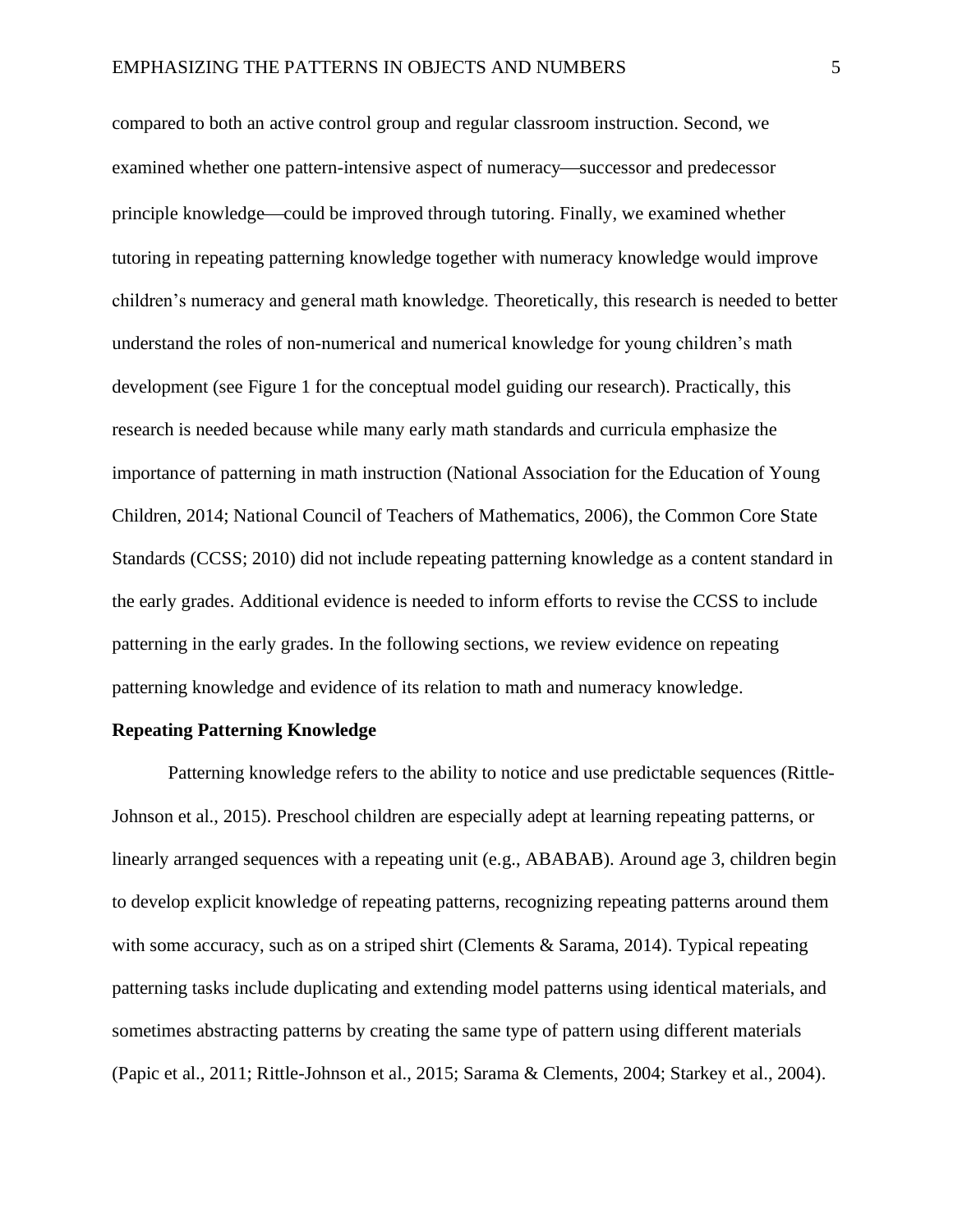Overall, duplicating patterns tends to be easier for preschoolers than extending them, and pattern extension items are easier than pattern abstraction items (Collins & Laski, 2015; Mulligan & Mitchelmore, 2009; Rittle-Johnson et al., 2015, 2019). Analyses of preschool children's patterning errors and strategies suggests that one of the main challenges with early patterning lies in their inability to recognize the role of the unit of repeat in representing a pattern's structure (Collins & Laski, 2015; Lüken & Sauzet, 2020). In addition to instruction in literacy and numeracy, children often work with repeating patterns in preschool and early elementary school (Economopoulos, 1998), although the emphasis on patterning may be changing in elementary school with the adoption of the Common Core State Standards (2010). Repeating patterns are most developmentally appropriate for this age as they rely on perceptual dimensions such as shape or color, making them less reliant on prior knowledge (e.g., numeracy) than other types of patterns, such as growing patterns (e.g., numbers or object sequences that increase by 2 each time, e.g., 5, 7, 9, 11; Sarama & Clements, 2004; Wijns et al., 2019). For example, 4- and 5-yearolds perform below chance even on growing pattern items that do not contain numerals, such as  $\Delta$  $\Delta$  $\Delta$  $\Delta$  $\Delta$  $\Delta$  $\Delta$  $\Delta$  (Wijns et al., 2019). This is likely because growing patterning knowledge is theorized to develop in kindergarten and first grade (Sarama & Clements, 2009), and children are less likely to recognize examples of growing sequences as patterns as compared to repeating sequences (McGarvey, 2012).

Patterning knowledge appears to be malleable, although evidence is quite limited**.** In one study, preschool children received less than an hour's worth of tutoring across two consecutive days to detect the shared pattern unit in sequences with the same structure but different items (i.e., abstract patterns; Rittle-Johnson et al., 2015). Compared to their pretest scores, children improved in their performance on the abstract pattern items, although not the extend pattern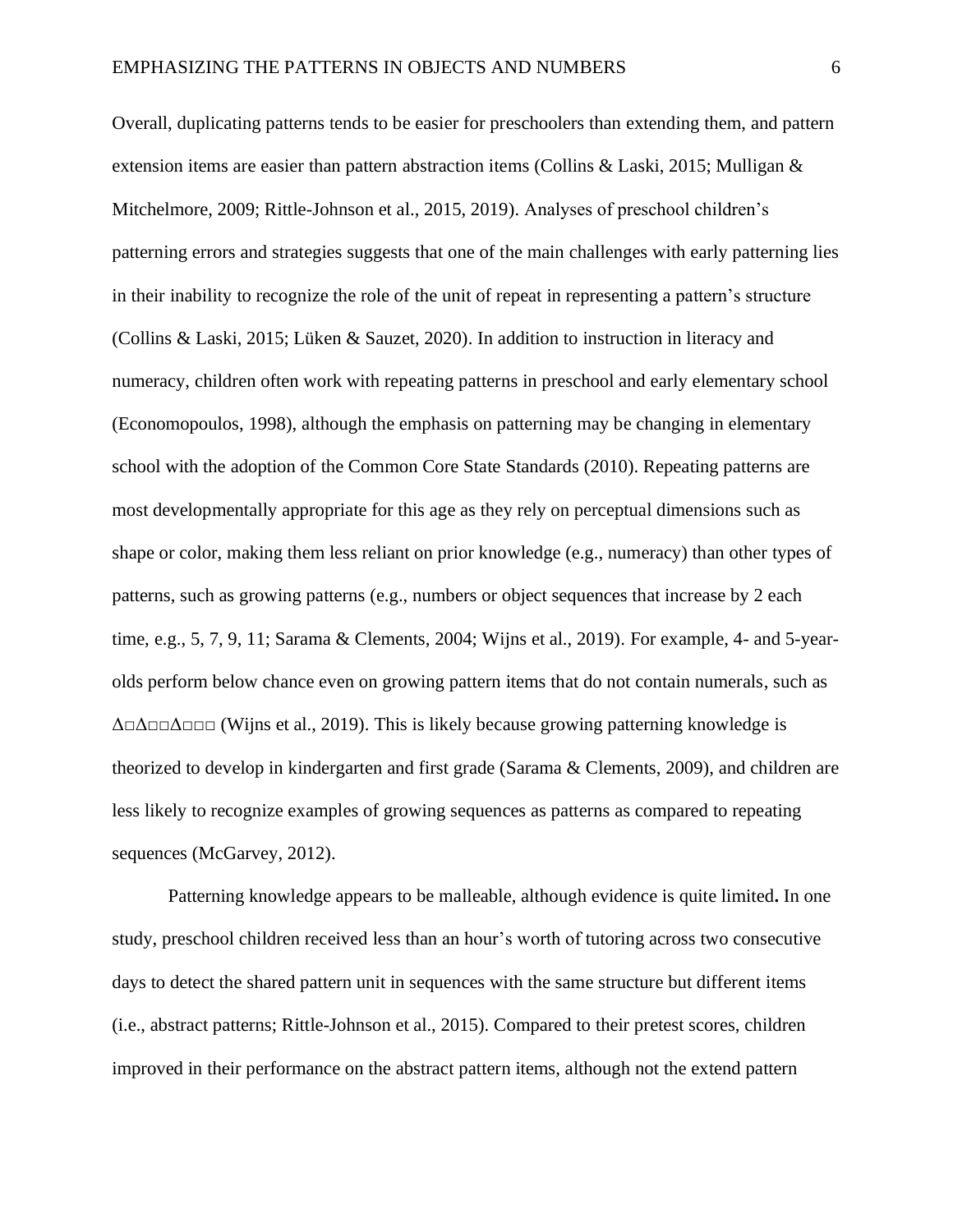items. Additionally, there was no control condition. Given the lack of a control condition, improvements in task performance may have been attributable to repeated exposure to task items at pretest and during tutoring.

In another study involving a year-long classroom-based intervention, children attending two Australian preschool centers either received 6-months of repeating and spatial pattern training and "patternized" curricula (that included copying, memorizing, finding missing items, extending, and generating new repeating and spatial patterns) or regular classroom instruction (Papic et al., 2011). Spatial pattern activities included copying dot arrays, grid patterns, subitizing, and creating spatial figures with dots. While repeating and spatial patterning knowledge in the two classrooms seemed comparable at pretest, at the end of the school year as well as the end of the following school year, children who received the patterning intervention and enhanced preschool curriculum tended to score higher on both task types. At the end of kindergarten**,** children from the intervention group also tended to show superior performance on repeating and growing spatial patterns (item sets increasing in quantity and arranged as triangles or squares). However, a number of methodological issues (i.e., no random assignment to condition, initial condition differences were not statistically confirmed, selective reporting of study results on specific items, assessor was not blind to the hypotheses at posttest, and training experiences and group size were neither controlled nor consistent) limit the generalizability of the findings.

Several studies by one team of researchers indicate that other, more complex types of patterning knowledge are malleable in older children who struggle with patterning (Hendricks et al., 2006; Kidd et al., 2013, 2014; Pasnak et al., 2015). First-grade students who were identified through screening as struggling with a variety of types of patterns were randomly assigned to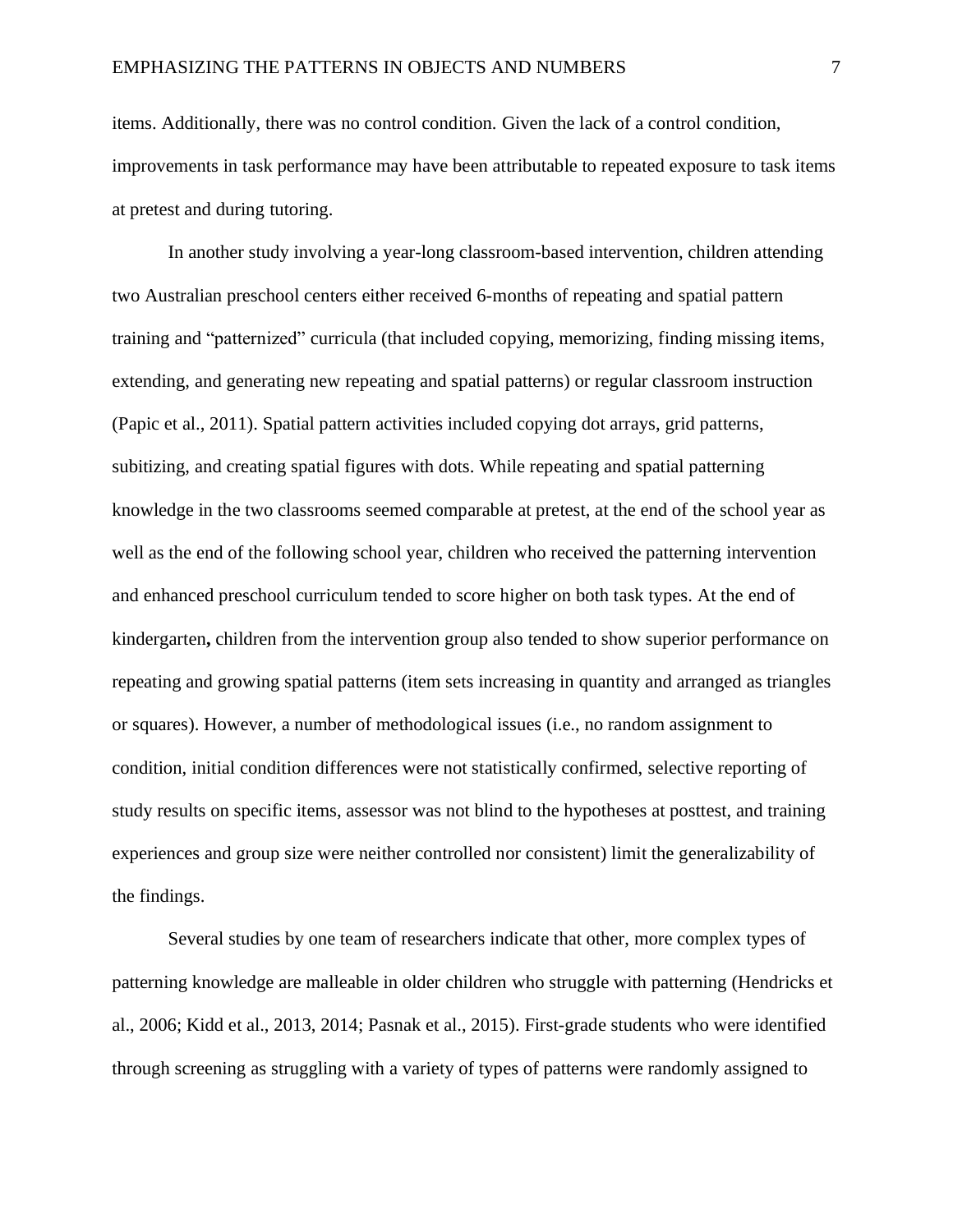receive intensive training (15-minutes 3 times per week for 6 months) in growing, rotating, and symmetrical patterns (e.g., numerical sequences, alphabet sequences, time on analog clocks) or instruction in other subjects (e.g., math, reading or social studies; Kidd et al., 2013, 2014). Students receiving patterning training scored significantly higher in patterning knowledge, including on new types of patterns at the end of the school year than those trained in reading and social studies (Hendricks et al., 2006; Kidd et al., 2014; Pasnak et al., 2015).

Overall, patterning knowledge appears to be malleable. However, a bulk of the evidence exists for knowledge of growing and more complex patterns in school-age children who struggled with patterning. Controlled, experimental studies promoting repeating patterning knowledge (the appropriate aspect of patterning knowledge for preschoolers) using random assignment to condition, a control condition, and clearly specified instruction have not been conducted in a single study with preschoolers. Thus, it is important to establish effective methods for promoting repeating patterning knowledge in preschool.

#### **Relations Between Repeating Patterning, Math, and Numeracy Knowledge**

Repeating patterning knowledge has been theorized to be an important aspect of mathematical thinking. First, math involves patterning (i.e., identifying, extending, and describing predictable sequences in objects and numbers; Charles, 2005; Sarama & Clements, 2004; Steen, 1988). Further, some theorists describe patterning as early algebraic thinking given its emphasis on awareness of regularities and structural relationships (Carraher et al., 2006; Mason et al., 2009; Sarama & Clements, 2009). Additionally, several research-based early childhood math curricula emphasize repeating patterning instruction (Clements & Sarama, 2007a; Greenes et al., 2004; Mulligan & Mitchelmore, 2009; Sarama & Clements, 2004; Starkey et al., 2004). One example includes a promising kindergarten-2<sup>nd</sup> grade curriculum supplement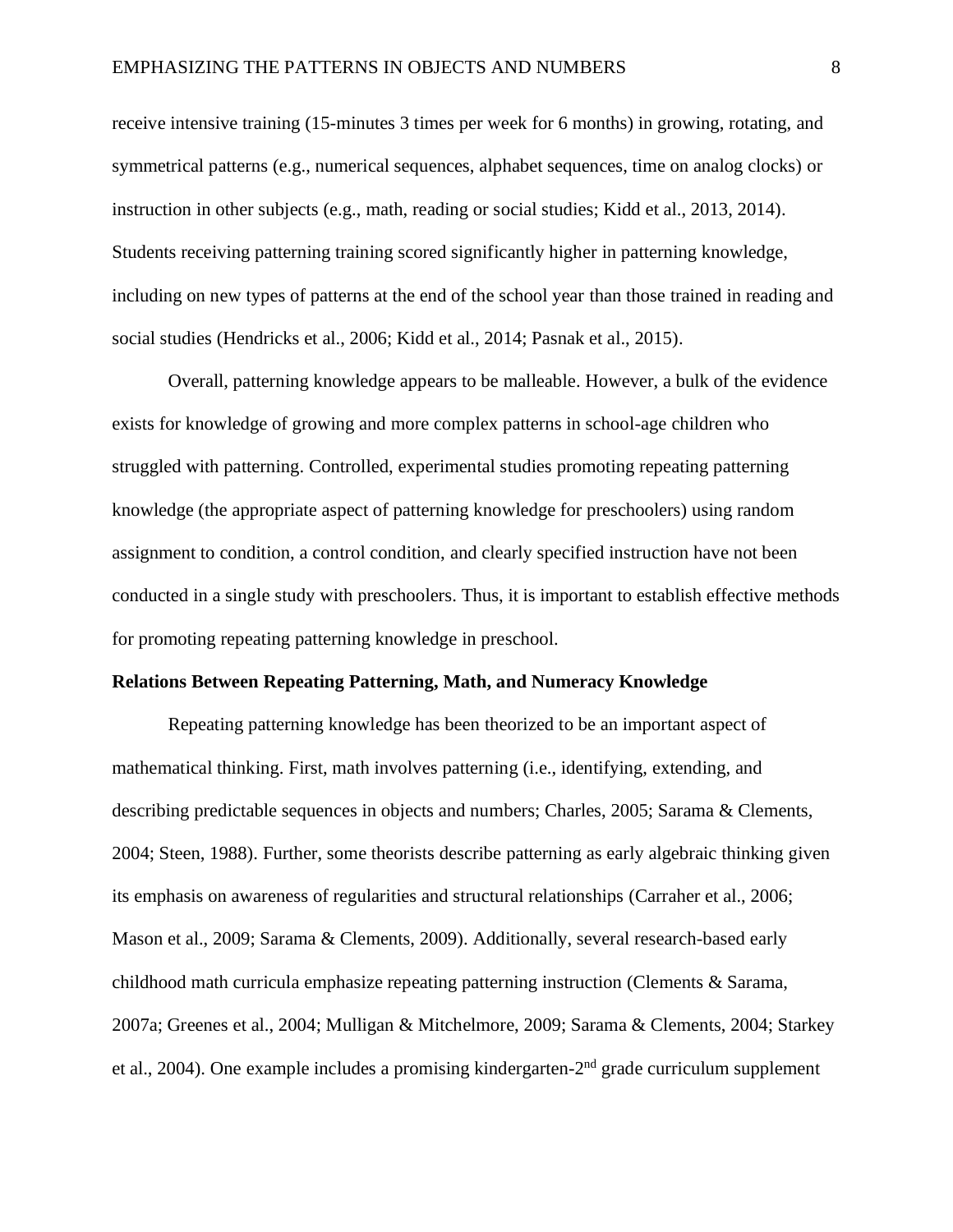that adopts a much broader construct termed "pattern and structure." This program encompasses a very wide range of topics within elementary school mathematics, including subitizing, equal spacing and partitioning, and multiplicative reasoning or grouping (Mulligan et al., 2020; Mulligan & Mitchelmore, 2009, 2018).

Repeating patterning knowledge is likely linked to math knowledge at least in part because of its relation to numeracy knowledge specifically (see Figure 1). Numeracy knowledge in early childhood encompasses knowledge of number (i.e., recognizing quantities through subitizing and counting, associating quantities with verbal and written labels), number relations (i.e., comparing magnitudes and representing them on a mental number line) and number operations (i.e., addition and subtraction with objects, in verbal story problems and with numerals; Jordan et al., 2009, 2010). Both repeating patterning and numeracy knowledge involve deducing underlying rules in sequences. An example for number and number operations knowledge is inferring the successor principle (i.e., the understanding that adding one means the next number in the count sequence), which is thought to involve noticing and generalizing a pattern in the associations between quantities and their verbal and written labels (Carey, 2004; Cheung et al., 2017; Rittle-Johnson et al., 2017; Zippert et al., 2019, 2020). Repeating patterning knowledge may also promote number knowledge by helping children notice other patterns in the count sequence, such as the repetition of the ones digits when counting to 100 (Papic et al., 2011; Zippert et al., 2020), and supporting counting by 2's or 5's (Clements & Sarama, 2014). Given that even preschool children can find underlying rules in patterns with objects and sounds, developing such skills at a young age may support their noticing and use of patterns in numbers as they acquire numeracy knowledge. This is a key idea of the conceptual model guiding the current study.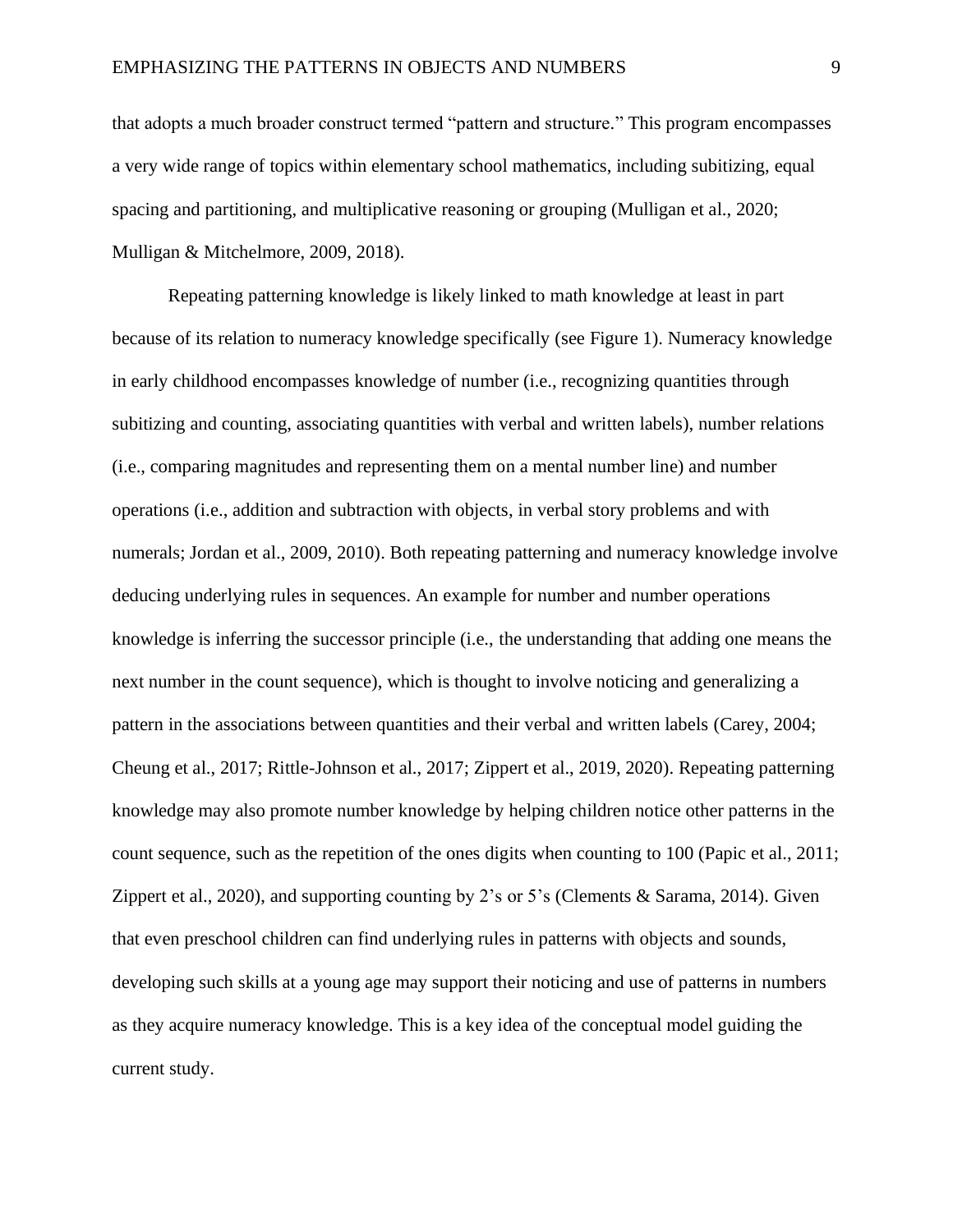## *Correlational Evidence*

Empirical evidence provides strong support for the correlational link between patterning and general math knowledge. Repeating patterning knowledge in preschool is predictive of general math knowledge concurrently and longitudinally, including years later (Fyfe et al., 2019; Nguyen et al., 2016; Rittle-Johnson et al., 2017, 2019; Zippert et al., 2019, 2020). For example, repeating patterning knowledge assessed at the beginning of preK predicted general math knowledge concurrently and 7 months later (Rittle-Johnson et al., 2019). In two studies using the same sample of children, end-of-the-year preK repeating patterning knowledge predicted math achievement on standardized math assessments in  $5<sup>th</sup>$  grade and state math achievement tests in 4<sup>th</sup>- 6<sup>th</sup> grades (Fyfe et al., 2019; Rittle-Johnson et al., 2017).

Empirical evidence for the correlational link between repeating patterning, general numeracy knowledge, and specific aspects of numeracy knowledge is accumulating. For example, preschoolers' beginning-of-the-year repeating patterning knowledge predicted general numeracy knowledge concurrently and 7-months later (Rittle-Johnson et al., 2019; Wijns et al., 2019; Zippert et al., 2019). Evidence also suggests that repeating patterning knowledge relates to specific aspects of numeracy knowledge. For instance, repeating patterning knowledge correlated with concurrent magnitude comparison and number operations knowledge (Zippert et al., 2019). Similarly, early elementary school children's repeating patterning knowledge correlated with their concurrent number operations knowledge, but not their knowledge of two math concepts (i.e., math equivalence and inversion). The authors suggested that repeating patterning knowledge is most useful for learning predictable sequences over a long period of time, such as arithmetic facts, rather than insights about single math concepts (Fyfe et al., 2017; MacKay & De Smedt, 2019).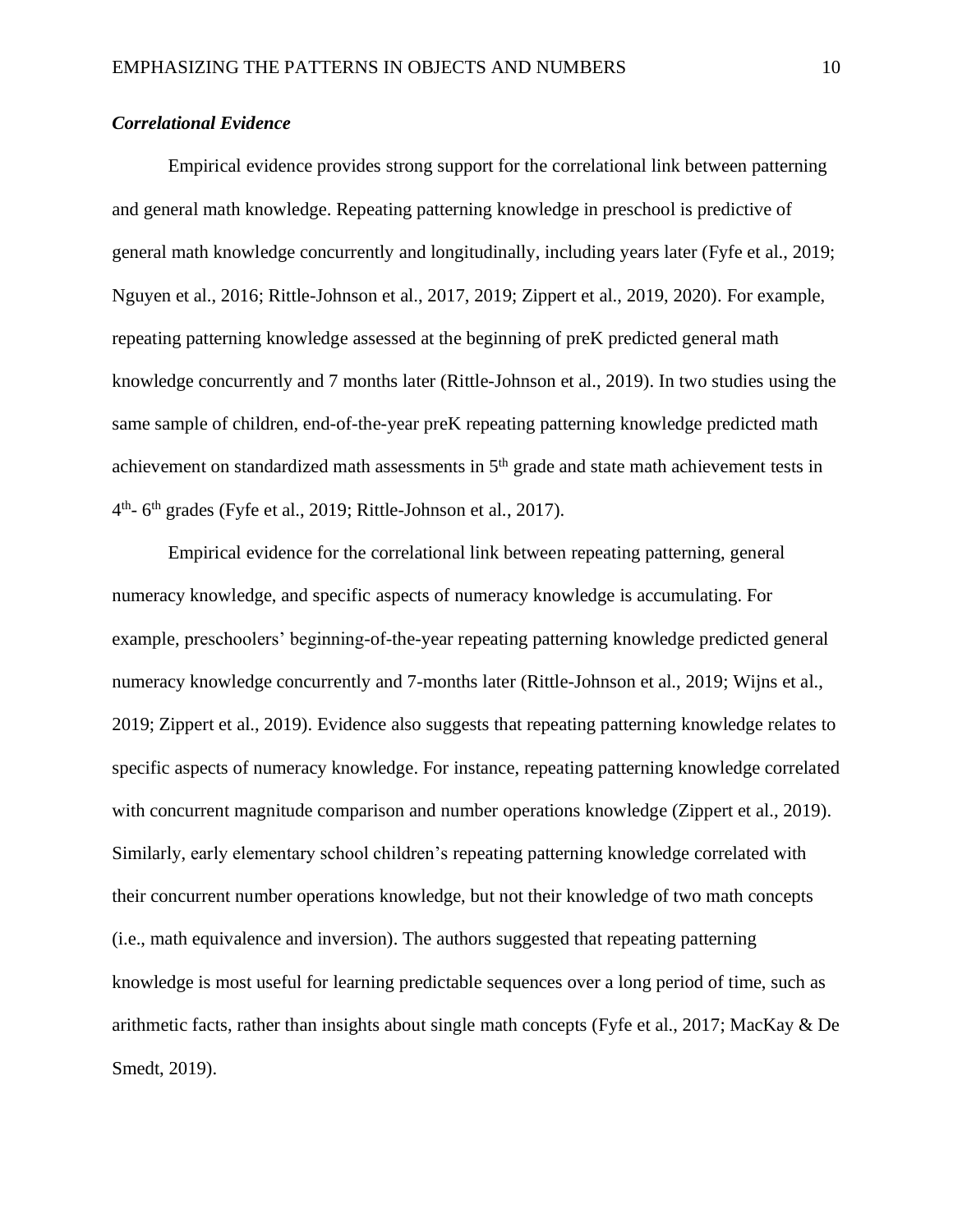Further, numeracy knowledge may serve a mediating role in explaining the association between early repeating patterning and later math knowledge. Specifically, end-of-pre-K repeating patterning knowledge predicted symbolic mapping (e.g., linking symbolic to nonsymbolic number representations and comparing the magnitude of symbolic numbers), number operations and repeating patterning knowledge in first grade, which in turn helped predict performance on standardized math measures at age 11, when most children were finishing 5<sup>th</sup> grade (Rittle-Johnson et al., 2017). Similar results were also found for predicting state achievement test scores in math (Fyfe et al., 2019). Overall, this suggests that numeracy knowledge may serve as a pathway through which repeating patterning knowledge supports mathematics knowledge more broadly, as depicted in Figure 1.

#### *Causal Evidence*

The causal nature of links between patterning, math, and numeracy knowledge is underexamined. Only a few studies have examined the impact of patterning training on children's math knowledge, and only one of those focused on repeating patterns.

One study focused on the impact of repeating patterning instruction on children's numeracy knowledge (Papic et al., 2011). Children who attended a preschool with special repeating and spatial patterning training showed greater gains in their numeracy knowledge (e.g., forward and backward counting, indicating the next and previous number, symbolic mapping, and use of advanced calculation strategies) at the end of the next school year (in kindergarten) than children who attended a preschool with only regular classroom instruction (Papic et al., 2011). However, children in the patterning training classroom also received some numeracyrelevant instruction and practice (e.g., labeling and generating small sets of objects, duplicating spatially arranged shapes made of dots). Thus, it is unclear whether the patterning or numeracy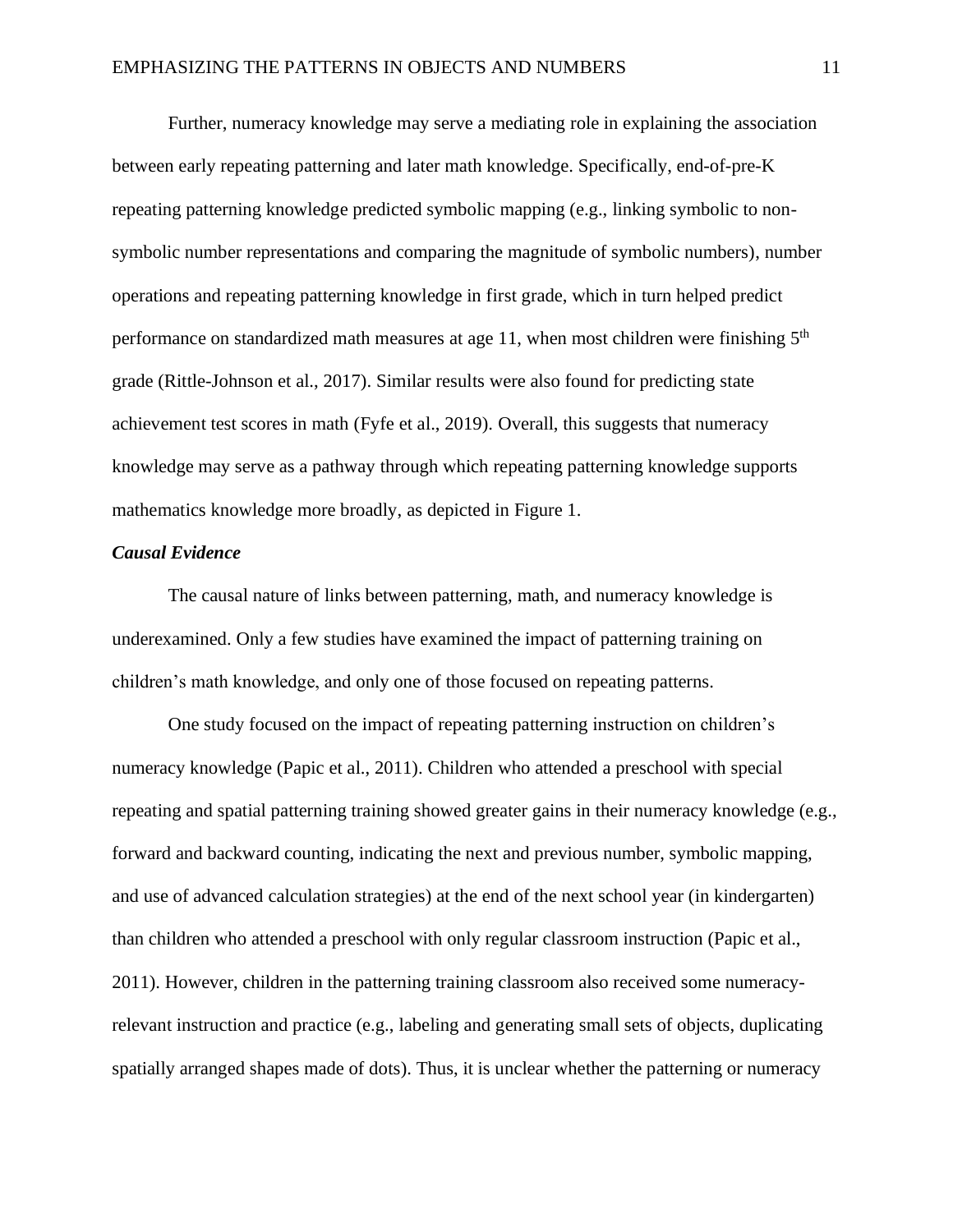training alone, or the combination of the two contributed to children's greater numeracy knowledge. Isolating the effects of numeracy instruction with and without repeating patterning instruction is imperative to understanding the mechanism by which children's numeracy knowledge was improved. Beyond, this, the study had several methodological weaknesses, outlined above. Thus, no rigorous experimental evidence exists for the causal impact of repeating patterning instruction on general math or numeracy knowledge.

Promise for the causal impact of patterning instruction comes from the intervention studies focused on growing and other complex patterns described above. Across three studies, struggling first-graders in the patterning training condition outperformed children in the other conditions on some, although not all, standardized math measures (Kidd et al., 2013, 2014; Pasnak et al., 2015). For example, children who received patterning training had higher end-ofthe-year performance on a general standardized math measure (i.e., counting, number identification, shapes, symbols, math terms and formulas, and filling in growing patterns), but not an applied math test of story problems, compared to children who received training in reading or social studies (Kidd et al., 2013). Additionally, they had better or comparable math performance compared to children who received general training in math (e.g., counting, adding, shapes, and basic fractions). In another study, patterning knowledge at posttest fully mediated the relation between condition and math knowledge at posttest (Kidd et al., 2014). This suggests that growth in patterning knowledge accounted for the effect of patterning training on improvement in math knowledge. Interestingly, in one study, children in the general math training condition had similar end-of-the-year patterning knowledge as children in the patterning training condition (Kidd et al., 2013). This suggests potential reciprocal effects of math and complex patterning training on patterning and math knowledge. The patterning training and measures in these studies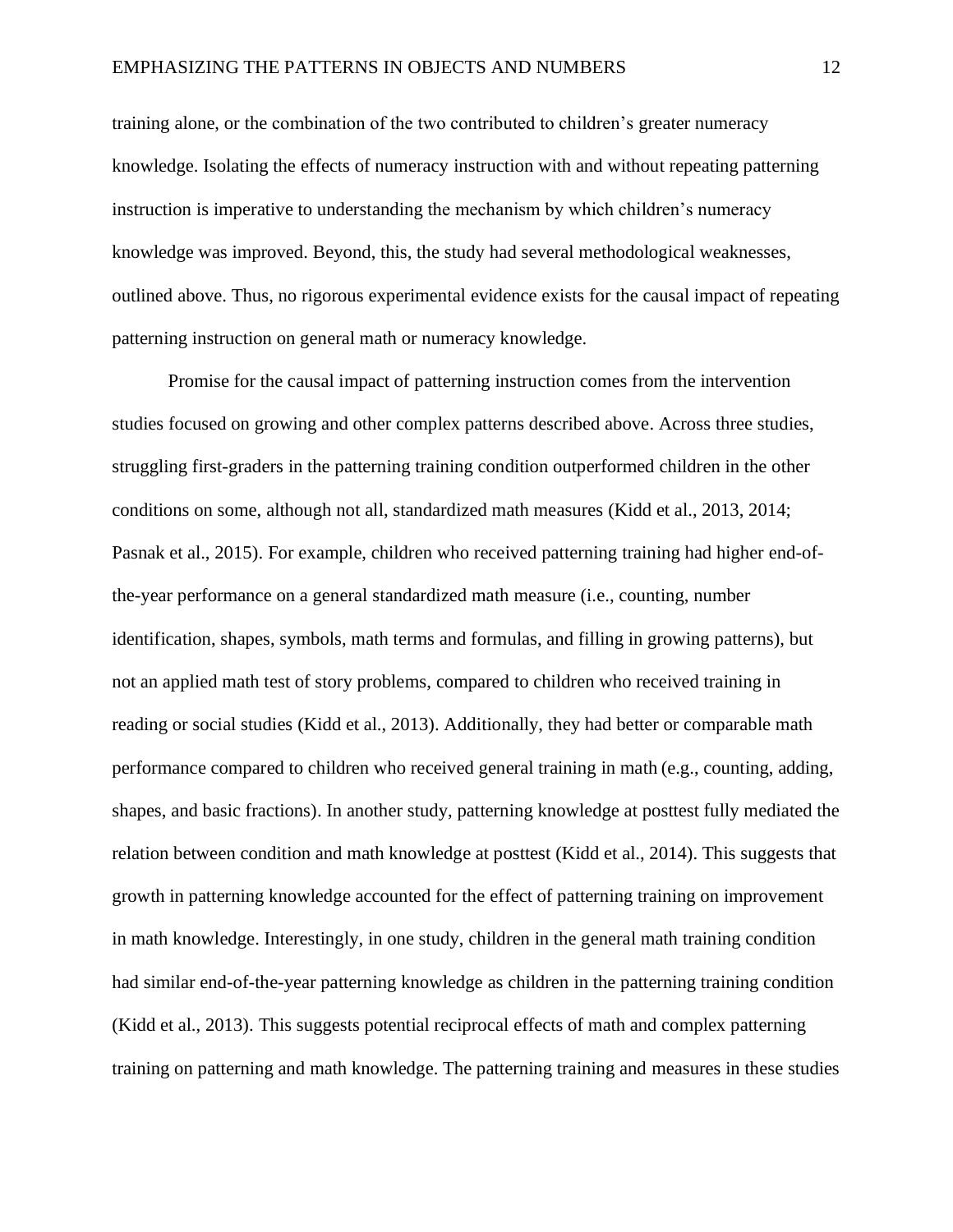were rarely focused on repeating patterns and often involved patterns created with numbers. Thus, there is no clear causal evidence that improving repeating patterning knowledge leads to improvements in math knowledge, including numeracy knowledge.

### **Current Study**

The primary goal of the current study was to evaluate the causal impact of repeating patterning tutoring on preschool children's repeating patterning, numeracy, and general math knowledge. First, we worked to establish an effective short-term approach for promoting repeating patterning knowledge in preschool, to provide experimental evidence for the malleability of repeating patterning knowledge. Because learners, especially young learners, often need scaffolding to transfer their knowledge to new contexts (Vygotsky, 1978; Wood & Middleton, 1975), we did not anticipate that preschool children would spontaneously and immediately transfer knowledge gained in short-term repeating patterning tutoring to math knowledge. Rather, we anticipated that repeating patterning tutoring would better prepare preschoolers to learn from numeracy tutoring, with explicit prompting to build on repeating patterning knowledge. Indeed, prior patterning training studies attended to numeracy content as well (see, e.g., Kidd et al., 2014, 2014; Papic et al., 2011; Pasnak et al., 2015). In our numeracy tutoring, we chose to focus on one related aspect of numeracy knowledge − successor and predecessor principle knowledge. These pattern-intensive numeracy principles involve knowledge that the next or previous number name in the counting sequence signifies adding or subtracting one, respectively (Sarnecka & Carey, 2008; Sella & Lucangeli, 2020). Knowledge of these principles is thought to be important for children to be able to use their knowledge of the counting string to develop numerical magnitude and number operations knowledge (Carey, 2004; Sarnecka & Carey, 2008; Sella & Lucangeli, 2020). Instruction in these principles also provides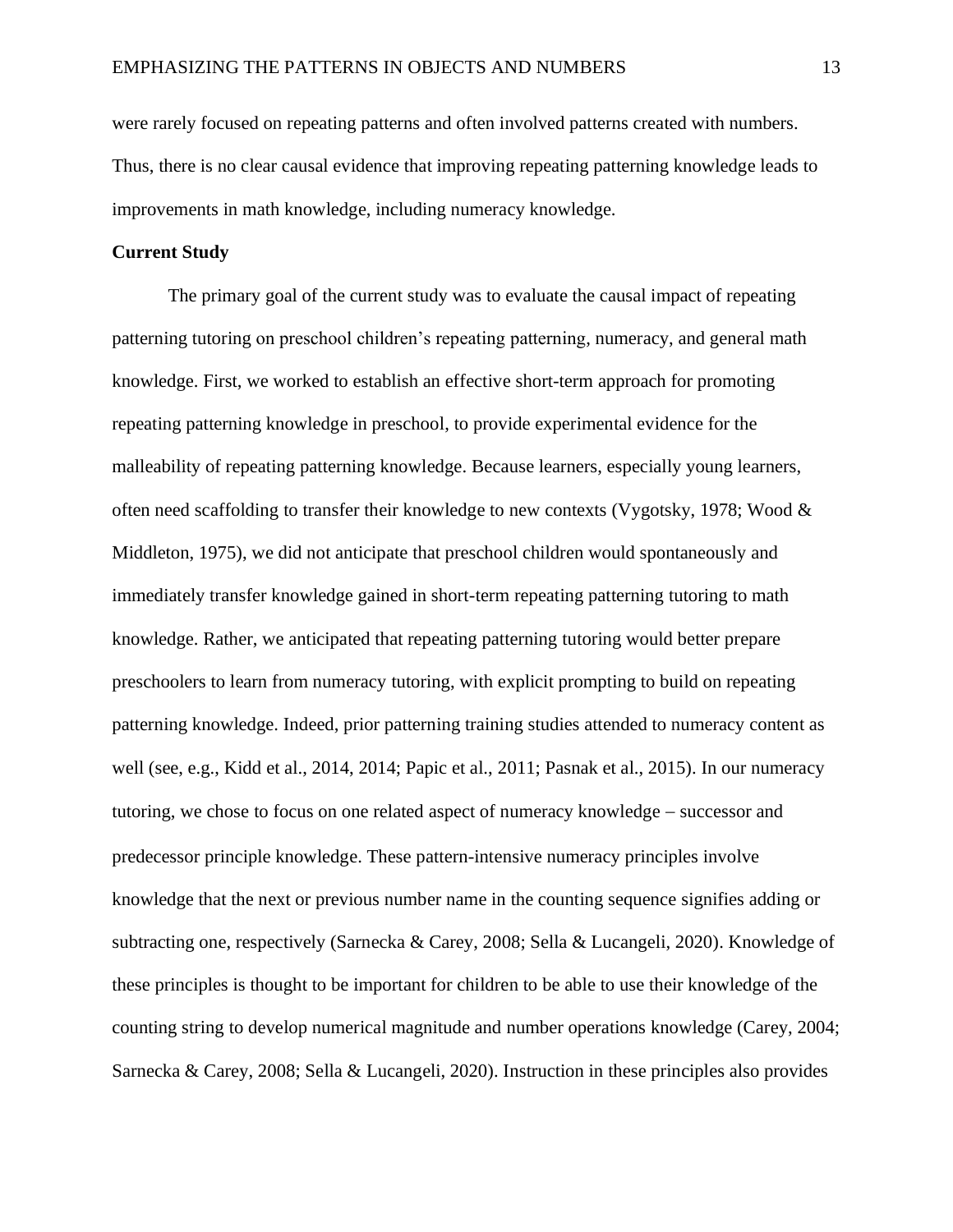opportunities for practicing other numeracy skills, such as counting and symbolic-quantity mapping.

Thus, one condition included repeating patterning plus numeracy tutoring in each of 5 tutoring sessions (patterning+numeracy condition). A comparison condition included literacy plus numeracy tutoring in each session (literacy+numeracy condition) to tease apart the effects of patterning+numeracy tutoring vs. numeracy tutoring with additional tutoring activities to control for effects of general attention and academic content. In particular, it allowed us to test whether repeating patterning tutoring better prepares children to learn from numeracy tutoring. A third condition involved business-as-usual instruction in their preschool classrooms. Note that instruction in all three aforementioned subjects occurred to some extent during the school day for all children. We worked with 4- to 5-year-old children in the U.S. enrolled in preK programs–the year of preschool prior to beginning kindergarten.

#### **Research Goals and Hypotheses**

The goals of this research and associated hypotheses were threefold.

- 1) First, we examined if providing tutoring on repeating patterning and numeracy (i.e., patterning+numeracy condition) would improve repeating patterning knowledge more than tutoring on numeracy knowledge without patterning tutoring or regular classroom instruction in preK. We hypothesized that it would.
- 2) Second, we examined if providing tutoring on specific aspects of numeracy knowledge (e.g., successor and predecessor principle knowledge) would improve math and numeracy knowledge more than regular classroom instruction. We hypothesized that tutoring in numeracy (in the two tutoring conditions) would improve general math and numeracy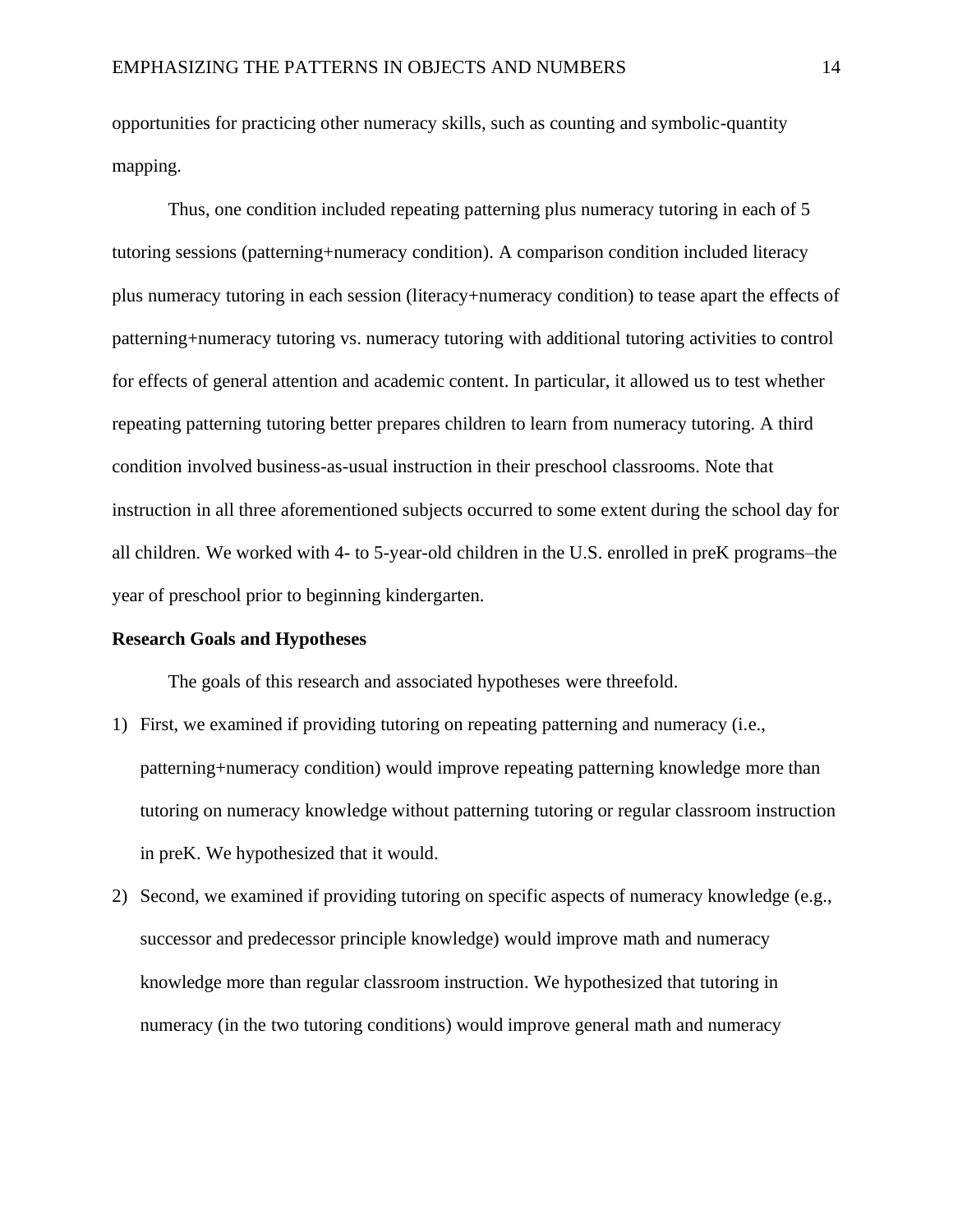knowledge and a specific aspect of numeracy knowledge (i.e. successor and predecessor principle knowledge) more so than regular classroom instruction.

3) Finally, we examined if providing patterning+numeracy tutoring would improve math and numeracy knowledge more than numeracy tutoring without patterning tutoring. We hypothesized that it would.

#### **Method**

Our method was preregistered on <https://aspredicted.org/d5ig7.pdf>. Additionally, data, code, and study measures and materials are available at https://osf.io/9hd6p/ (Zippert, Douglas, & Rittle-Johnson, 2020).

### **Participants**

Participants were a convenience sample of 211 preschool children ages 4- to 5-years-old (*M =* 4.7 *SD =* .38*)*, almost evenly divided by gender (56% male). Participants were recruited from 12 preschools (5 public (42%) and 7 private schools (58%)). Parent consent forms were distributed to families by preschool teachers at each school, and we exceeded our pre-registered target of 180 children because more parents returned consent forms at some preschools than anticipated. Twenty-one students were dropped from the study, 10 due to absences (7 at pretest, 3 from multiple tutoring sessions), 9 because of behavior issues that prevented full instruction delivered to the child and their partner, and 2 because the child did not give verbal assent). Parents reported that 113 children (54%) were White, 61 (29%) were African American, 13 (6%) were Biracial, 10 (5%) were Hispanic, 9 (4%) were Asian, and 2 (1%) were Somali or Saudi Arabian. Parents did not report the race or ethnicity of 3 (2%) children. Twenty-one children (10%) spoke a language other than English at home. Seventy-four participants (35%) received at least some financial assistance to attend preschool. Ten participants (6%) received special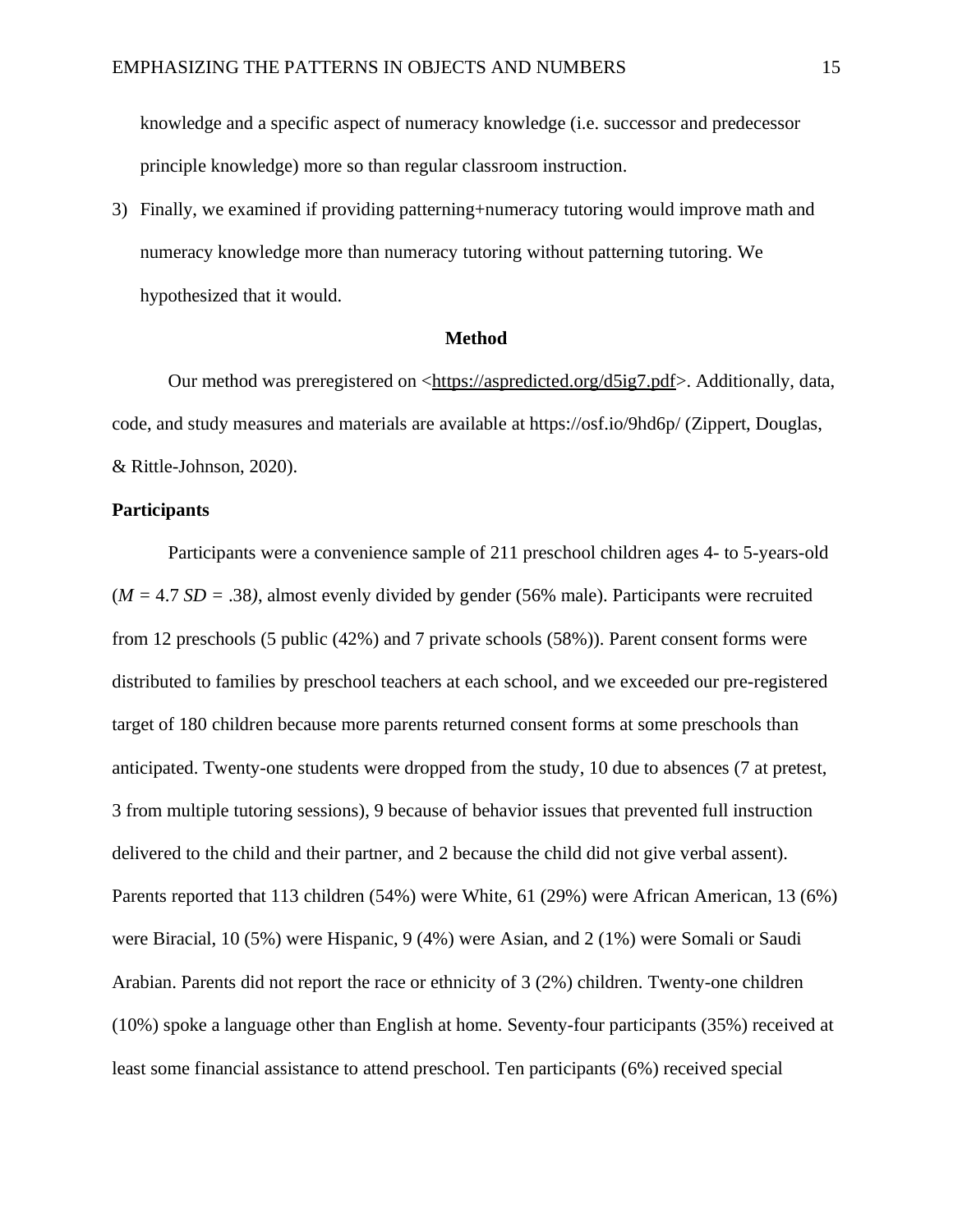education services in school (although data were missing for 39 participants (19%)). Race, receiving financial assistance and school type were confounded; 71% of white children attended private preschools, without financial assistance, compared to 18% of Black children and 11% of other students of color. This reflects the segregated nature of schooling in our community and makes it inappropriate to try to disentangle the three factors in our study. Teachers  $(n = 41)$ across schools had an average of 13 years of experience teaching pre-k (*SD* = 12.40) and 3 years of experience teaching other grades (*SD* = 5.51). Institutional review board approval was obtained [Ref. 151356: Exploring the Roles of Pattern and Spatial Skills in Early Mathematics Development, Vanderbilt University].

To gather information on normal classroom activities experienced by children during the timeframe of the tutoring, all teachers of participating students reported the number of school days they provided instruction on numeracy, patterning, and shapes in their classroom within the last month (out of 20 school days; see Table 1). Four teachers completed the survey twice as they had participating students during 2 semesters. Teachers reported providing numeracy and patterning instruction during about half of the school days each month  $(M = 11.67, SD = 4.28)$ . The numeracy and patterning concepts they taught during the most school days per month were object counting and discussing patterns in days of the week, months in the year, or seasons. The least frequent concepts taught were number operations and abstracting patterns. Teachers reported providing numeracy instruction more often ( $M = 13.40$  school days per month,  $SD =$ 3.66) than patterning instruction ( $M = 9.93$ ,  $SD = 2.60$ ),  $t(43) = 4.57$ ,  $p < .001$ ,  $d = 1.09$ . Finally, only 47% of teachers reported that they used published math curricula or commercial math activities and games in their math instruction. Rather, most teachers reported that they used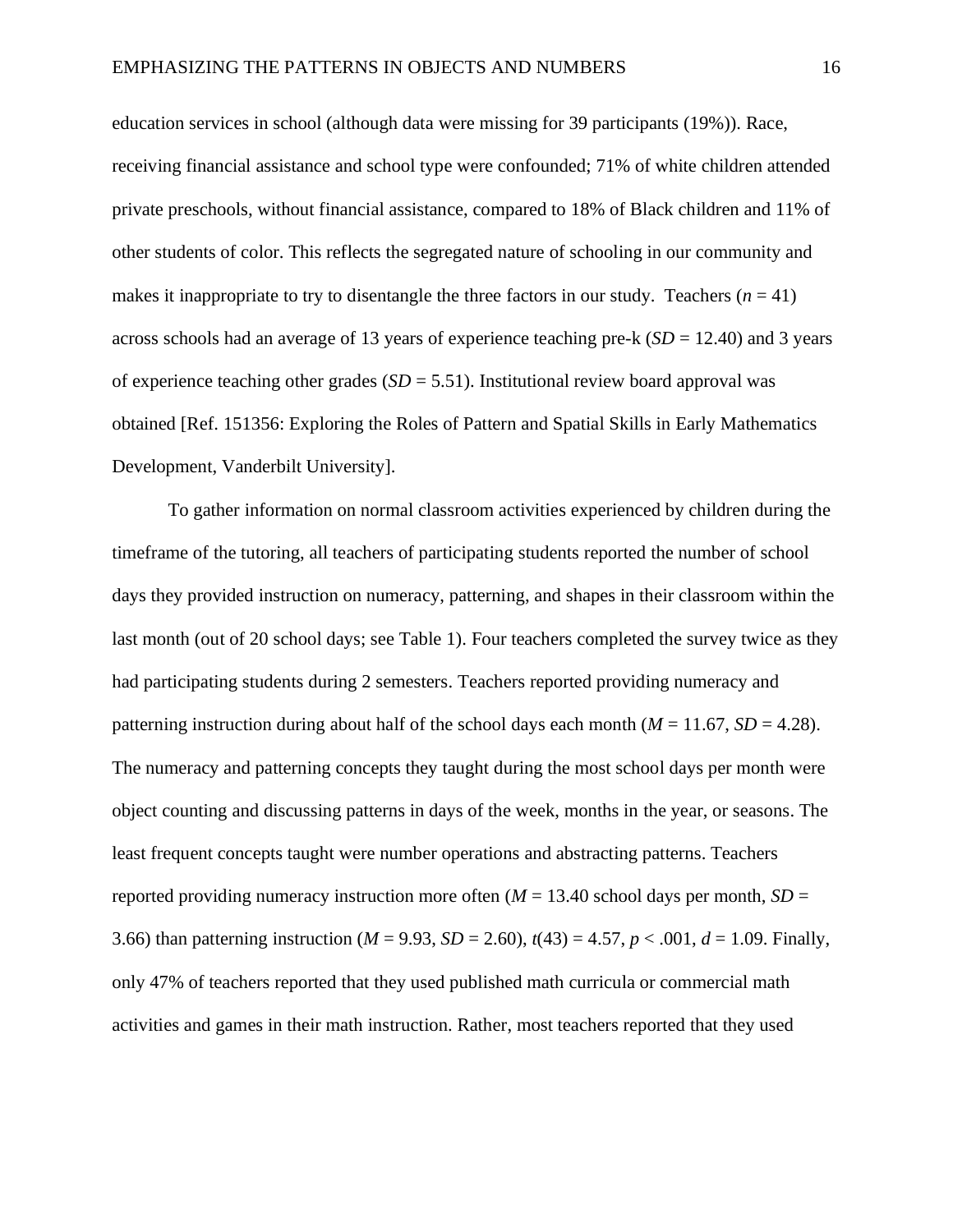activities in their math instruction that they made themselves (89% of teachers) or sourced online or from other teachers (78%).

#### **Measures**

#### *General Math and Numeracy Knowledge*

General math knowledge was measured using the REMA Short Form, which consisted of 19 items (Weiland et al., 2012) and took less than 15 minutes to administer. Thirteen items assessed numeracy knowledge (serving as our general numeracy measure), 5 items assessed shape knowledge, and 1 item assessed patterning knowledge. Numeracy items included easier items such as object and rote counting and subitizing small quantities, moderately difficult items such as matching numerals to their respective non-symbolic quantities and non-symbolic addition and subtraction of small quantities, as well as more challenging items such as magnitude comparison of large number words and non-symbolic arithmetic with large quantities. Shape knowledge items included identifying triangles and rhombuses and constructing shapes, identifying the number of sides on a shape, and determining the result of cutting a shape in two pieces. The patterning item required children to abstract an ABB pattern.

Items were ordered in each section by item response theory (IRT) difficulty estimates, and stop criteria was met when a child answered 3 consecutive items incorrectly in each section (recommended by Weiland et al., 2012). All but 4 items were scored as correct or incorrect. The 4 partial credit items were scored according to the criteria in Weiland et al. (2012), although scores on all partial credit items except for the shape construction item (item 15) had to be collapsed into fewer categories to accommodate the distribution of scores in our sample.

IRT ability estimates were generated using a Rasch model for items that were scored as correct or incorrect, and a partial credit model for items that were polytomous. IRT ability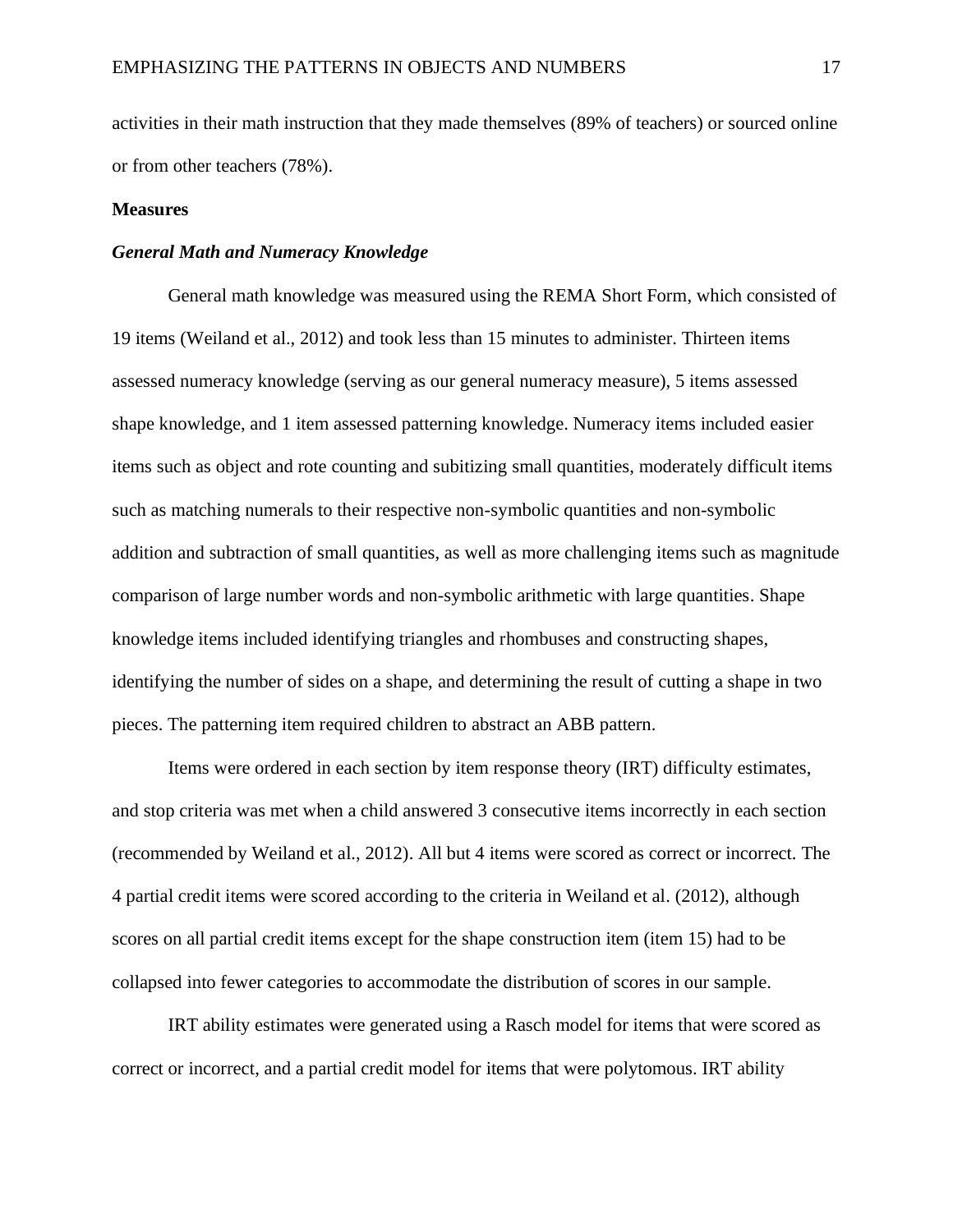estimates were generated for the entire measure and for the numeracy and shape knowledge sections separately. The informative prior distribution on the item difficulty parameters and the sum-to-zero constraints on the item location and threshold parameters were chosen as per suggestions from Weiland et al. (2012). Internal consistency in our sample using IRT scores was good for general math knowledge ( $\rho_{XX'}$  = .79 at pretest and  $\rho_{XX'}$  = .80 at posttest) and for general numeracy ( $\rho_{XX'}$  = .80 at pretest and posttest), but was weak for shape knowledge ( $\rho_{XX'}$  = .56 at pretest and  $\rho_{XX'} = .51$  at posttest). Internal consistency previously reported by Weiland et al. (2012) was acceptable for general math knowledge ( $\alpha = .71$  and .79 in two samples) and the numeracy subscale ( $\alpha = .79$ ), but was weak for the shape knowledge subscale ( $\alpha = .58$ ).

### *Patterning Knowledge*

**Teacher-Based Patterning Assessment (TBP).** One patterning knowledge measure, teacher-based patterning, is intended to measure children's repeating patterning ability in a manner similar to what might be used in a classroom setting and takes about 5 minutes to administer (Rittle-Johnson et al., 2019; Zippert et al., 2018). Children were presented with pictures of model patterns and given a set of small, laminated pictures to complete the patterning task. This assessment consisted of 8 items: identify the missing element (3 items with units AB, ABC, and ABB), extend by 1 element (2 items with units AB and ABC) and extend by 4 elements (3 items with units AB, AABB and ABC). Items were scored as correct or incorrect. Ability estimates were generated using a Rasch model with a Laplace approximation and empirical Bayesian prediction method, which is stable for sample sizes around 50 (Cho & Rabe-Hesketh, 2011). Laplace approximation was implemented in R (http://www.r-project.org), using the glmer function of the lme4 package (Bates et al., 2008). Internal consistency in our sample was good ( $\alpha = .81$  at pretest and  $\alpha = .80$  at posttest).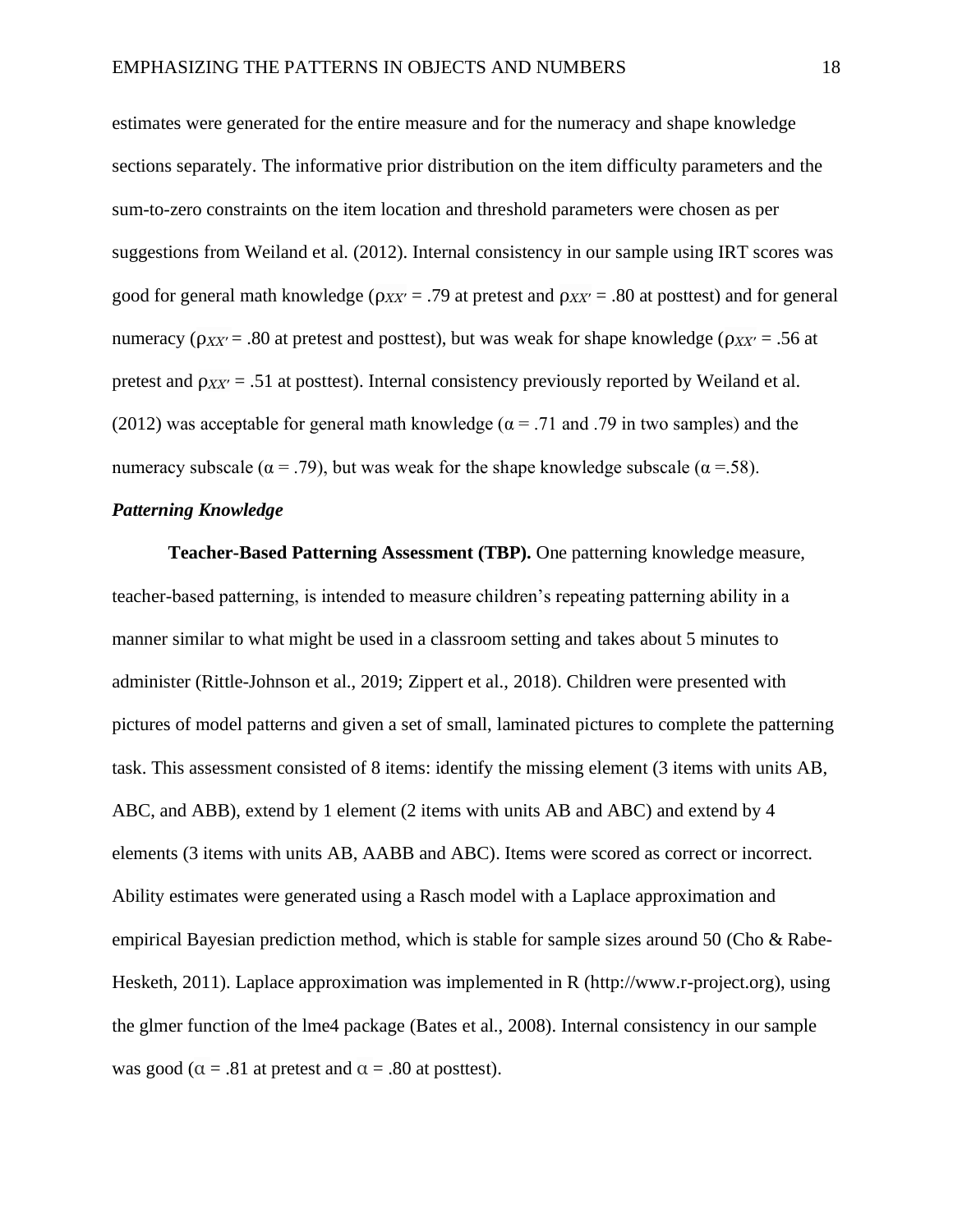**Research-Based Patterning Assessment (RBP).** The other patterning measure, research-based patterning, is based on a learning trajectory and construct map, uses 3D materials and takes about 15 minutes to administer (Miller et al., 2016; Rittle-Johnson et al., 2015). The same learning trajectory and construct map was used to design the repeating-patterning tutoring, making it a more proximal measure of patterning knowledge gained from the tutoring. It also includes more difficult items than the teacher-based patterning measure. Three easier AB pattern items were added to the assessment because of floor effects in a previous study (Rittle-Johnson et al., 2019). It consisted of 12 items: identify the missing element (1 item with unit AB), copy (3 items with units AAB, ABAB, and AABB), extend by at least one unit (3 items with units AB, AAB, and AABB), abstract (3 items with units ABB and 2 AABB), create from memory (1 item with unit ABB), and identify units (1 item with unit AAB); a majority of items used tangram blocks. To reduce testing time and child frustration, stop criteria was implemented. Thus, if children answered all extend items or all abstract items incorrectly, the assessment was stopped. Ability estimates were generated using the previously described procedure utilized to generate TBP estimates. Internal consistency in our sample was good ( $\alpha = .87$  at posttest).

Children's incorrect responses were coded for the type of error that they made using the coding scheme described in Table 2. All incorrect responses were double coded by the third author and an undergraduate research assistant whose percentage agreement was 95.3%. The coders resolved disagreements via discussion and created a final set of codes. The coders were blind to hypotheses.

#### *Successor and Predecessor Principle Knowledge*

Children's knowledge of the successor principle was measured using an adapted version of the unit task (Cheung et al., 2017; Sarnecka & Carey, 2008), modified to use a fish pond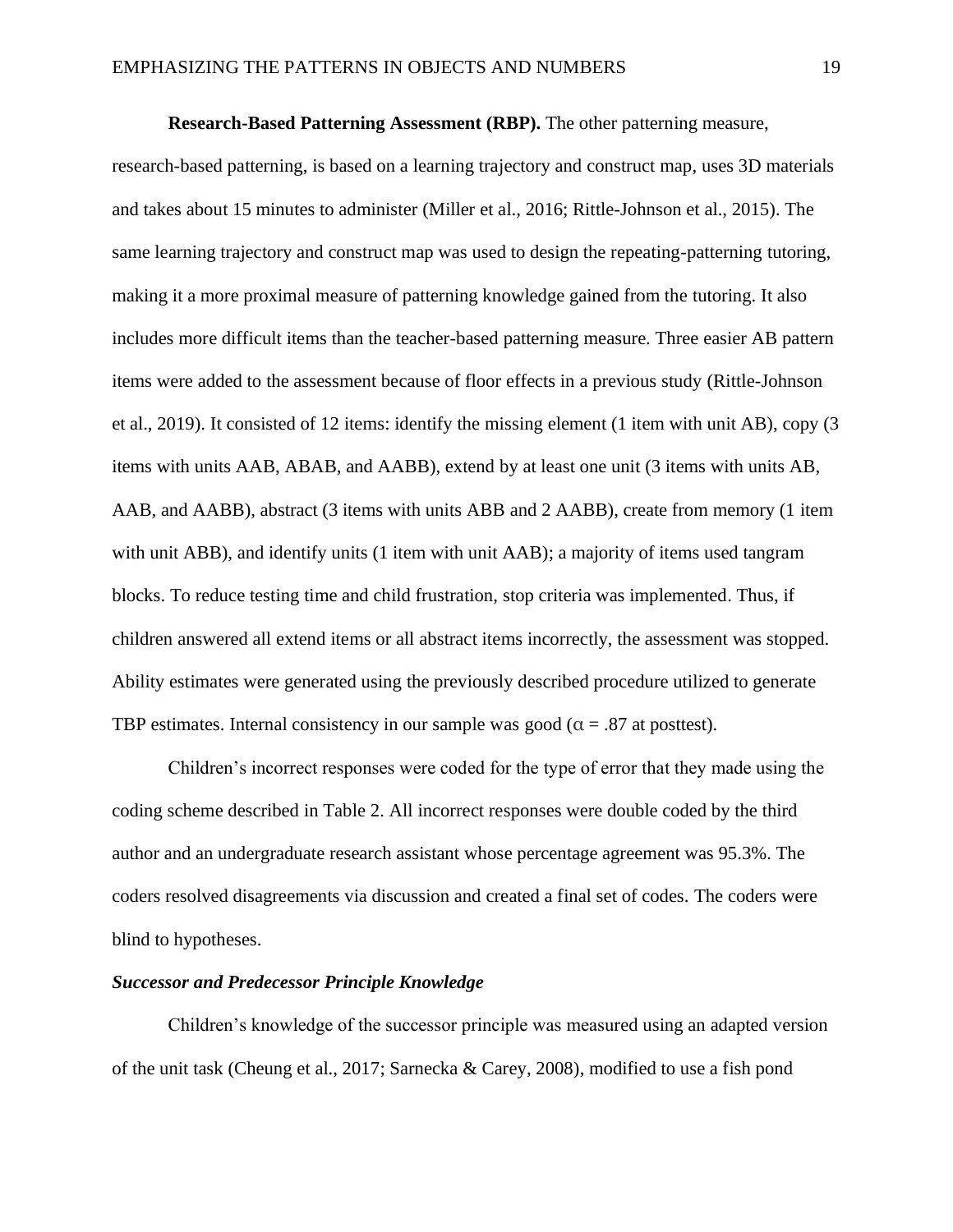context by David Barner and colleagues. We added new items to measure predecessor knowledge with small set sizes. Our measure consisted of 10 items and was designed to assess children's understanding that a set of objects increases or decreases by exactly one unit when you add or remove one object from a set. There were seven addition items (with starting quantities 6, 3, 7, 15, 12, 34, and 20) and three subtraction items (with starting quantities 2, 4, and 5), with items blocked by operation. Participants were presented with some fish (e.g. 3) which were then hidden under a lily pad. An additional fish was visibly placed next to the lily pad for addition items while one fish was removed from under the lily pad for subtraction items. Children were then asked how many fish there were and given two number options (e.g., "now are there 4 or 5 fish?"). Children received feedback on a practice item before the addition and subtraction blocks. Ability estimates were generated for successor and predecessor principle knowledge combined, and successor principle knowledge separately, using the previously described procedure utilized to generate TBP estimates. Perhaps because chance was 50%, internal consistency in our sample was poor ( $\alpha$  = .51 at pretest and posttest); internal consistency has not been reported in past studies using successor principle measures.

#### *Tutoring Materials and Topics*

All tutoring materials, including scripts, are posted on the project website [<https://peabody.vanderbilt.edu/departments/psych/research/research\\_labs/childrens\\_learning\\_la](https://peabody.vanderbilt.edu/departments/psych/research/research_labs/childrens_learning_lab/early-mathematics-development.php) [b/early-mathematics-development.php>](https://peabody.vanderbilt.edu/departments/psych/research/research_labs/childrens_learning_lab/early-mathematics-development.php) and Open Science Framework <https://osf.io/9hd6p/> (Zippert, Douglas, & Rittle-Johnson, 2020).

**Patterning+Numeracy Group**. Tutoring consisted of instruction on repeating patterning and numeracy knowledge during each of five sessions as outlined in Table 3. Sample activities are included in the Appendix. The tasks were developed from an established math curriculum for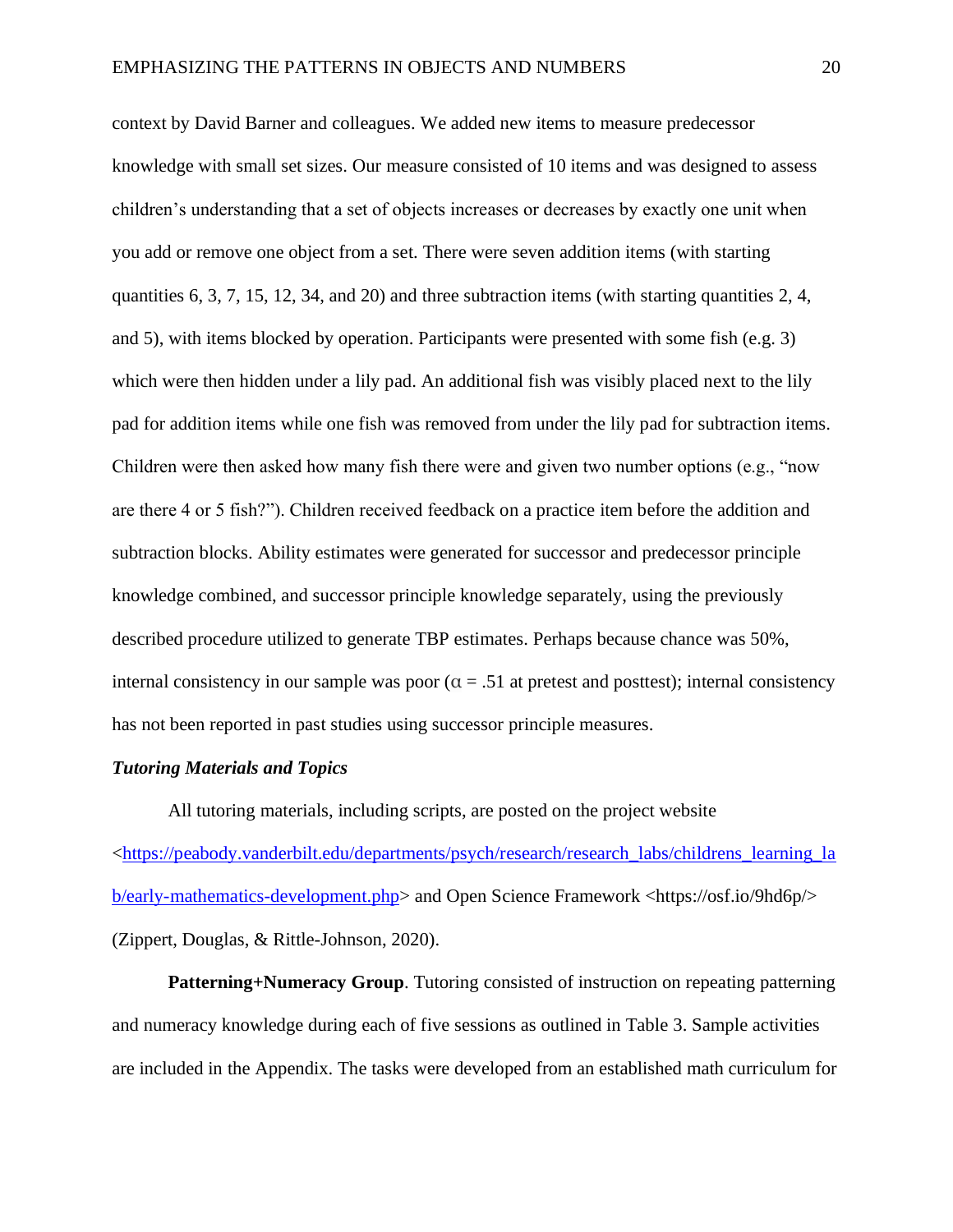preschool-aged children, Real Math Building Blocks, and the learning trajectory for repeating patterning that guided its development (Clements & Sarama, 2007b). The patterning instruction was designed to improve participants' knowledge of and ability to duplicate, extend, and abstract repeating patterns, and identify the unit of repeat in those patterns. A variety of materials were used to make the patterns (e.g. tangram blocks, drawn shapes, string and beads, unifix cubes, pipe cleaners, pompoms, and body movements). The numeracy instruction focused on successor and predecessor principle knowledge and aimed to help participants develop a conceptual understanding that numbers in the counting sequence follow a specific rule (e.g., the cardinality of a number is the cardinality of the preceding number in the number sequence plus one) just like repeating patterns follow rules. The numeracy instruction also aimed to improve participants' ability to utilize successor and predecessor principle knowledge to solve number problems (see Appendix for example). Materials for the numeracy tasks included unifix cubes, foam cubes, toy bugs, and songs. Across tasks, an experimenter provided brief direct instruction, modeling and feedback. Children were asked to answer prompts, make predictions, complete tasks (e.g., copy patterns) and explain their responses.

**Literacy+Numeracy Group***.* Tutoring consisted of instruction on literacy and numeracy knowledge during each of the five sessions, as outlined in Table 3. The literacy instruction included oral language and early literacy skills taken from an established literacy curriculum, Opening the World of Learning (OWL) by Dickinson et al. (2014), and was matched in length to the patterning activities as much as possible. The numeracy instruction was the same as in the patterning+numeracy group.

### **Procedure**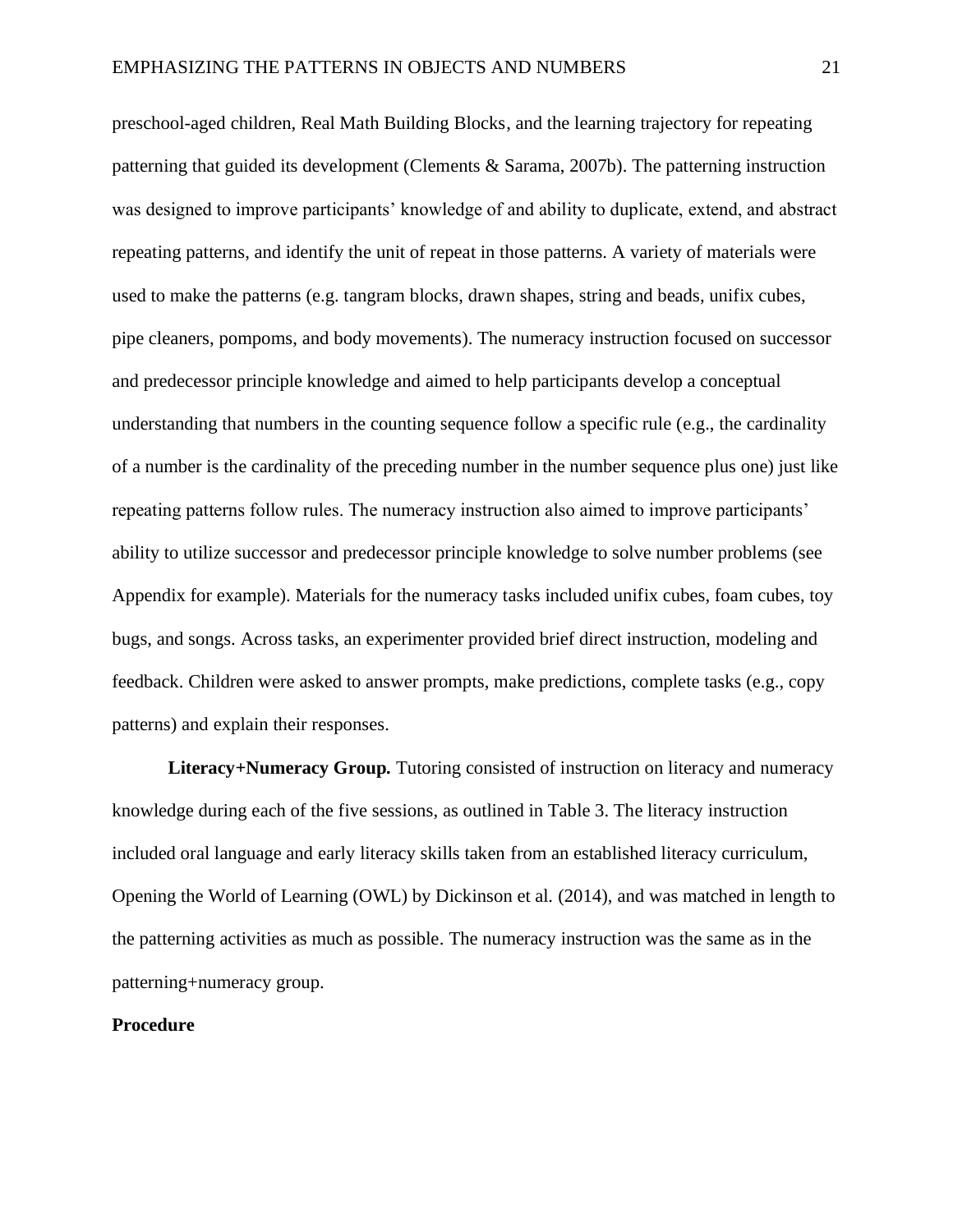Children's general math and numeracy, successor and predecessor principle, and patterning knowledge were first assessed individually by one of six graduate-level research assistants in a 30-minute session. Only one measure of patterning knowledge (TBP) was given at pretest due to time constraints. Next, participants were randomly assigned to 1 of 3 conditions (i.e. control, patterning+numeracy, or literacy+numeracy). Mixed ability grouping was used to pair children based on their patterning knowledge at pretest. The final sample consisted of 71 children in the business-as-usual (BAU) control group, 72 in the patterning+numeracy condition, and 68 in the literacy+numeracy condition. Participants in each tutoring group received five 30 minute sessions of instruction in pairs from one of four graduate-level research assistants. Each 30-minute session consisted of approximately 20 minutes of instruction on patterning or literacy activities, followed by 10 minutes of instruction on numeracy activities. The tutoring sessions were completed over a span of two weeks, with no more than 3 sessions in a week. Following the completion of tutoring, all participants were individually post-tested by one of five research assistants, who were blind to the child's condition, in two 30-minute sessions. The first posttest session occurred the day after tutoring was completed and included the two measures most closely aligned to tutoring, the RBP and successor and predecessor principle knowledge measures. The second posttest session included our transfer measures of REMA and TBP and occurred 4.16 days after tutoring was completed (median  $=$  3 days, range  $=$  1 to 12 days, *SD*  $=$ 2.29); 91% of our sample was posttested for a second time within a week of tutoring completion). A subset of participants ( $n = 56$ ) were also administered a measure of specific numeracy knowledge at the end of each posttest session (taken from Spaepen et al., 2018), but too few children completed the measures for us to report findings. The sessions were audiotaped or videotaped, based on the preference of parents. The teacher survey was distributed to teachers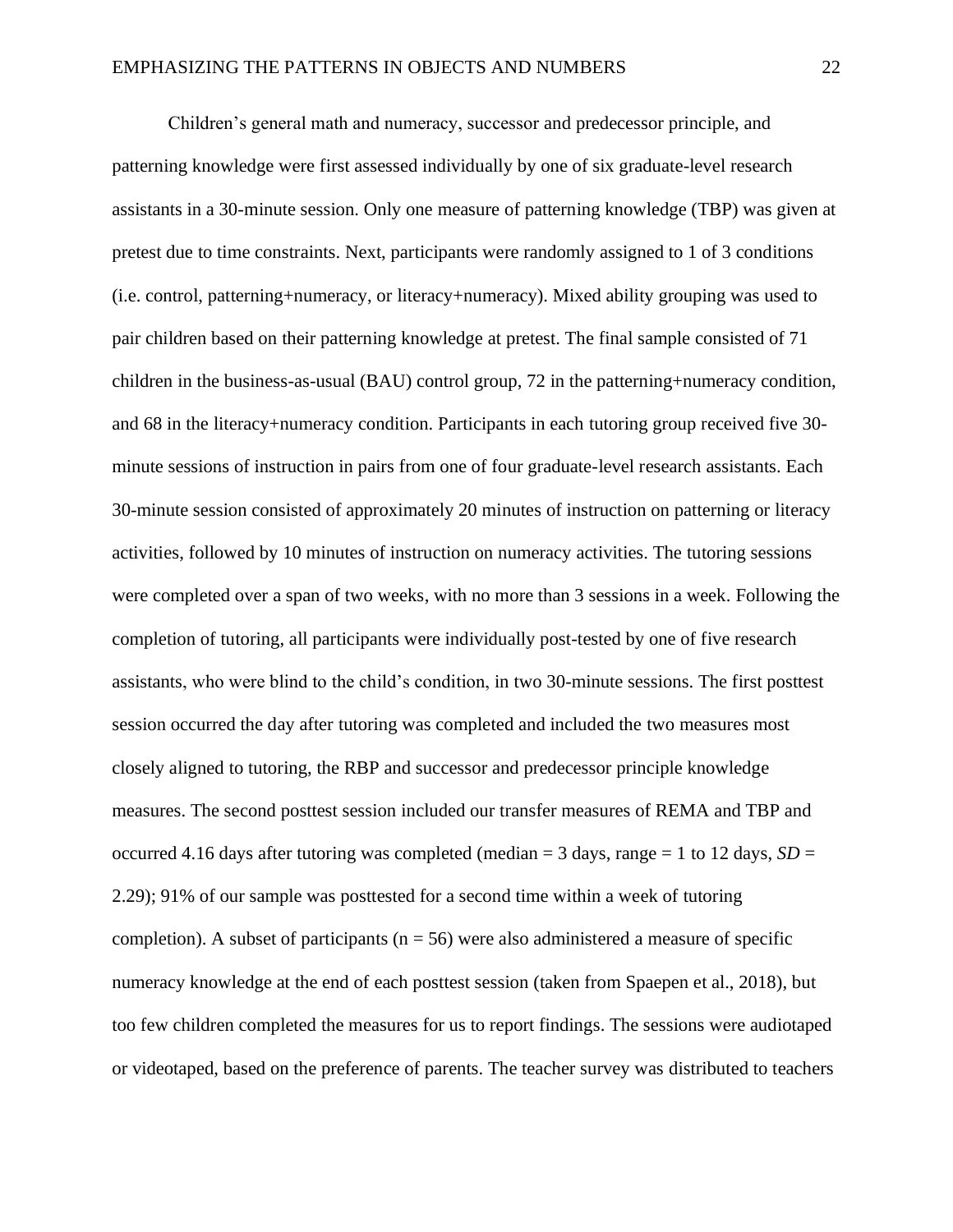on the day posttesting began. A graphic of the procedure is included in Figure 2 to further illustrate the study components.

Twenty percent of each trainer's intervention groups (44 groups in total) was coded to determine how consistently trainers implemented the intervention (i.e., their adherence to the tutoring script and instructions). Trainers received a score of 1 for each expectation that they met (about 30 expectations per session). The overall fidelity was excellent (98%) for both conditions. **Data Analysis**

Data on successor and predecessor principle knowledge at pretest was missing for 2 children; thus, those 2 data points were imputed through multiple imputations in SPSS by generating 50 datasets and substituting the mean of the imputed scores for the missing values. Because children received tutoring in pairs, we calculated intraclass correlations to test for nonindependence in partner posttest scores (Kenny et al., 2006). Indeed, partners' posttest scores were often modestly related at the level of the dyad for the tutoring conditions (intraclass correlations ranged from .03 for the teacher-based patterning measure in the patterning+numeracy condition to .18 for teacher-based patterning measure in the literacy+numeracy condition). This violated the assumption of nonindependence in traditional analysis of variance models for some posttest measures. Following the recommendations of Kenny et al. (2006), we used multilevel modeling incorporating the actor-partner interdependence model (see http://davidakenny.net/dyad.htm for a tutorial and details on implementing this approach in SPSS). As indicated by Kenny et al. (2006), we specified the use of restricted maximum likelihood estimation and heterogeneous compound symmetry for the variance–covariance structure in the models, allowing the variances for the higher and lower ability dyad members to vary. The significance tests used the Satterthwaite (1946) approximation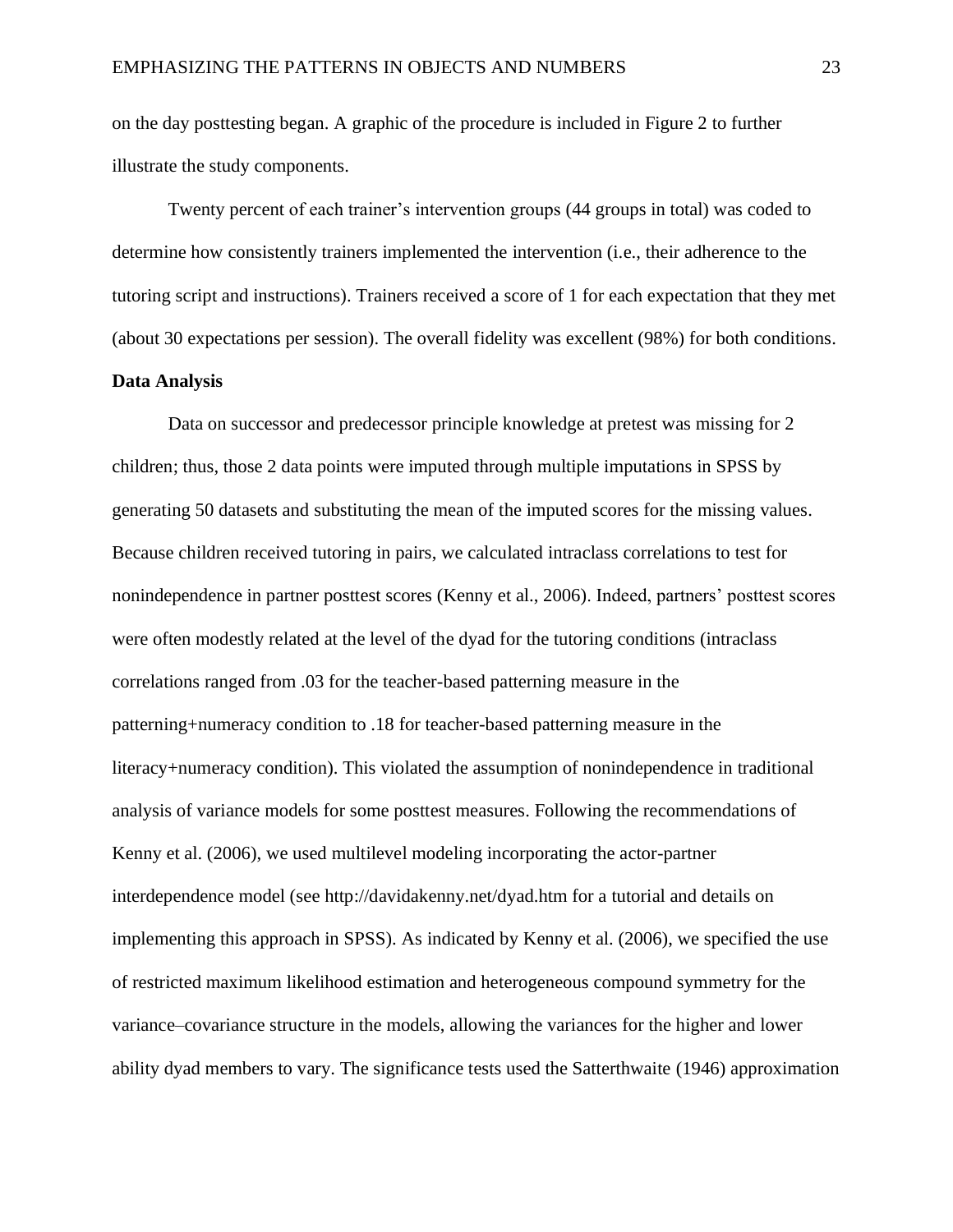to estimate the degrees of freedom, which generally results in fractional degrees of freedom (see Kenny et al., 2006). Our model had two levels—the individual level and the dyad level.

As specified in our pre-registration, we conducted preliminary models to identify the most relevant covariates to include in our final models. In these preliminary models, we included the child's and their partner's pretest scores, meaning that both a child's own pretest scores and those of their partner were used as predictors of each individual's outcomes. We also included children's demographic characteristics (i.e., gender, age, race (coded as white (1) or student of color (0) because the distribution by race did not allow for a finer grain distinction), whether they received financial assistance to attend preschool). There were no significant effects of partner's scores or the child's gender, or receiving financial assistance on posttest measures (controlling for pretest and other assessment variables). Thus, we present analyses including variables for child's pretest scores, age, and race to present the most parsimonious models. We remind the reader that race and receiving financial assistance were highly related in the current sample.

To examine condition differences, we conducted 2 orthogonal planned comparisons with each dependent measure. In line with our first hypothesis, for analyses with our patterning measures as outcomes, we tested for an effect of patterning instruction versus no patterning instruction (literacy+numeracy and control), and then tested for differences in performance in the two non-patterning instruction conditions (literacy+numeracy vs. control conditions). In line with our second and third hypotheses, for our math measures, we tested for an effect of tutoring (regardless of type because both conditions included numeracy tutoring), and then tested for an effect of instruction type (patterning+numeracy vs. literacy+numeracy). Note that there was an error in our preregistration of how planned coding of conditions in our statistical models mapped to each of our hypotheses, which we needed to correct. Parallel exploratory Bayesian linear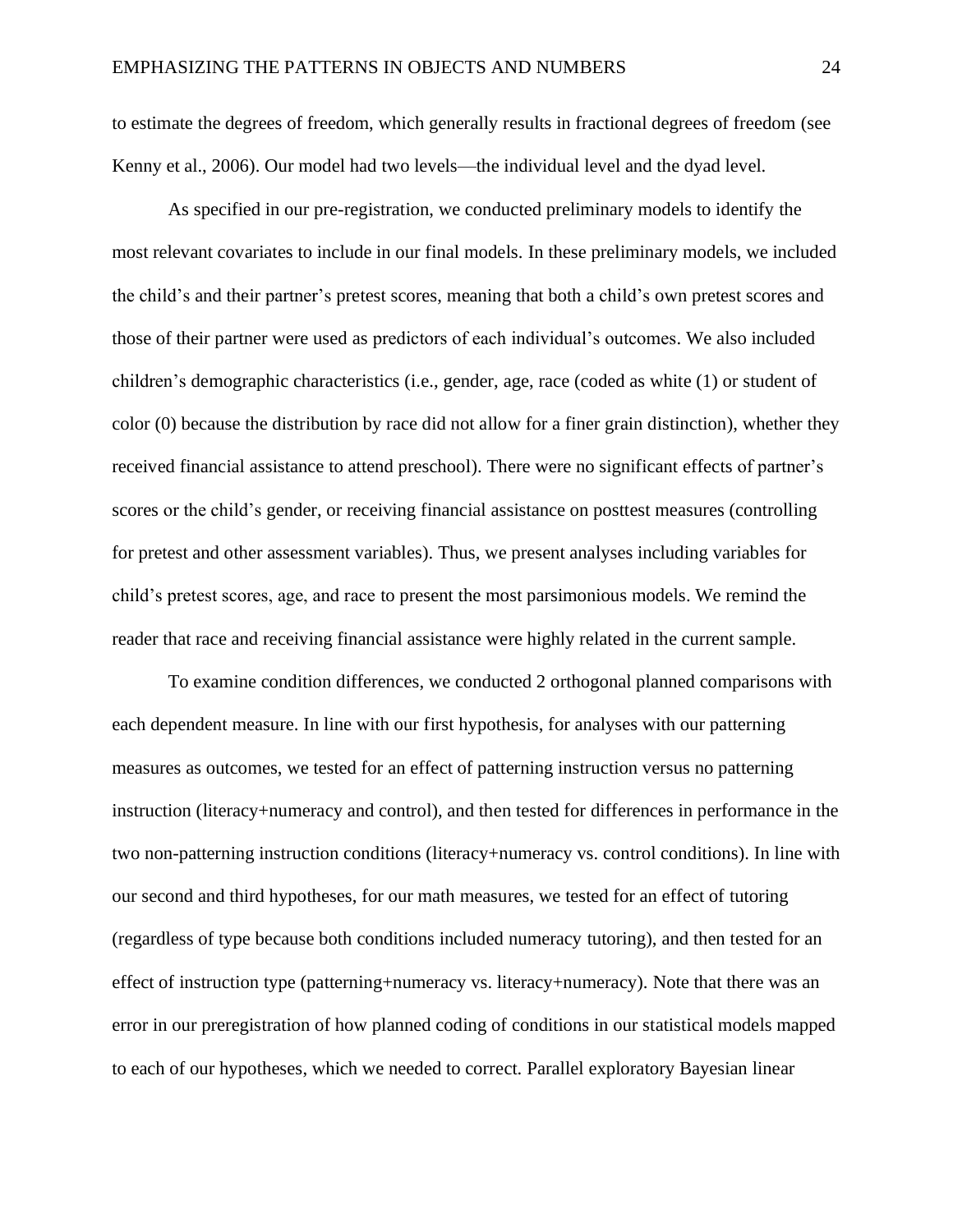mixed effects analyses for all of our main models were conducted to quantify uncertainty in our estimates by producing 95% highest density interval credible values given the data and model (brms package in R; Bürkner, 2017). These analyses yielded comparable results (i.e., variables with significant effects in the frequentist analyses also yielded 95% credible interval estimates that did not include zero in Bayesian analyses). We also calculated Bayes Factors based on the Bayesian models to evaluate the plausibility of the alternative versus the null hypothesis and the strength of the evidence for our treatment effects (i.e., comparing evidence for models with and without condition codes in the model).

#### **Results**

We present results in line with our 3 hypotheses surrounding the effectiveness of combining patterning and numeracy tutoring in relation to numeracy tutoring without patterning tutoring or regular classroom instruction. Means on each of the measures, by condition, are presented in Table 4. At pretest, children performed comparably on all measures across conditions,  $ps > .56$ .

#### **Research Goal 1**

In line with our first research goal, we examined whether patterning+numeracy tutoring improved patterning knowledge more than literacy+numeracy tutoring or regular classroom instruction (see Table 5 for results from all models). In alignment with our hypothesis, children who received patterning+numeracy tutoring scored higher on our research-based patterning measure, Cohen's  $d = .43$ . Also, in line with hypothesis 1, there was no significant difference in performance between the literacy+numeracy and control groups (see Tables 4 and 5),  $d = .25$ . The Bayes factor comparing evidence for the model with and without our treatment effects codes  $(BF<sub>10</sub> = 175.81)$  indicated extreme evidence in support of hypothesis 1, in accordance with the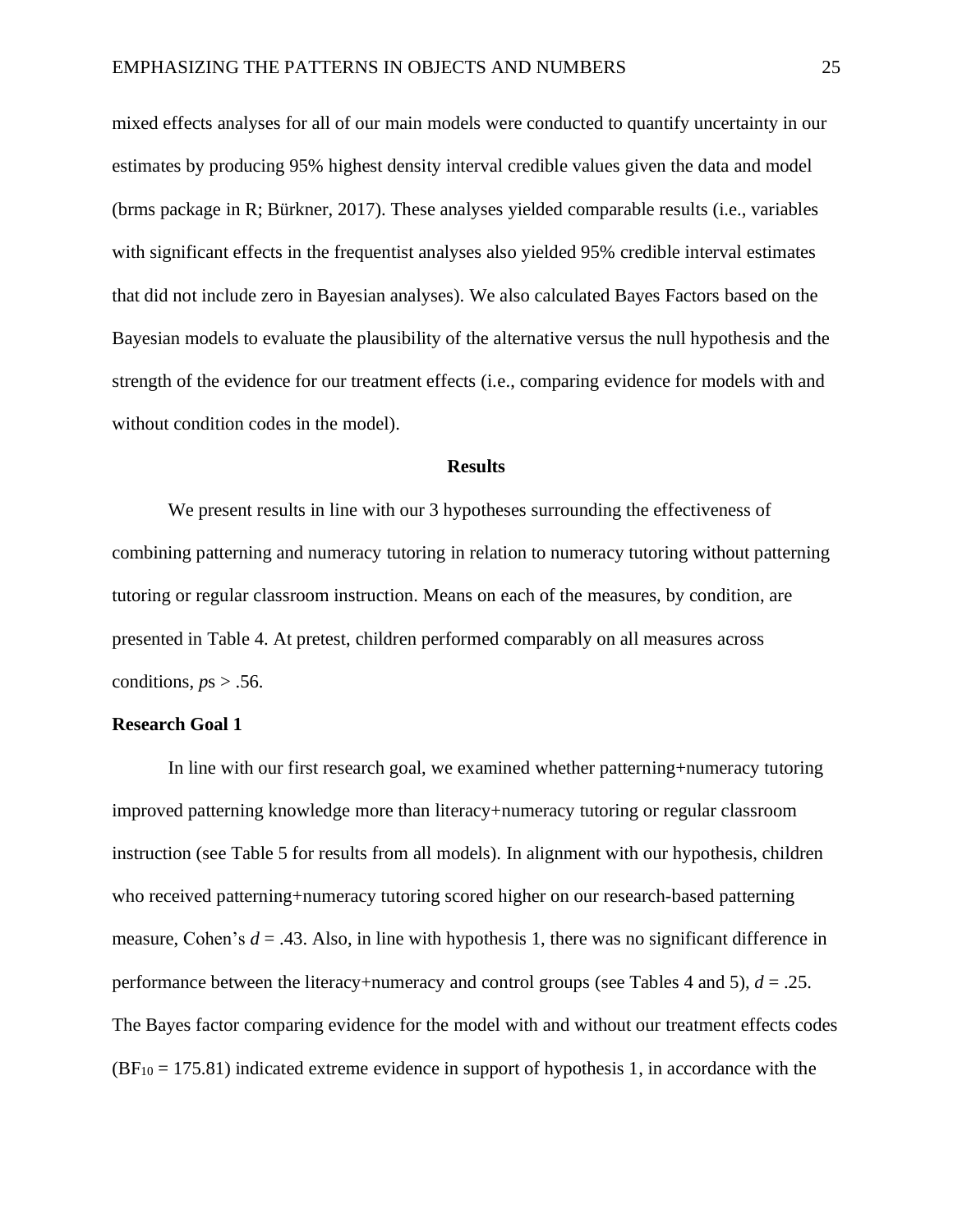interpretation suggestions of Jeffreys (1961). This suggest that the data were over 175 times more likely under the alternative (with treatment effects codes) than the null hypothesis (control variables without treatment effects codes). As shown in Table 5, pretest patterning performance (measured via the teacher-based patterning pretest measure), general math knowledge, child age, and race were also significant positive predictors of research-based patterning performance at posttest.

Contrary to our hypothesis, we found no significant condition differences in performance on our teacher-based patterning posttest measure (Cohen's *d* = .02 and .10). The Bayes factor comparing evidence for the model with and without the treatment effect codes ( $BF_{10} = .05$ ) indicated strong evidence for the null (e.g., that the patterning+numeracy condition would not outperform the literacy+numeracy and control conditions). As shown in Table 5, pretest patterning and general math knowledge were both significant predictors of teacher-based patterning posttest performance.

As an additional measure of learning, we conducted exploratory analyses to examine the quality of children's errors on the research-based patterning assessment. As shown in Table 2, the most frequent errors were creating at least one full unit of the model pattern, but having errors in the rest of the pattern (i.e. partial correct) or making a linear sequence that was not a repeating pattern (i.e. nonpattern). We hypothesized that children who received patterning+numeracy tutoring would make more sophisticated errors (i.e. more partially correct responses and less nonpattern responses). We used the frequency of these two error types as the dependent measures in generalized linear mixed-effects poisson models (parallel to the previously described frequentist models but accommodating the non-normal distribution of the count data) to test this hypothesis. Indeed, children who received patterning+numeracy tutoring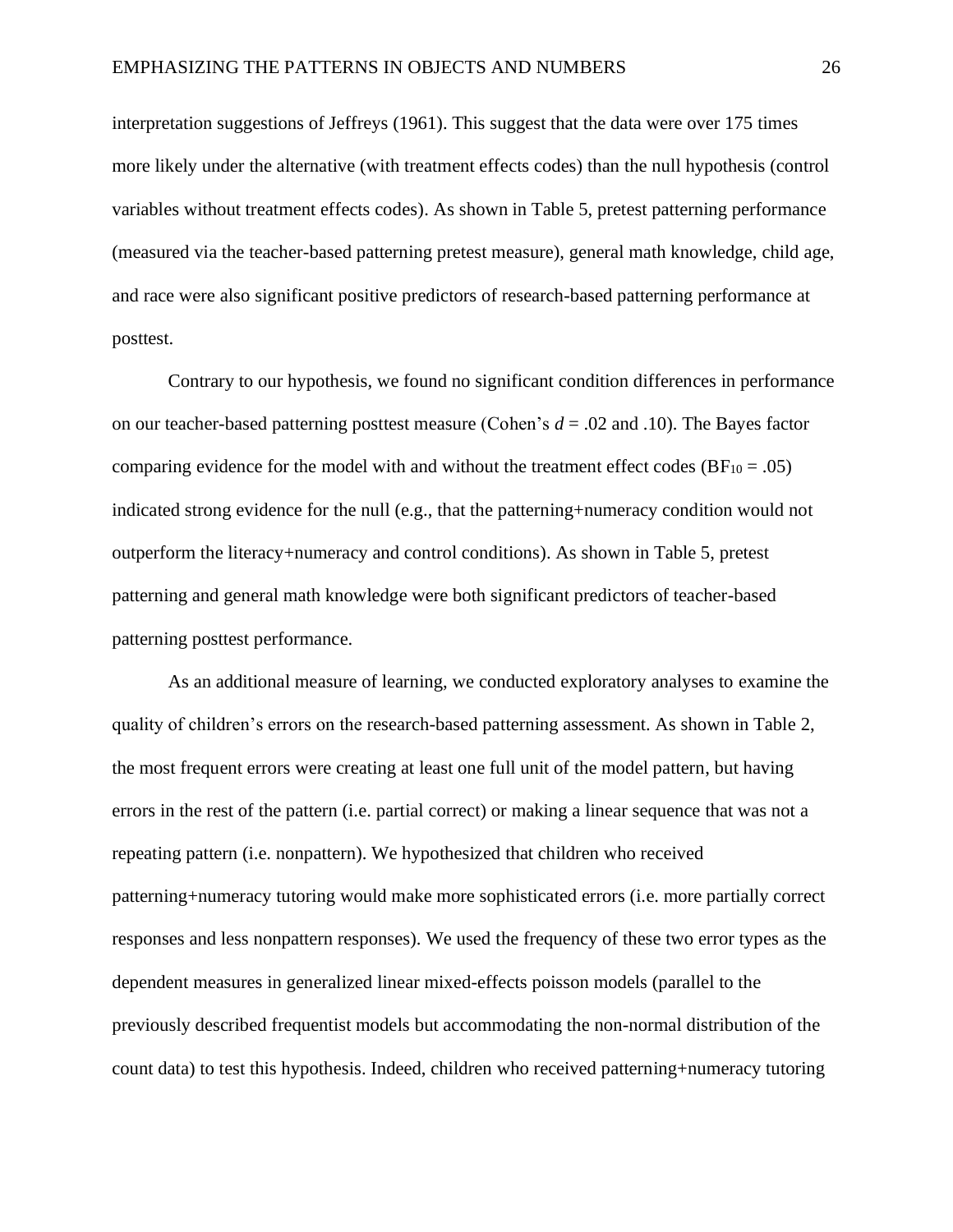gave more partially correct responses than children in the literacy+numeracy tutoring group and the control group,  $F(1, 203) = 8.73$ ,  $p < .01$ ,  $d = .42$ , with no significant difference in performance between the literacy+numeracy and control groups,  $F(1, 203) = .11$ ,  $p < .74$ ,  $d =$ .06. Additionally, children who received patterning+numeracy tutoring gave significantly less nonpattern responses than children in the literacy+numeracy tutoring group and the control group,  $F(1, 203) = 15.61$ ,  $p < .001$ ,  $d = .56$ , with no significant difference in performance between the literacy+numeracy and control groups,  $F(1, 203) = .00$ ,  $p < .97$ ,  $d = .05$ . We also explored whether there were significant differences in the number of wrong pattern errors by condition using similar models; however, no significant differences were found, *F*s < 2.59, *d*s < .27.

#### **Research Goals 2 and 3**

For our second and third research goals, we examined whether numeracy tutoring, provided in both the patterning+numeracy and literacy+numeracy conditions, improved math and numeracy knowledge, including specific aspects of numeracy knowledge (i.e., successor and predecessor principle knowledge), more so than regular classroom instruction, and more so in the patterning+numeracy than literacy+numeracy condition, respectively. In contrast to our hypotheses, the three conditions performed similarly on all 3 math measures (see Table 5). There were no significant differences in general math and numeracy knowledge between the two tutoring groups and the control condition (Cohen's *d*s = .02 and .09 respectively), nor between the patterning+numeracy and literacy+numeracy conditions (Cohen's *d*s = .02; see Table 5). The Bayes factors (BF10) comparing evidence for the models predicting general math and numeracy knowledge at posttest with and without our treatment effect codes were .03 and .01, respectively. These values suggested that there was very strong evidence for the null hypotheses. In other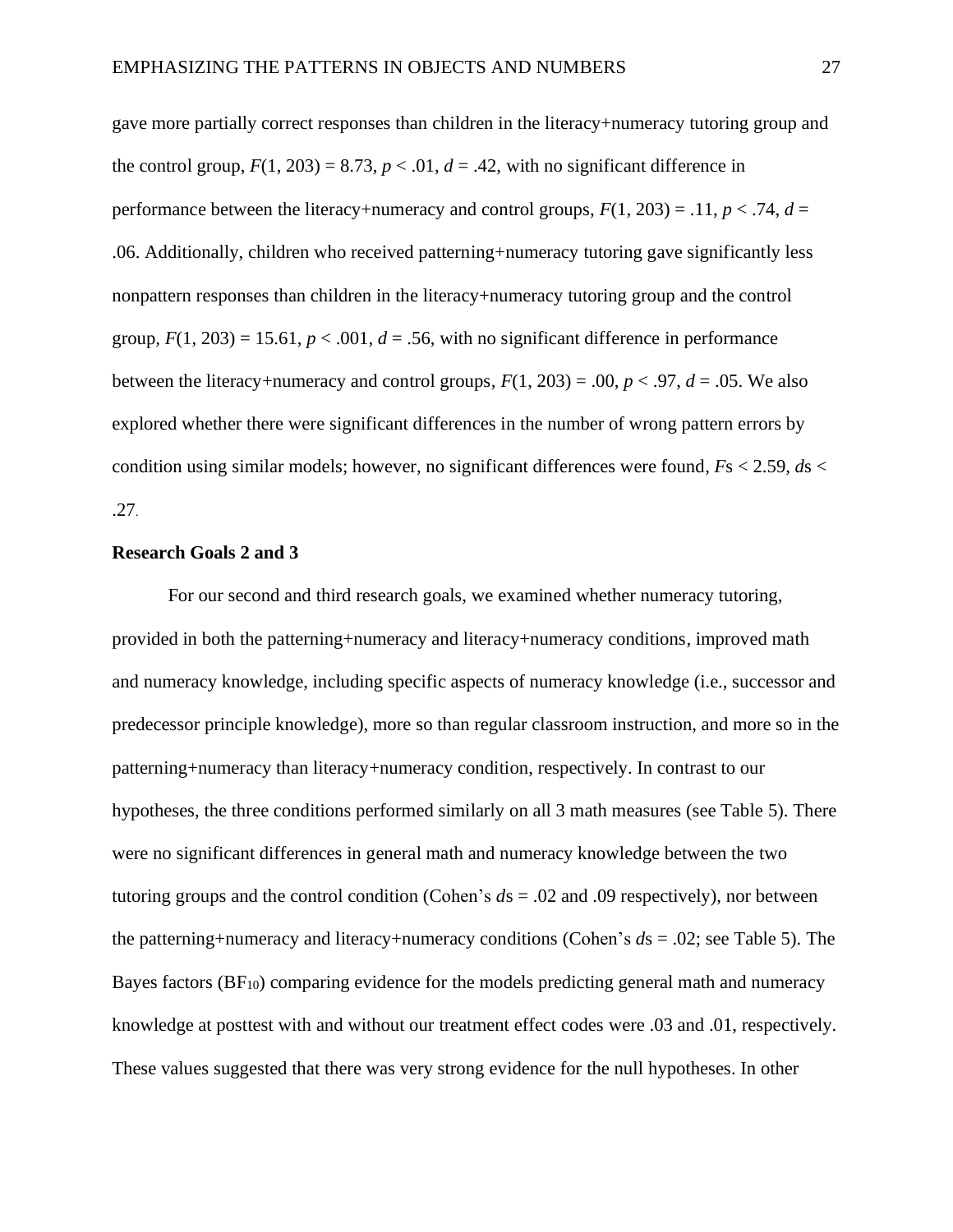words, the data were 33 to 100 times more likely under the null than the alternative hypotheses. Further, our successor and predecessor principle knowledge tutoring was not effective, as successor and predecessor principle knowledge did not differ between the two tutoring groups and the control condition (Cohen's  $d = .02$ ), nor between the patterning+numeracy and literacy+numeracy conditions (Cohen's *d* = .05; see Table 5). The Bayes factor for comparing evidence for the model with and without our treatment effect codes  $(BF_{10} = .00)$  indicated extreme evidence for the null hypothesis. Additional analyses suggested that there were no tutoring effects when successor knowledge was examined separately from predecessor knowledge (Cohen's  $d = .05$  and  $.09$ ; see Table S1). Bayes factors (BF<sub>10</sub>) comparing evidence for this model with and without treatment effects codes was .01, suggesting very strong evidence for the null. We did not examine predecessor knowledge separately given that there were only three items assessing it.

Rather than condition, pretest measures of math (and often patterning knowledge) were the primary predictors across posttest measures of math knowledge (see Table 5). Inspection of means suggested that general mathematics and numeracy knowledge improved from pretest to posttest, regardless of condition, but successor and predecessor principle knowledge did not (see Table 4). Results were confirmed by performing exploratory repeated-measures ANOVAs with test time as a within-subject factor,  $F(1, 208) = 144.29$ ,  $p < .001$ ,  $F(1, 208) = 125.66$ ,  $p < .001$ , and  $F(1, 208) = .02$ ,  $p = .89$ , respectively.

#### **Discussion**

The present study examined the effects of combining patterning and numeracy tutoring on preschoolers' repeating patterning, numeracy, and general mathematics knowledge in comparison to numeracy tutoring without patterning tutoring and to regular classroom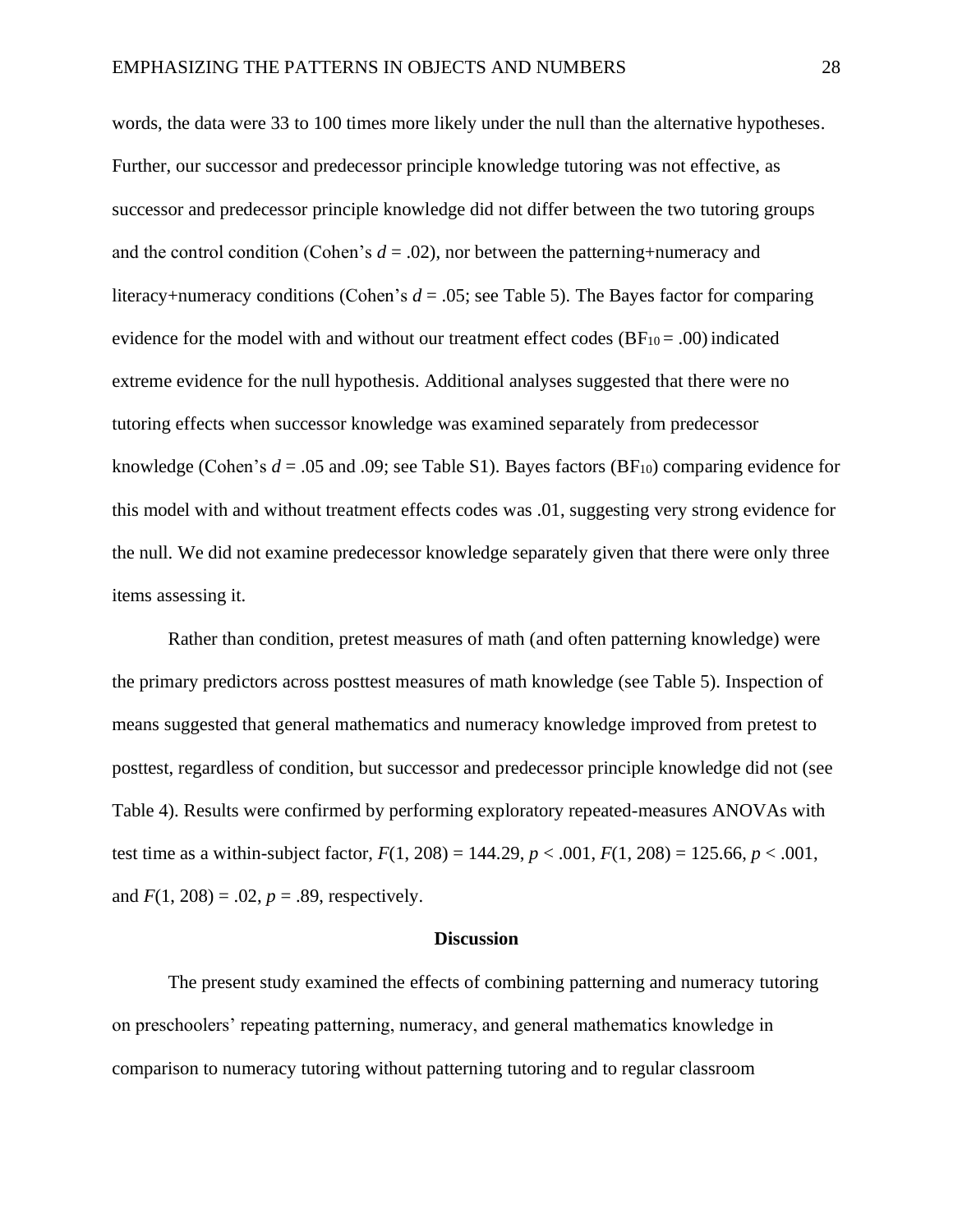instruction. We obtained causal evidence that preschoolers' repeating patterning knowledge can be improved through targeted instruction, in line with our first hypothesis. However, neither this tutoring nor our other numeracy tutoring condition led to significant improvements in specific or general measures of numeracy and mathematics knowledge compared to regular classroom instruction, counter to our second and third hypotheses. We discuss our findings in relation to our conceptual model on the role of repeating patterning and numeracy knowledge in early mathematics development (see Figure 1), including next steps to examine potential underlying causal mechanisms linking repeating patterning, numeracy, and mathematics knowledge.

#### **Improving Repeating Patterning Knowledge in Preschoolers**

One major contribution of the current study was that it utilized a well-controlled experimental design and clearly specified tutoring to provide causal evidence that preschoolers' repeating patterning knowledge can be improved through targeted instruction compared to both active and passive control experiences. Prior research had methodological issues that limited the generalizability of their findings. For example, research on preschoolers often did not randomly assign participants to condition, had limited or no measures of pretest knowledge, and did not standardize the tutoring experiences in terms of content taught nor group size (see, e.g., Papic et al., 2011). The current study also extends past patterning intervention research by Papic et al. (2011) by demonstrating that numeracy instruction without repeating patterning instruction is insufficient to improve repeating patterning knowledge, at least in the short-term.

Our repeating patterning instruction was carefully designed based on the existing literature, and multiple features likely contributed to its effectiveness. First, both tasks and pattern units were carefully sequenced to follow a learning trajectory, beginning with copying AB patterns and gradually increasing to more complex tasks and pattern units, such as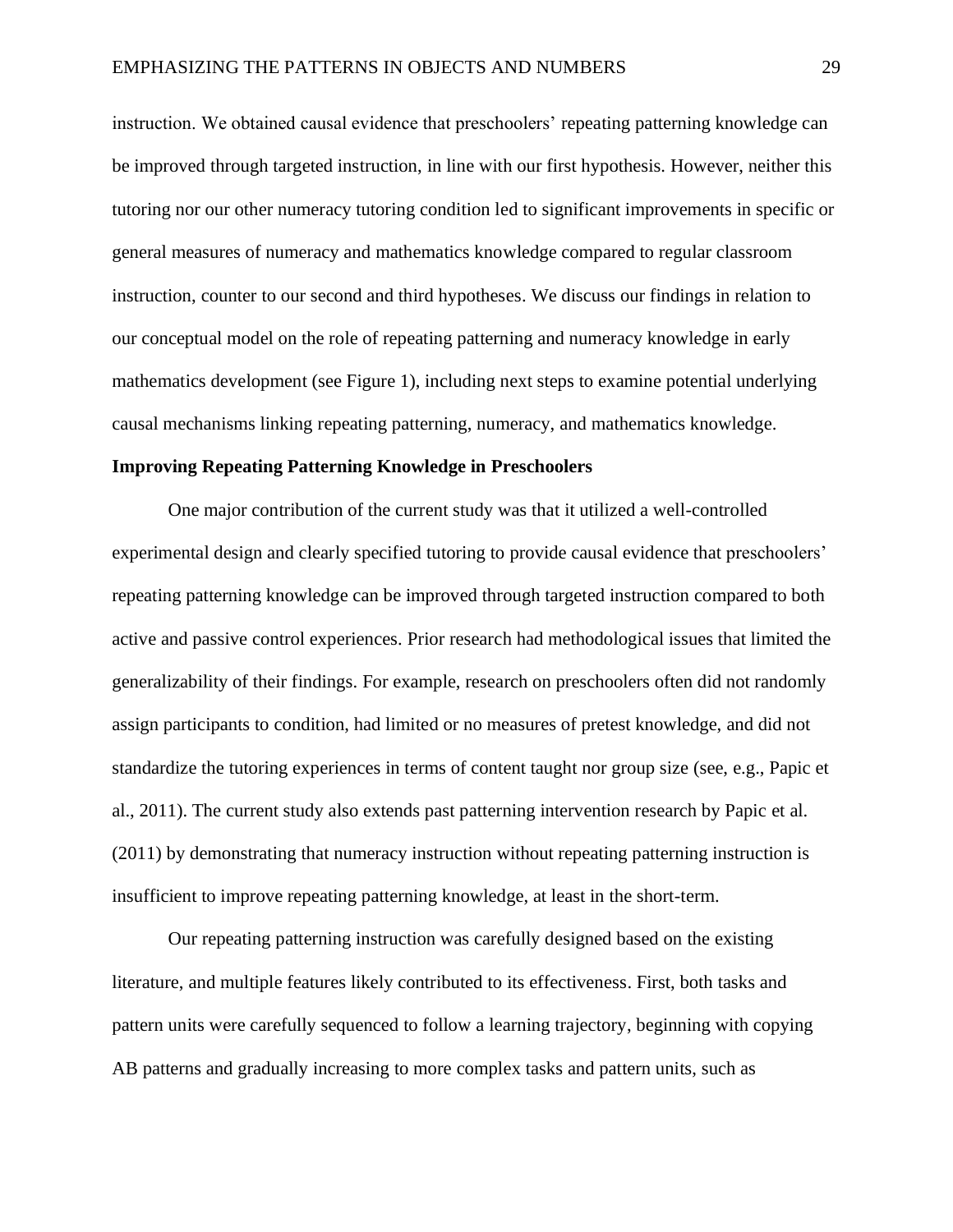abstracting ABC patterns and identifying the underlying rule (Clements & Sarama, 2014; Rittle-Johnson et al., 2015). Second, children were exposed to language describing the patterns in abstract terms and using quantitative language when labeling pattern units (e.g., describing an AABB pattern as "2 of one and 2 of another" with supporting gestures). Multiple patterns were labeled using the same language, (e.g., "The part that repeats is the same. They both have 2 of one and 2 of another"), as shared labels encourage comparison and promote learning of abstract concepts (Namy & Gentner, 2002). Recent experimental research confirms that using abstract, quantitative labels improves preschoolers' repeating patterning performance to a greater extent than using no labels or applying arbitrary symbolic labels (Flynn et al., 2020). Focusing children's attention on quantitative aspects of repeating patterns might redirect attention away from superficial perceptual features of items (such as shape and color) onto more easily duplicable and transferable properties, such as how many of a particular item is in the pattern unit (Collins & Laski, 2015; Fyfe et al., 2015). Third, children received frequent feedback when they completed patterning tasks, including process-level feedback to help them generate a correct response and understand why it was correct, as process-level feedback aids learning (Hattie & Timperley, 2007). Fourth, children were prompted to generate explanations because selfexplanation prompts often improve learning, including about patterning (Rittle-Johnson et al., 2008). Fifth, they were asked to distinguish patterns from non-patterns, as contrasting exemplars and non-exemplars improves learning and transfer (see, e.g., Namy & Clepper, 2010).

In addition, we emphasized the importance of finding patterns in numbers. We noted that numbers follow rules just like repeating patterns follow rules, and that when we find a pattern, we know what comes next. By emphasizing number during patterning instruction, children may be primed to think about rules and regularities that are already apparent to them in the domain of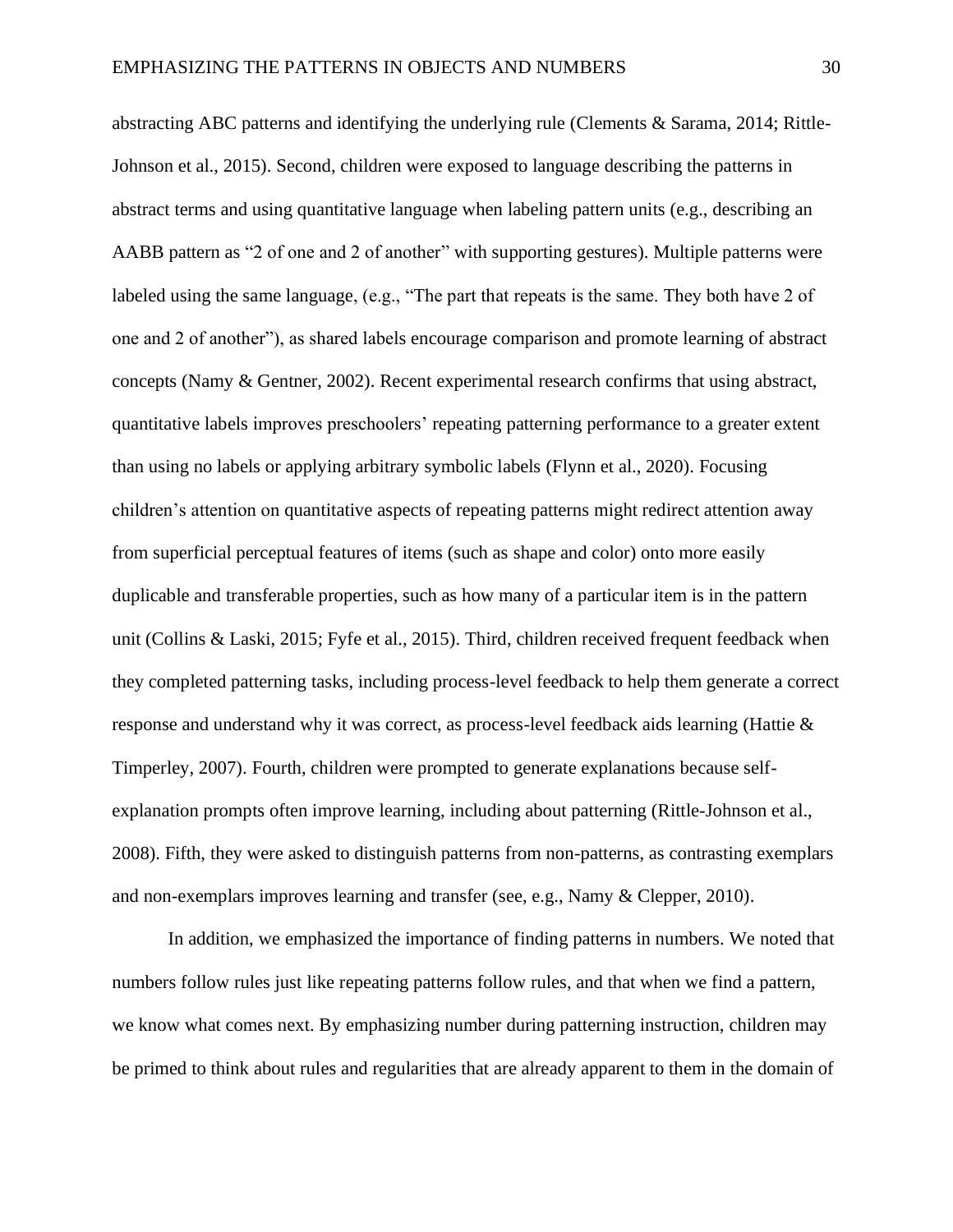number. This in turn may help them look for the rules and regularities in patterns (e.g., that repeating patterns have units that repeat, and this unit can be directly duplicated and abstracted using different materials), and more accurately solve repeating patterning problems. This argument would support the suggestion in our conceptual model (Figure 1) that numeracy knowledge influences repeating patterning knowledge. Future research is needed to identify which features of our tutoring were essential for improving patterning knowledge, as well as additional methods that might further improve learning about patterns. This work should likely consider repeating patterning knowledge as an early start to a much broader initiative that extends into early primary school, such as the Pattern and Structure Mathematics Awareness Program (Mulligan et al., 2020; Mulligan & Mitchelmore, 2009, 2018). Researchers should also be cautious in scaling up our brief tutoring session protocol, since the individualized attention could have accelerated learning to a greater extent than could be accomplished by whole class instruction.

Limitations to the effectiveness of our repeating patterning tutoring must be noted. Specifically, children in the patterning condition had higher performance on the research-based patterning measure, but not the teacher-based patterning measure. The two assessments were given on different days, with a longer delay between tutoring and the teacher-based patterning measure, so children's poorer performance on that measure may have been due to forgetting rather than a lack of transfer. The research-based patterning measure was also more closely aligned with our instructional materials and procedures than the teacher-based patterning measure. The two measures differ in several ways. For example, the teacher-based patterning measure does not include items involving abstracting or duplicating patterns. An informal examination of performance on the research-based patterning measure on these items suggested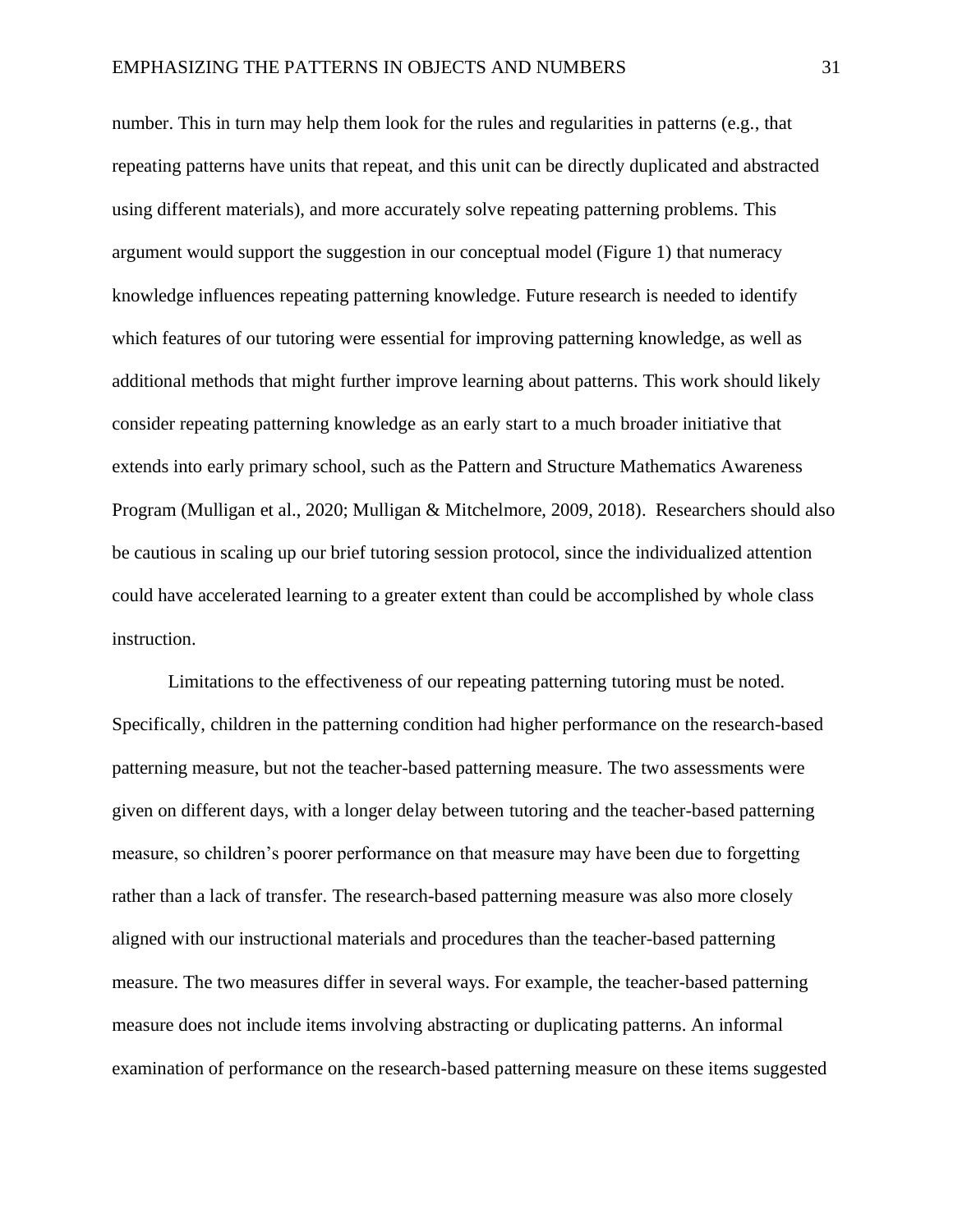that students in the pattern+numeracy condition outperformed the other conditions on these two task types. The absence of these two task types on the teacher-based patterning measure may have contributed to it not being sensitive enough to detect condition differences. Additionally, differences in item response formatting may have contributed to poorer performance on the teacher-based versus the research-based patterning assessment. For example, it required a specified number of elements to be added to model patterns, which may have been awkward compared to a more open-ended, flexible format of the research-based patterning assessment. In addition, the patterning materials in the TBP measure included 2D materials that were images of complex objects (compared to the 3D, often simple materials used during tutoring and on the research-based patterning measure). Using images of complex objects on the TBP assessment may have distracted children from attending to underlying structure and impeded performance (Kaminski & Sloutsky, 2013).

#### **Improving Prek Numeracy and Math Knowledge Through Targeted Numeracy Instruction**

For our second research goal, we examined the extent to which targeted tutoring of a specific aspects of preschoolers' numeracy knowledge (i.e., successor and predecessor principle) would improve their understanding of this specific aspect of numeracy knowledge, as well as their numeracy and mathematics knowledge more broadly. However, our numeracy tutoring did not result in improved performance on any of our specific or general numeracy and math measures relative to the control condition. This contrasted with past work that has shown improvements in young children's numeracy knowledge from similarly brief trainings (Booth & Siegler, 2008; Ramani & Siegler, 2008; Scalise et al., 2018)

One issue was that there are no established methods for improving children's successor and predecessor principle knowledge in preschool, although success in this endeavor has been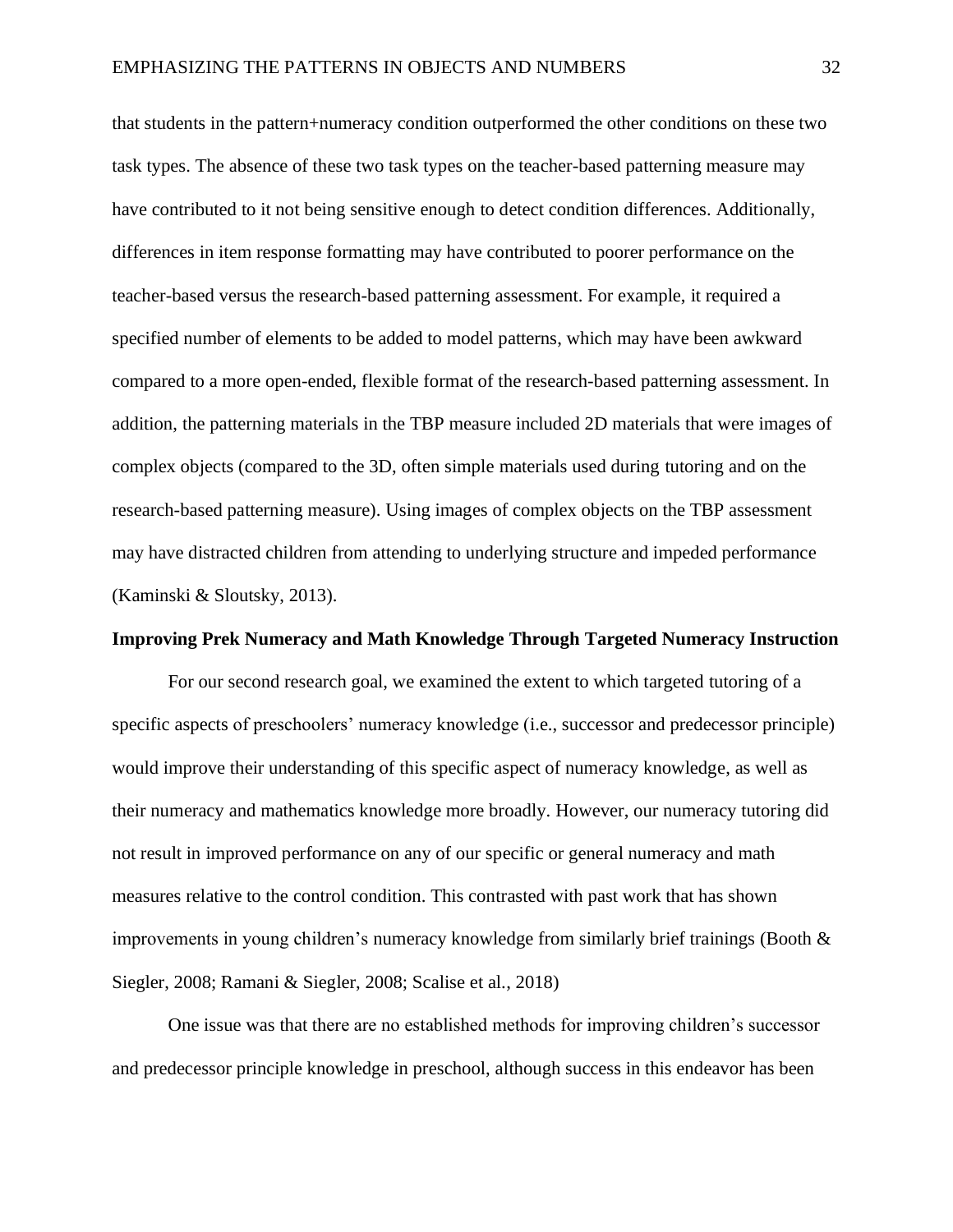achieved with elementary-school children (Baroody et al., 2013). A previous training study with preschool children also failed to find a benefit of their successor principle training condition (Spaepen et al., 2018). Students in our study may have had limited or mixed perquisite prior knowledge, as recent research suggests that knowledge of cardinality and of number-after relations are important for understanding the successor principle (Baroody et al., 2013; Spaepen et al., 2018). Further, the response format may have not been sensitive enough to capture knowledge change on the successor and predecessor principle. Our measure used a forced choice format, while the tutoring elicited open-ended responses. Overall, there is increasing interest in the development of successor and predecessor principle knowledge (Sella & Lucangeli, 2020; Spaepen et al., 2018). Designing an instructional protocol that effectively promotes this knowledge is critical to understanding how it develops and how to support its development.

On the numeracy and general math measures, children's knowledge improved regardless of condition. Our five brief numeracy lessons in the tutoring conditions may have been too few to boost knowledge beyond their regular classroom math instruction. Teachers of children in the current study reported doing numeracy activities an average of about 13 of the past 20 school days. Although teachers' self-reports may be biased and do not capture the quality of the instruction, their self-reports of frequent numeracy input are in line with calls for sustained attention to mathematics instruction in early childhood settings (National Council of Teachers of Mathematics, 2006; National Mathematics Advisory Panel, 2008). Further, the frequency with which teachers reported doing numeracy activities shows that our experimental tutoring was limited in comparison to, and overlapped with children's regular classroom experiences.

## **Repeating Patterning Tutoring and Gains in Numeracy and Mathematics Knowledge**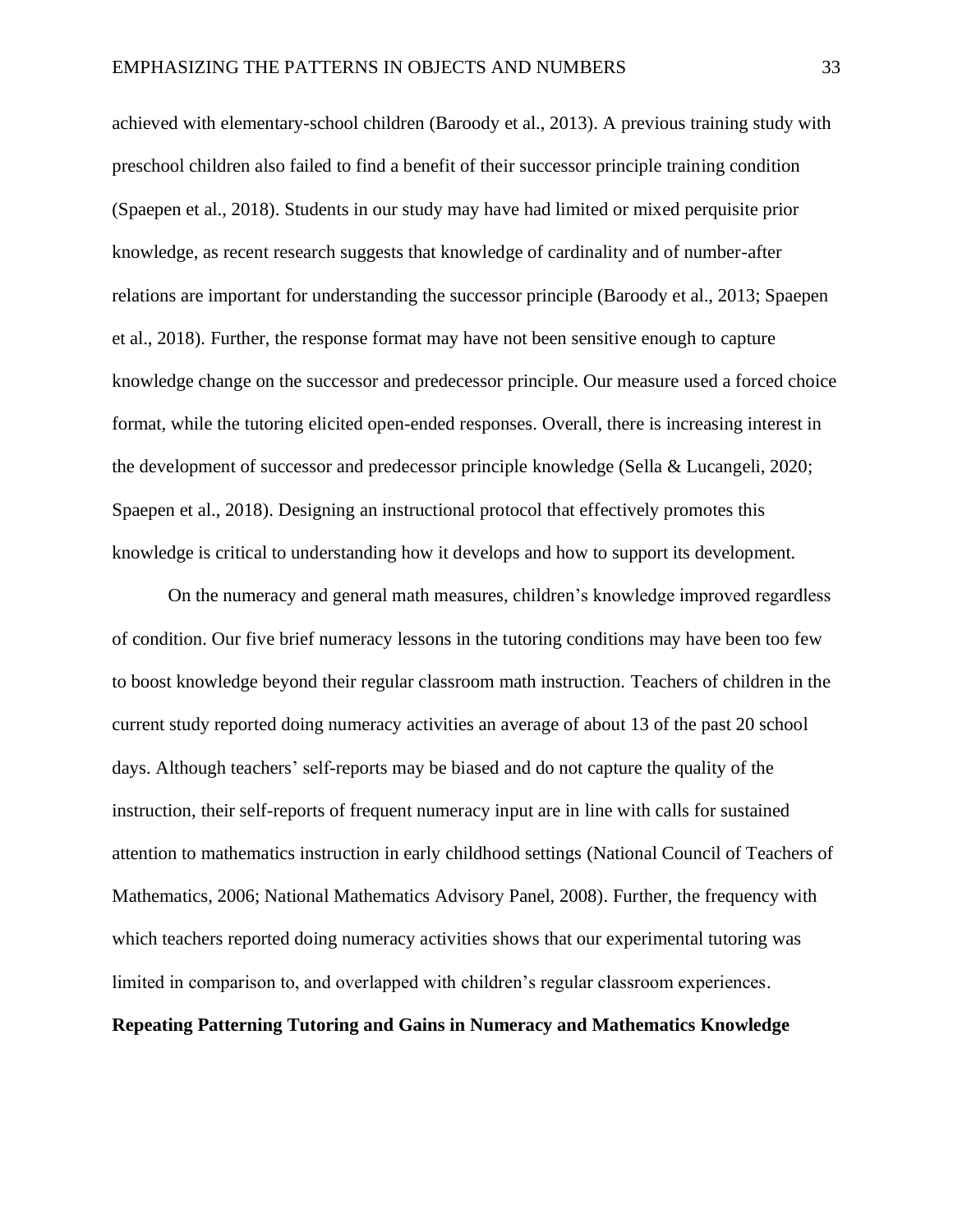Our third research goal aimed to test if tutoring in repeating patterning knowledge in combination with numeracy knowledge (i.e., number and number operations) would transfer to improvements in specific and general aspects of numeracy and mathematics knowledge (see Figure 1). However, our tutoring in repeating patterning did not lead to improved numeracy or general mathematics knowledge for preschoolers. Comparing our design to past pattern training studies suggests potential features that might be needed for patterning instruction to improve numeracy knowledge (Hendricks et al., 2006; Kidd et al., 2013, 2014; Papic et al., 2011; Pasnak et al., 2015). First, our 2-week tutoring may not have been sufficiently intensive in comparison to past training studies using year-long interventions (see, e.g., Kidd et al., 2013, 2014; Papic et al., 2011) or extensive and unique enough from ongoing regular classroom instruction. Second, our study posttest may not have been delayed enough. Previous research with preschoolers testing the effects of repeating patterning training on numeracy knowledge did not conduct posttesting until the end of the following school year (Papic et al., 2011). Studies training growing and other complex patterning knowledge in elementary schoolers typically conducted posttesting at the end of the school year (see, e.g., Kidd et al., 2013, 2014). The delay in these studies potentially allowed children to fully benefit from the more explicit patterning instruction on their acquisition of more advanced math concepts introduced during the school year. Third, the children we recruited for our study may not have had as much to gain from our instruction. Past work with elementary-schoolers specifically targeted children struggling with patterning concepts (see, e.g., Kidd et al., 2013; 2014). Fourth, we may have focused on improving the wrong aspect of numeracy knowledge. More recent evidence has suggested that end-of-pre-K repeating patterning knowledge predicted other aspects of numeracy knowledge in kindergarten (i.e., rote counting to 100, associating quantities with verbal and written labels, comparing the magnitude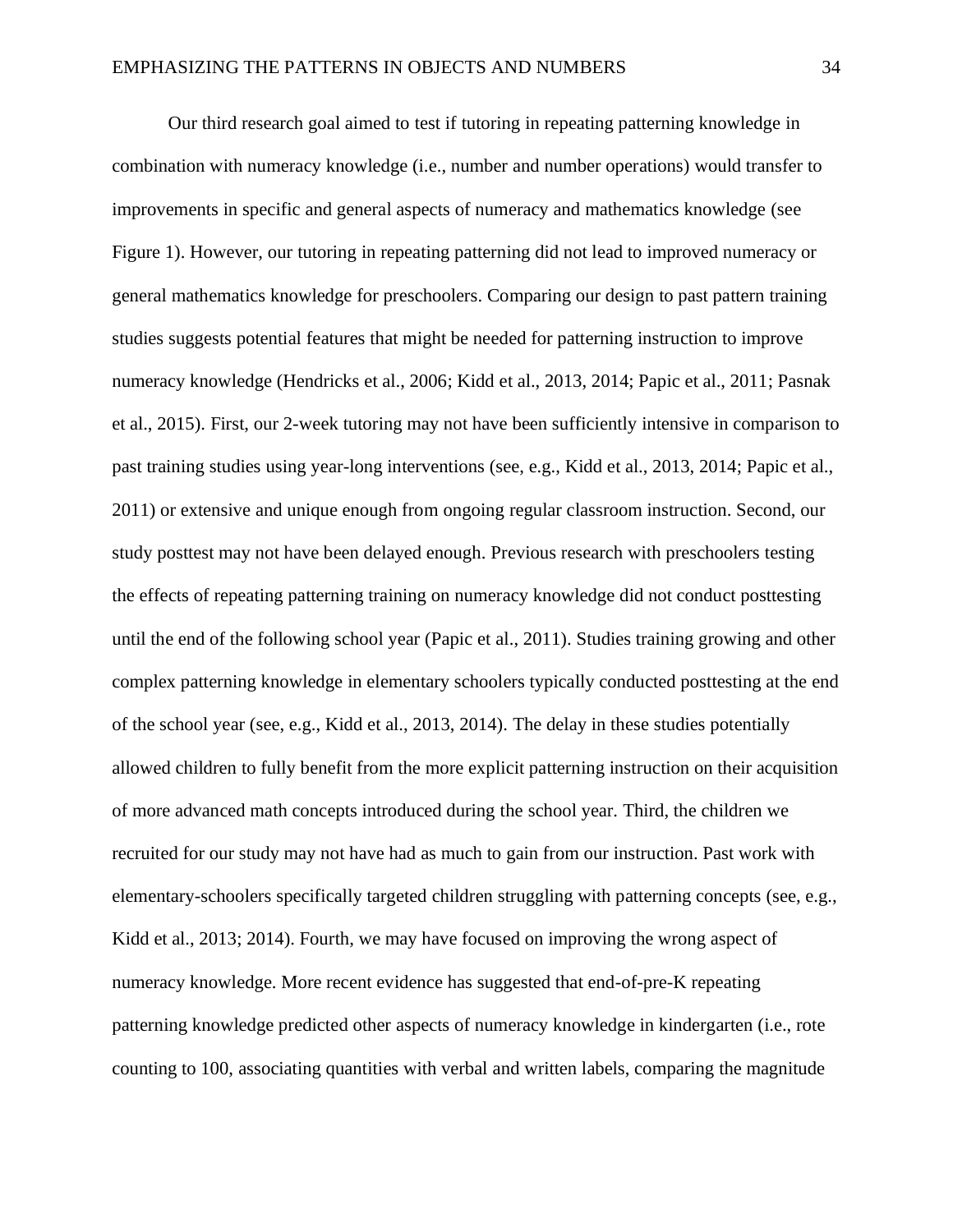of symbolic numbers, and addition and subtraction in verbal story problems; Rittle-Johnson et al., 2017; Zippert et al., 2020). Additional research suggests concurrent links between patterning knowledge and number relations and operations (i.e., comparing magnitudes and addition and subtraction in verbal story problems; Fyfe et al., 2017; MacKay & De Smedt, 2019; Zippert et al., 2019). Combining repeating patterning tutoring with instruction in other aspects of numeracy knowledge may thus be more effective.

In this study, we focused on promoting repeating patterning knowledge because prior research suggested it is closely tied to math and numerical knowledge development in preschool – and thus has potential to improve math knowledge. A growing body of work has affirmed concurrent and predictive relations between repeating patterning knowledge in preschool and numeracy knowledge months and years later (Rittle-Johnson et al., 2017, 2019; Zippert et al., 2019, 2020). However, we were unable to detect transfer effects from repeating patterning plus focused numeracy tutoring to numeracy and general mathematics knowledge.

This finding parallels mixed success in research promoting other skills (e.g., working memory and spatial skills) to improve mathematics knowledge. Instruction of a diverse group of preschoolers' in a spatial skill (i.e., spatial assembly) did not support overall transfer to gains in a general, conceptual measure of mathematics knowledge or a more symbolic-oriented math measure (Bower et al., 2020). Similarly, efforts to train working memory in preschoolers and kindergarteners have had mixed success in promoting gains in numeracy and math knowledge ( Kroesbergen et al., 2014; Raghubar & Barnes, 2017; Ramani et al., 2019). Spatial and working memory skills are thought to be used when engaging in mathematics tasks, but improving these skills, and perhaps patterning knowledge as well, via instruction may not be an effective way to directly improve mathematics knowledge in young children. Further, past studies have not found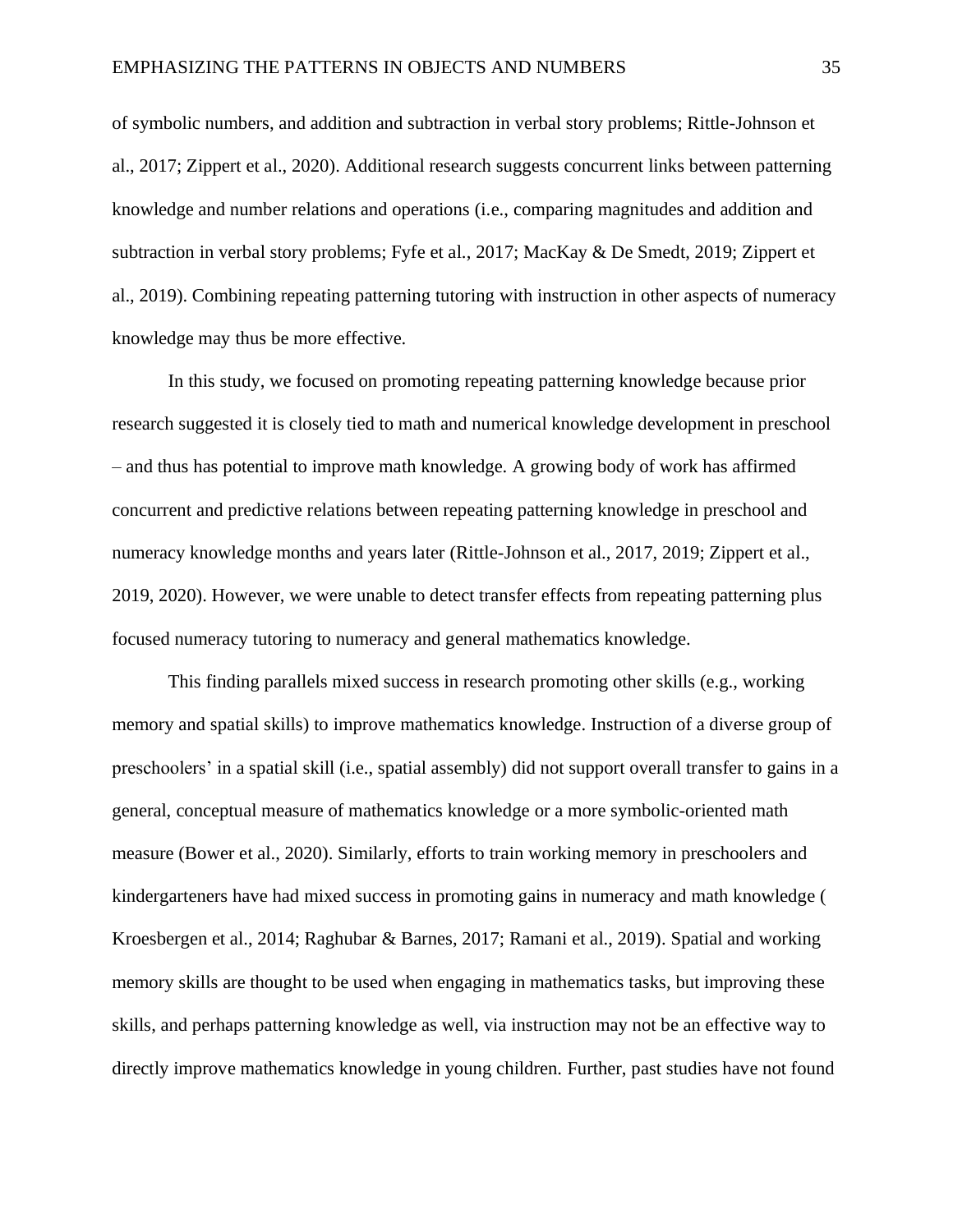benefits to improving numeracy and math knowledge when trained simultaneously with other cognitive abilities (Barnes et al., 2016; Kroesbergen et al., 2012; Kyttälä et al., 2015).

### **Conclusion**

Preschoolers' repeating patterning knowledge predicts their later math and numeracy knowledge. The current study thus aimed to obtain causal evidence as to whether repeating patterning and numeracy tutoring impacted repeating patterning, numeracy, and general math knowledge in the pre-kindergarten year. Repeating patterning and numeracy tutoring together improved children's repeating patterning knowledge; however, there was no differential effects on improvements in children's general math and numeracy knowledge. Additionally, we were not successful in improving children's knowledge of the successor and predecessor principle. Thus, we demonstrated that repeating patterning in preschoolers can be improved through targeted tutoring, noting that the tutoring was not intended to be scaled up to a classroom intervention. However, additional research is needed to determine if improving repeating patterning knowledge, perhaps after a delay or over a longer period of time; using different outcomes (e.g., students' explanations), instructional approaches or integrated with whole-group instruction on other aspects of numeracy, can cause improvements in numeracy and mathematics knowledge.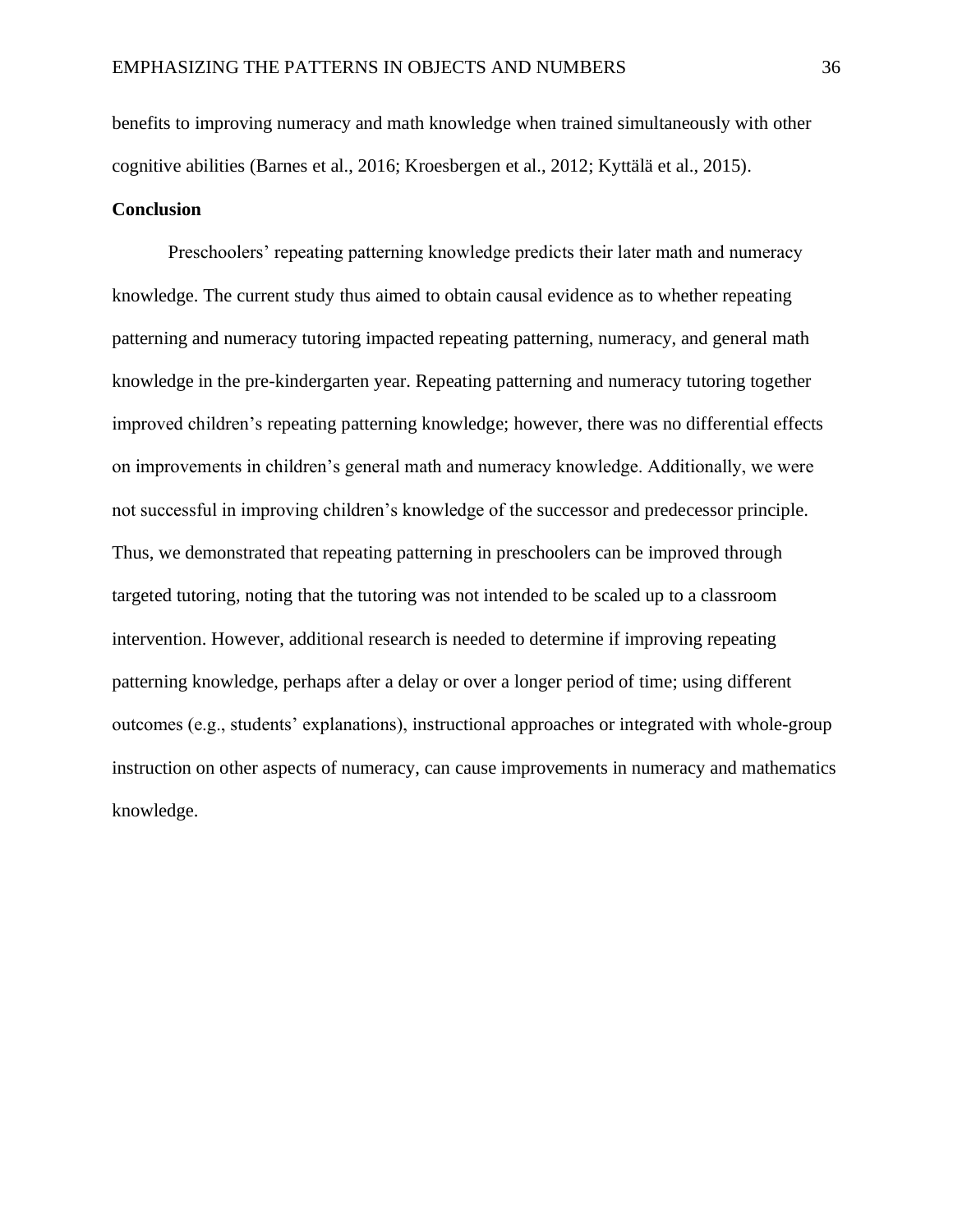#### References

- Barnes, M. A., Klein, A., Swank, P., Starkey, P., McCandliss, B., Flynn, K., Zucker, T., Huang, C.-W., Fall, A.-M., & Roberts, G. (2016). Effects of tutorial interventions in mathematics and attention for low-performing preschool children. *Journal of Research on Educational Effectiveness*, *9*(4), 577–606. https://doi.org/10.1080/19345747.2016.1191575
- Baroody, A. J., Eiland, M. D., Purpura, D. J., & Reid, E. E. (2013). Can computer-assisted discovery learning foster first graders' fluency with the most basic addition combinations? *American Educational Research Journal*, *50*(3), 533–573. https://doi.org/10.3102/0002831212473349
- Bates, D., Maechler, M., & Dai, B. (2008). *Lme4: Linear mixed-effects models using s4 classes*. http://lme4.r-forge.rproject.org/
- Booth, J. L., & Siegler, R. S. (2008). Numerical magnitude representations influence arithmetic learning. *Child Development*, *79*(4), 1016–1031. JSTOR.
- Bower, C., Zimmermann, L., Verdine, B., Toub, T. S., Islam, S., Foster, L., Evans, N., Odean, R., Cibischino, A., Pritulsky, C., Hirsh-Pasek, K., & Golinkoff, R. M. (2020). Piecing together the role of a spatial assembly intervention in preschoolers' spatial and mathematics learning: Influences of gesture, spatial language, and socioeconomic status. *Developmental Psychology*, *56*(4), 686–698. https://doi.org/10.1037/dev0000899
- Burgoyne, K., Witteveen, K., Tolan, A., Malone, S., & Hulme, C. (2017). Pattern understanding: Relationships with arithmetic and reading development. *Child Development Perspectives*, *11*(4), 239–244. https://doi.org/10.1111/cdep.12240
- Bürkner, P.-C. (2017). Brms: An R package for Bayesian multilevel models using Stan. *Journal of Statistical Software*, *80*(1), 1–28. https://doi.org/10.18637/jss.v080.i01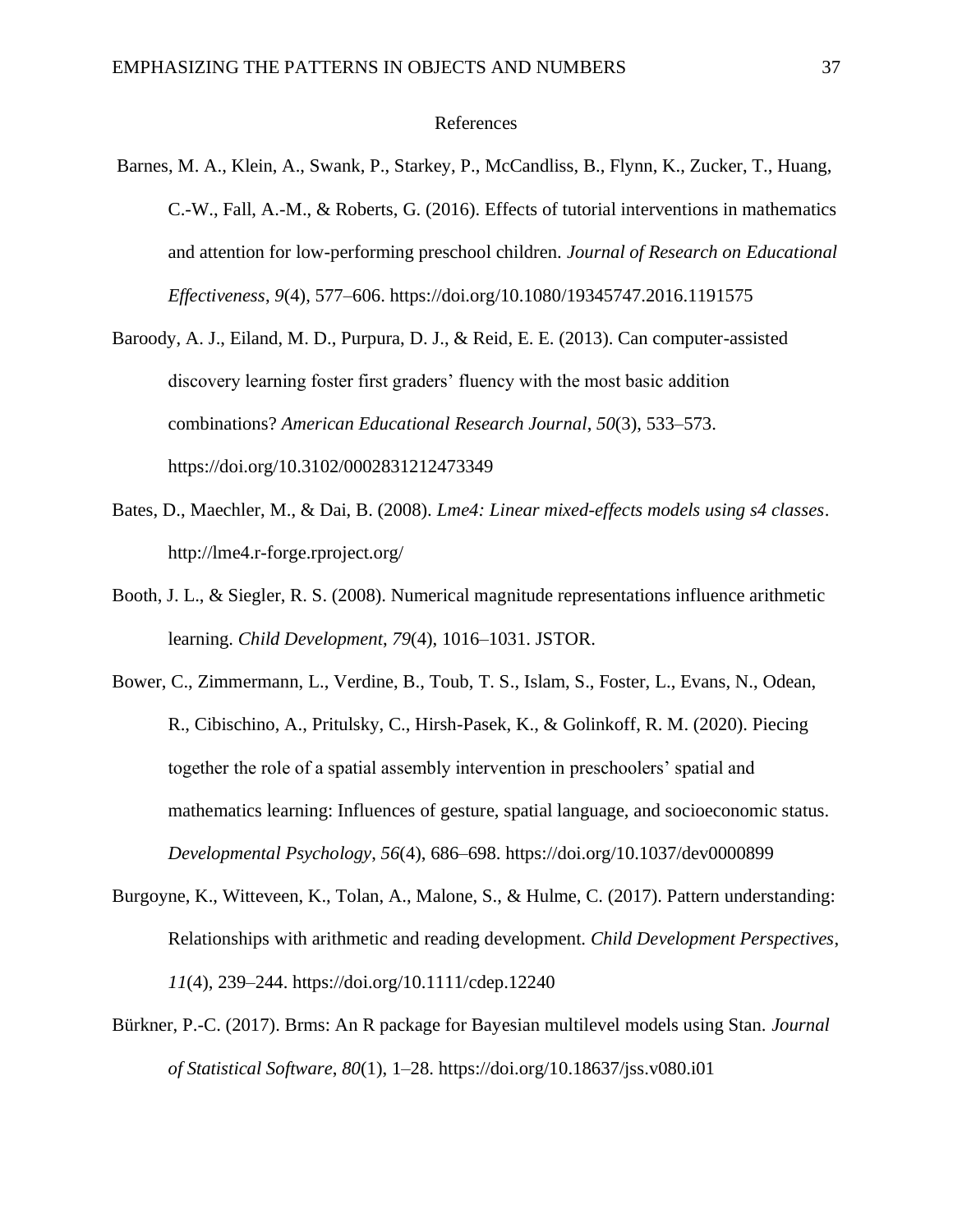- Carey, S. (2004). Bootstrapping & the origin of concepts. *Daedalus*, *133*(1), 59–68. https://doi.org/10.1162/001152604772746701
- Carraher, D. W., Schliemann, A. D., Brizuela, B. M., & Earnest, D. (2006). Arithmetic and algebra in early mathematics education. *Journal for Research in Mathematics Education*, *37*(2), 87–115.
- Charles, R. (2005). Big ideas and understandings as the foundation for elementary and middle school mathematics. *Journal of Mathematics Educational Leadership*, *73*(3), 9–24.
- Cheung, P., Rubenson, M., & Barner, D. (2017). To infinity and beyond: Children generalize the successor function to all possible numbers years after learning to count. *Cognitive Psychology*, *92*, 22–36. https://doi.org/10.1016/j.cogpsych.2016.11.002
- Cho, S.-J., & Rabe-Hesketh, S. (2011). Alternating imputation posterior estimation of models with crossed random effects. *Computational Statistics & Data Analysis*, *55*(1), 12–25. https://doi.org/10.1016/j.csda.2010.04.015
- Clements, D. H., & Sarama, J. (2007a). Effects of a preschool mathematics curriculum: Summative research on the Building Blocks Project. *Journal for Research in Mathematics Education*, *38*(2), 136–163. https://doi.org/10.2307/30034954
- Clements, D. H., & Sarama, J. (2007b). *Real math building blocks*. McGraw-Hill Education.
- Clements, D. H., & Sarama, J. (2014). *Learning and teaching early math: The learning trajectories approach* (2nd ed.). Routledge.

Collins, M. A., & Laski, E. V. (2015). Preschoolers' strategies for solving visual pattern tasks. *Early Childhood Research Quarterly*, *32*(3), 204–214. https://doi.org/10.1016/j.ecresq.2015.04.004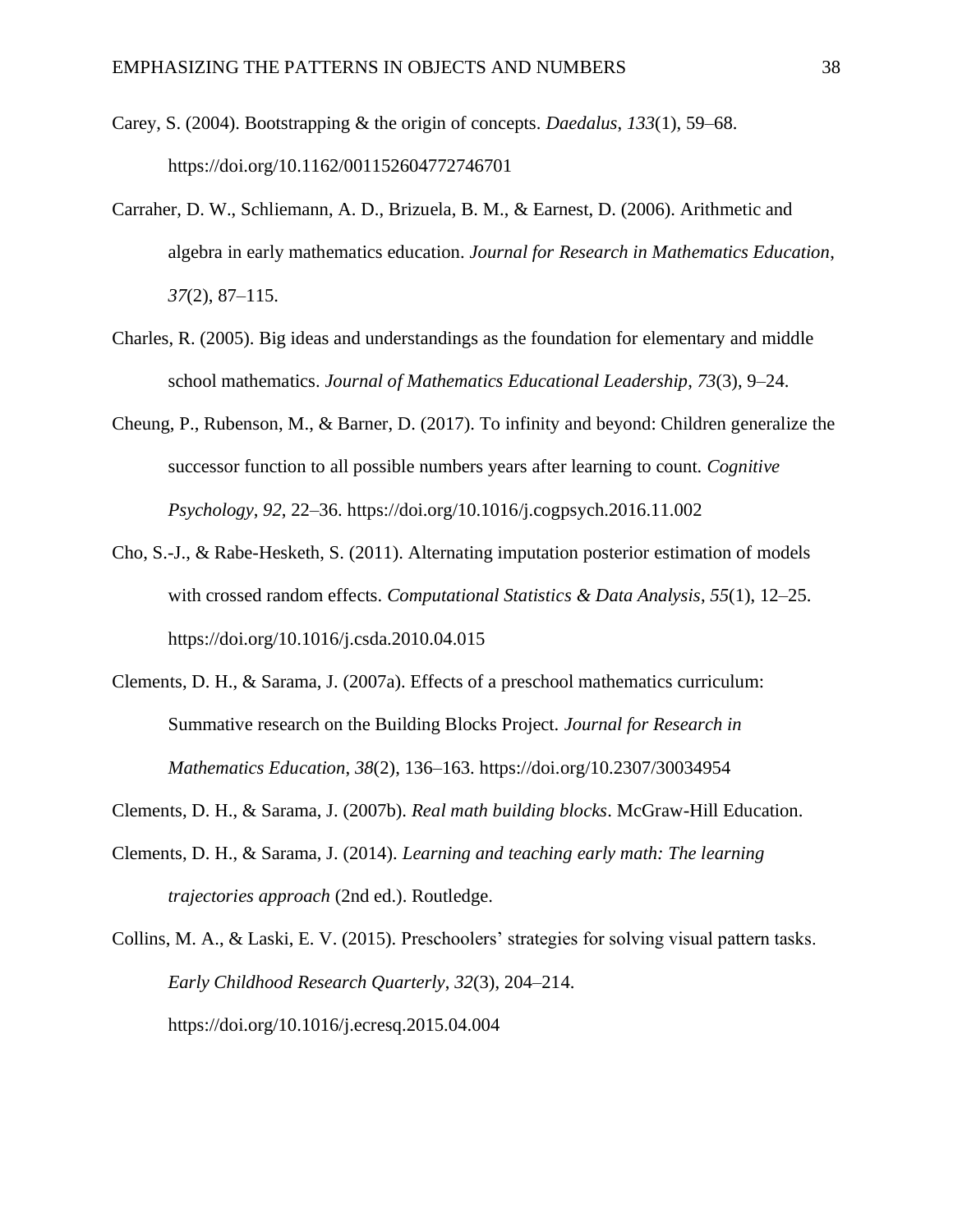*Common Core State Standards*. (2010). Mathematics standards.

http://www.corestandards.org/Math/

- Dickinson, D. K., Copley, J. V., Izquierdo, E., Lederman, J. S., Schickedanz, J. A., & Wright, L. (2014). *Opening the world of learning planning and assessment*. Pearson Learning Solutions.
- Duncan, G. J., Claessens, A., Magnuson, K., Klebanov, P., Pagani, L. S., Feinstein, L., Engel, M., Brooks-gunn, J., Sexton, H., Duckworth, K., & Japel, C. (2007). School readiness and later achievement. *Developmental Psychology*, *43*(6), 1428–1446. https://doi.org/10.1037/0012-1649.43.6.1428
- Economopoulos, K. (1998). What comes next?: The mathematics of pattern in kindergarten. *Teaching Children Mathematics*, *5*(4), 230–233.
- Flynn, M. E., Guba, T. P., & Fyfe, E. R. (2020). ABBABB or 1212: Abstract language facilitates children's early patterning skills. *Journal of Experimental Child Psychology*, *193*, 104791. https://doi.org/10.1016/j.jecp.2019.104791
- Fyfe, E. R., Evans, J. L., Matz, L. E., Hunt, K. M., & Alibali, M. W. (2017). Relations between patterning skill and differing aspects of early mathematics knowledge. *Cognitive Development*, *44*, 1–11. https://doi.org/10.1016/j.cogdev.2017.07.003
- Fyfe, E. R., McNeil, N. M., & Rittle-Johnson, B. (2015). Easy as ABCABC: Abstract language facilitates performance on a concrete patterning task. *Child Development*, *86*(3), 927– 935. https://doi.org/10.1111/cdev.12331
- Fyfe, E. R., Rittle-Johnson, B., & Farran, D. C. (2019). Predicting success on high-stakes math tests from preschool math measures among children from low-income homes. *Journal of Educational Psychology*, *111*(3), 402–413. https://doi.org/10.1037/edu0000298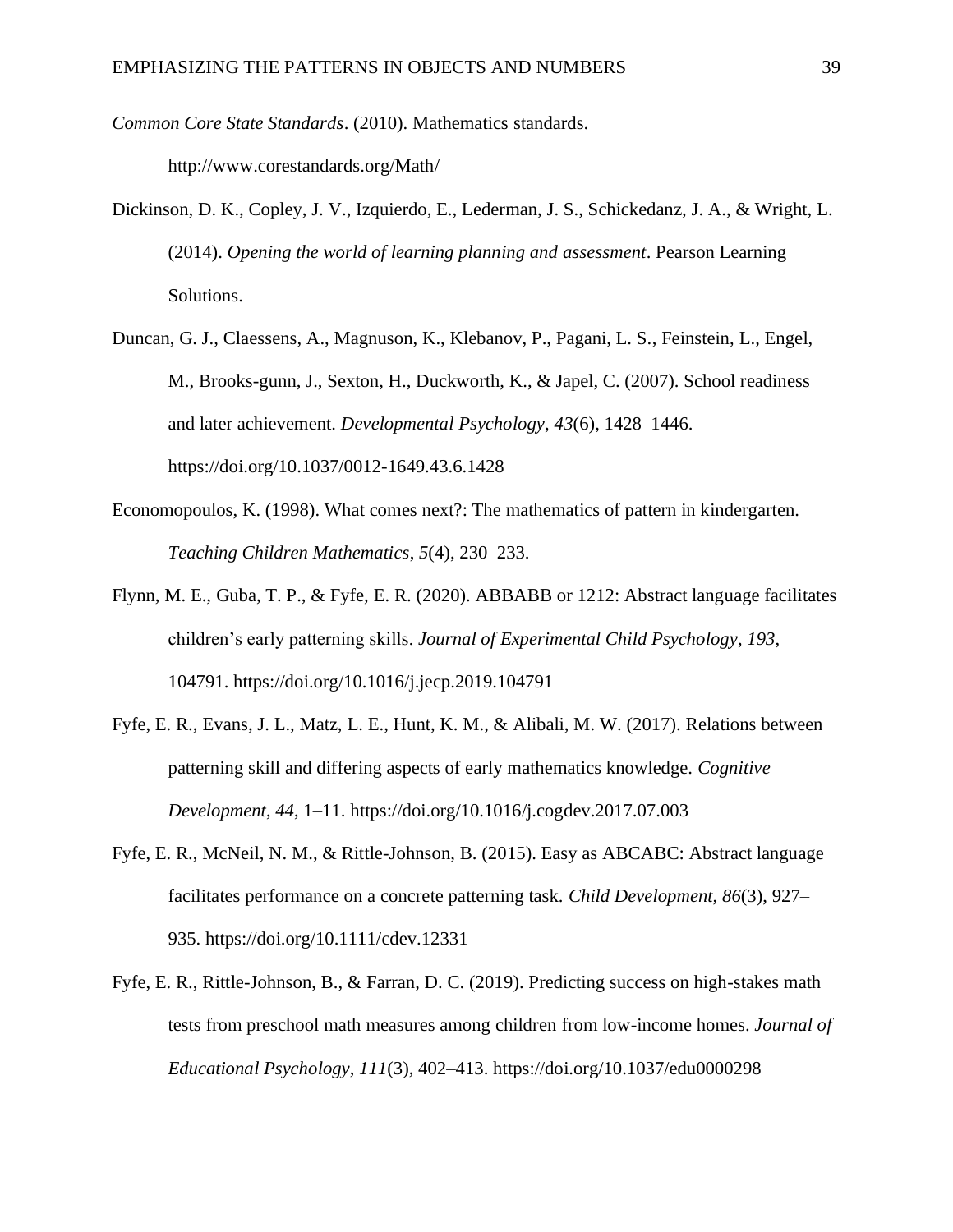- Greenes, C., Ginsburg, H. P., & Balfanz, R. (2004). Big math for little kids. *Early Childhood Research Quarterly*, *19*(1), 159–166. https://doi.org/10.1016/j.ecresq.2004.01.010
- Hattie, J., & Timperley, H. (2007). The power of feedback. *Review of Educational Research*, *77*(1), 81–112. https://doi.org/10.3102/003465430298487

Hendricks, C., Trueblood, L., & Pasnak, R. (2006). Effects of teaching patterning to 1st-graders. *Journal of Research in Childhood Education*, *21*(1), 79–89. https://doi.org/10.1080/02568540609594580

Jeffreys, H. (1961). *Theory of probability* (Third Edition). Oxford University Press.

- Jordan, N. C., Glutting, J., Ramineni, C., & Watkins, M. W. (2010). Validating a number sense screening tool for use in kindergarten and first grade: Prediction of mathematics proficiency in third grade. *School Psychology Review*, *39*(2), 16.
- Jordan, N. C., Kaplan, D., Ramineni, C., & Locuniak, M. N. (2009). Early math matters: Kindergarten number competence and later mathematics outcomes. *Developmental Psychology*, *45*(3), 850–867. https://doi.org/10.1037/a0014939
- Kaminski, J. A., & Sloutsky, V. M. (2013). Extraneous perceptual information interferes with children's acquisition of mathematical knowledge. *Journal of Educational Psychology*, *105*(2), 351–363. https://doi.org/10.1037/a0031040
- Kenny, D. A., Kashy, D. A., & Cook, W. L. (2006). *Dyadic data analysis*. Guilford Press.
- Kidd, J. K., Carlson, A. G., Gadzichowski, K. M., Boyer, C. E., Gallington, D. A., & Pasnak, R. (2013). Effects of patterning instruction on the academic achievement of 1st-grade children. *Journal of Research in Childhood Education*, *27*(2), 224–238. https://doi.org/10.1080/02568543.2013.766664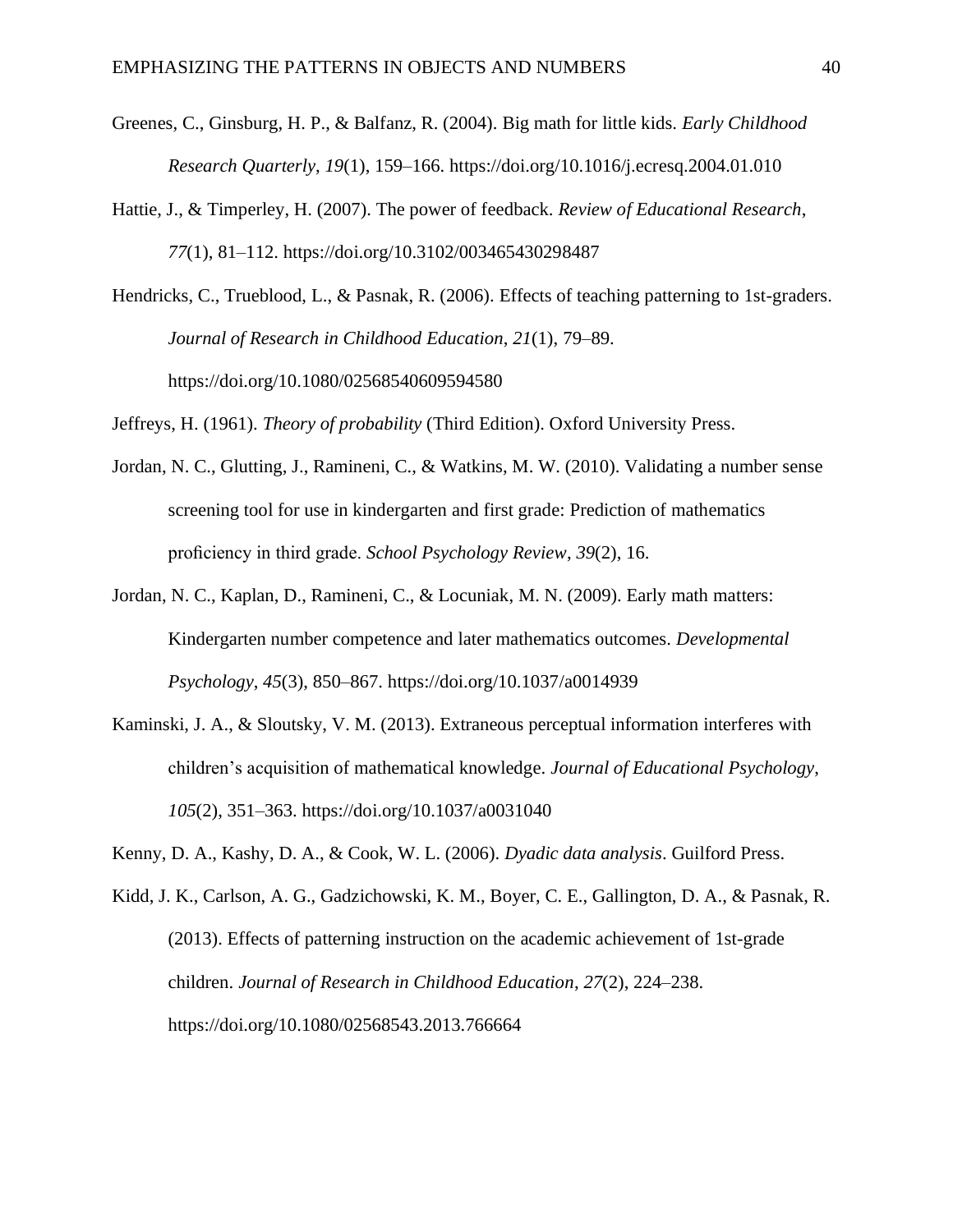Kidd, J. K., Pasnak, R., Gadzichowski, K. M., Gallington, D. A., McKnight, P., Boyer, C. E., & Carlson, A. (2014). Instructing first-grade children on patterning improves reading and mathematics. *Early Education and Development*, *25*(1), 134–151. https://doi.org/10.1080/10409289.2013.794448

- Kroesbergen, E. H., Van 't Noordende, J., & Kolkman, M. E. (2014). Training working memory in kindergarten children: Effects on working memory and early numeracy. *Child Neuropsychology*, *20*(1), 23–37. https://doi.org/10.1080/09297049.2012.736483
- Kroesbergen, E. H., Van't Noordende, J. E., & Kolkman, M. E. (2012). Number sense in lowperforming kindergarten children: Effects of a working memory and an early math training. In Z. Breznitz, O. Rubinsten, V. J. Molfese, & D. L. Molfese (Eds.), *Reading, Writing, Mathematics and the Developing Brain: Listening to Many Voices* (pp. 295– 313). Springer Netherlands. https://doi.org/10.1007/978-94-007-4086-0\_16
- Kyttälä, M., Kanerva, K., & Kroesbergen, E. (2015). Training counting skills and working memory in preschool. *Scandinavian Journal of Psychology*, *56*(4), 363–370. https://doi.org/10.1111/sjop.12221
- Lipkus, I. M., & Peters, E. (2009). Understanding the role of numeracy in health: Proposed theoretical framework and practical insights. *Health Education & Behavior*, *36*(6), 1065– 1081. https://doi.org/10.1177/1090198109341533

Lüken, M. M., & Sauzet, O. (2020). Patterning strategies in early childhood: A mixed methods study examining 3- to 5-year-old children's patterning competencies. *Mathematical Thinking and Learning*, Advance Online Publication. https://doi.org/10.1080/10986065.2020.1719452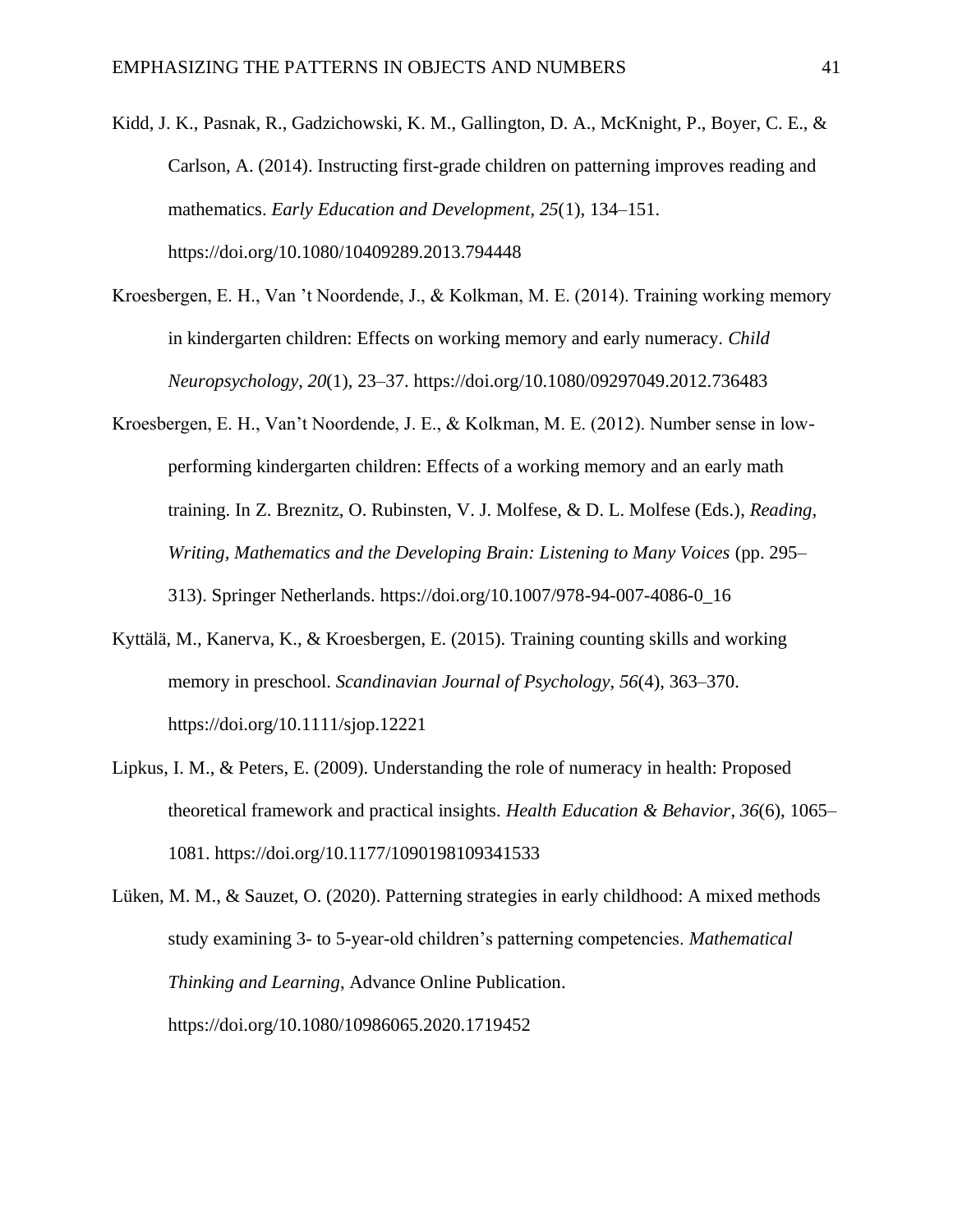- MacKay, K. J., & De Smedt, B. (2019). Patterning counts: Individual differences in children's calculation are uniquely predicted by sequence patterning. *Journal of Experimental Child Psychology*, *177*, 152–165. https://doi.org/10.1016/j.jecp.2018.07.016
- Mason, J., Stephens, M., & Watson, A. (2009). Appreciating mathematical structure for all. *Mathematics Education Research Journal*, *21*(2), 10–32. https://doi.org/10.1007/BF03217543

McGarvey, L. M. (2012). What Is a pattern? Criteria used by teachers and young children. *Mathematical Thinking and Learning*, *14*(4), 310–337. https://doi.org/10.1080/10986065.2012.717380

Miller, M. R., Rittle-Johnson, B., Loehr, A. M., & Fyfe, E. R. (2016). The influence of relational knowledge and executive function on preschoolers' repeating pattern knowledge. *Journal of Cognition and Development*, *17*(1), 85–104.

https://doi.org/10.1080/15248372.2015.1023307

- Mulligan, J., & Mitchelmore, M. (2009). Awareness of pattern and structure in early mathematical development. *Mathematics Education Research Journal*, *21*(1), 33–49. https://doi.org/10.1007/BF03217544
- Mulligan, J., & Mitchelmore, M. (2018). Promoting early mathematical structural development through an integrated assessment and pedagogical program. In I. Elia, J. Mulligan, A. Anderson, A. Baccaglini-Frank, & C. Benz (Eds.), *Contemporary Research and Perspectives on Early Childhood Mathematics Education* (pp. 17–33). Springer International Publishing. https://doi.org/10.1007/978-3-319-73432-3\_2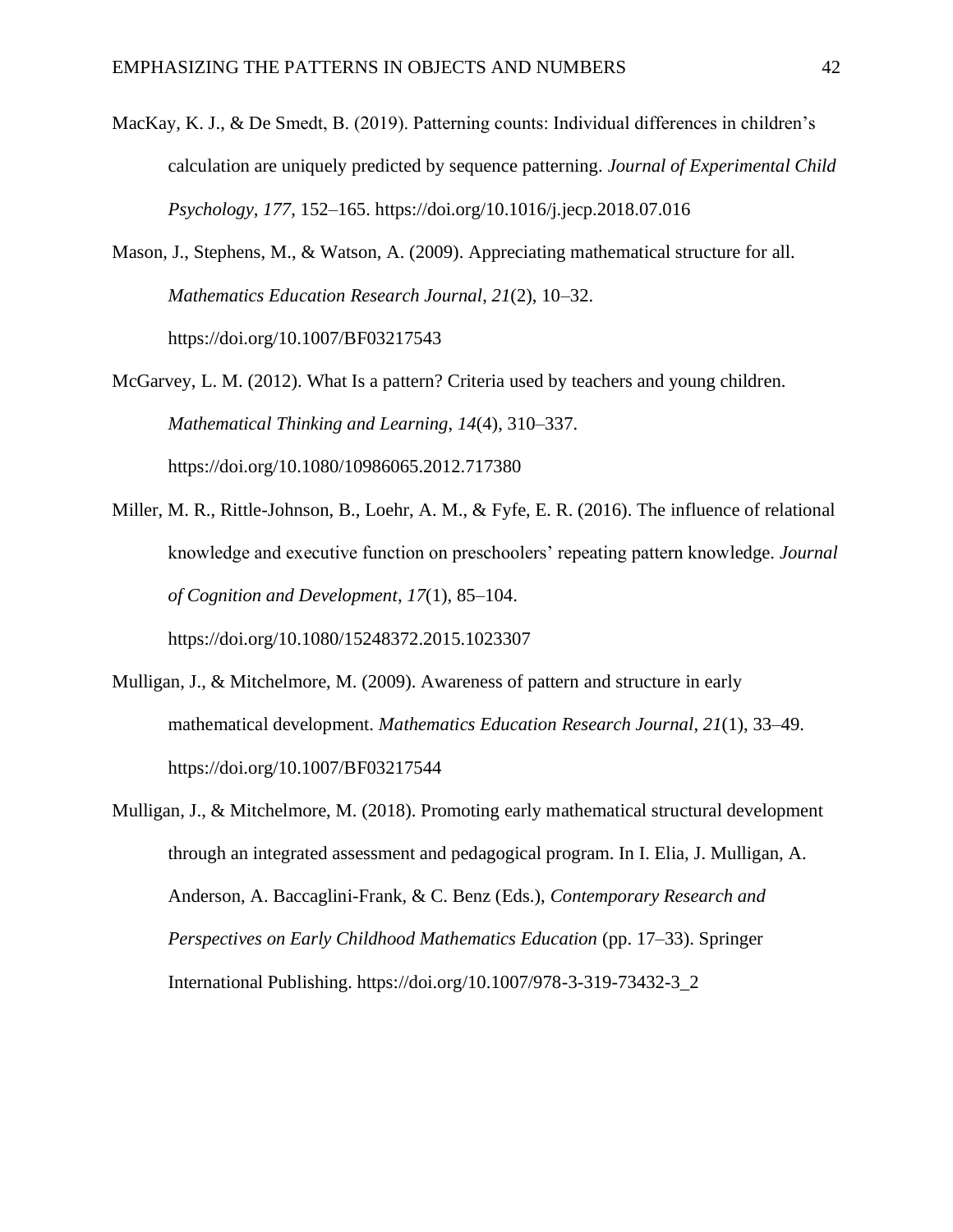- Mulligan, J., Oslington, G., & English, L. (2020). Supporting early mathematical development through a 'pattern and structure' intervention program. *ZDM*, *52*(4), 663–676. https://doi.org/10.1007/s11858-020-01147-9
- Namy, L. L., & Clepper, L. E. (2010). The differing roles of comparison and contrast in children's categorization. *Journal of Experimental Child Psychology*, *107*(3), 291–305. https://doi.org/10.1016/j.jecp.2010.05.013
- Namy, L. L., & Gentner, D. (2002). Making a silk purse out of two sow's ears: Young children's use of comparison in category learning. *Journal of Experimental Psychology: General*, *131*(1), 5–15. https://doi.org/10.3102/003465430298487

National Association for the Education of Young Children. (2002). *Early childhood mathematics: Promoting good beginnings*.

http://scholar.google.com/scholar?hl=en&btnG=Search&q=intitle:Early+Childhood+Mat hematics+:+Promoting+Good+Beginnings#4

- National Association for the Education of Young Children. (2014). *NAEYC early childhood program standards and accreditation criteria*. National Association for the Education of Young Children.
- National Council of Teachers of Mathematics. (2006). *Curriculum focal points for prekindergarten through grade 8 mathematics*. National Council of Teachers of Mathematics.
- National Mathematics Advisory Panel. (2008). The final report of the national mathematics advisory panel. *Foundations*, *37*, 595–601.
- Nguyen, T., Watts, T. W., Duncan, G. J., Clements, D. H., Sarama, J. S., Wolfe, C., & Spitler, M. E. (2016). Which preschool mathematics competencies are most predictive of fifth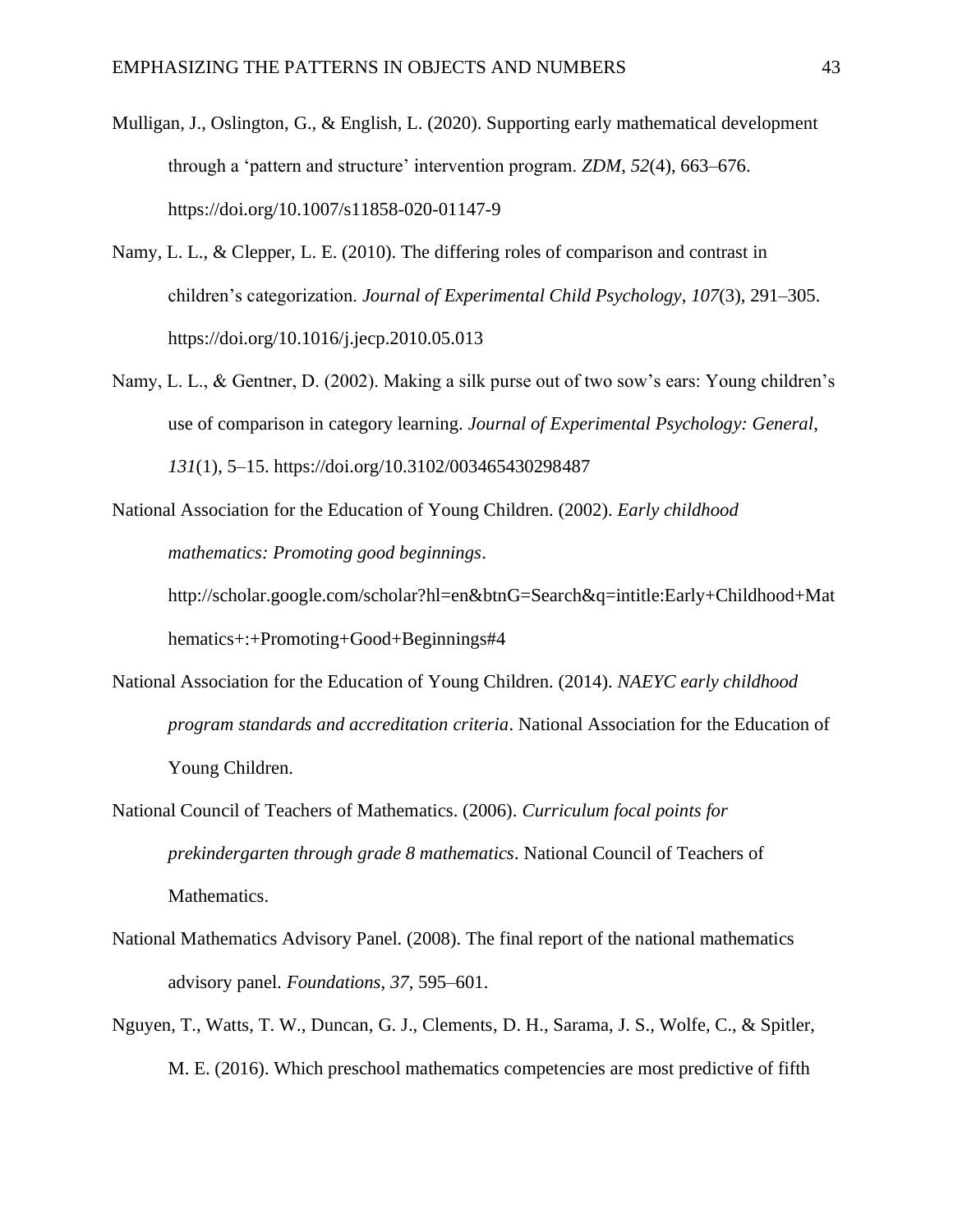grade achievement? *Early Childhood Research Quarterly*, *36*(3), 550–560. https://doi.org/10.1016/j.ecresq.2016.02.003

Papic, M. M., Mulligan, J. T., & Mitchelmore, M. C. (2011). Assessing the development of preschoolers' mathematical patterning. *Journal for Research in Mathematics Education*, *42*(3), 237–269. https://doi.org/10.5951/jresematheduc.42.3.0237

Pasnak, R., Kidd, J. K., Gadzichowski, K. M., Gallington, D. A., Schmerold, K. L., & West, H. (2015). Abstracting sequences: Reasoning that is a key to academic achievement. *The Journal of Genetic Psychology*, *176*(3), 171–193. https://doi.org/10.1080/00221325.2015.1024198

Raghubar, K. P., & Barnes, M. A. (2017). Early numeracy skills in preschool-aged children: A review of neurocognitive findings and implications for assessment and intervention. *The Clinical Neuropsychologist*, *31*(2), 329–351.

https://doi.org/10.1080/13854046.2016.1259387

- Ramani, G. B., Daubert, E. N., Lin, G. C., Kamarsu, S., Wodzinski, A., & Jaeggi, S. M. (2019). Racing dragons and remembering aliens: Benefits of playing number and working memory games on kindergartners' numerical knowledge. *Developmental Science*, *23*(4) https://doi.org/10.1111/desc.12908
- Ramani, G. B., & Siegler, R. S. (2008). Promoting broad and stable improvements in lowincome children's numerical knowledge through playing number board games. *Child Development*, *79*(2), 375–394. https://doi.org/10.1111/j.1467-8624.2007.01131.x
- Ritchie, S. J., & Bates, T. C. (2013). Enduring links from childhood mathematics and reading achievement to adult socioeconomic status. *Psychological Science*, *24*(7), 1301–1308. https://doi.org/10.1177/0956797612466268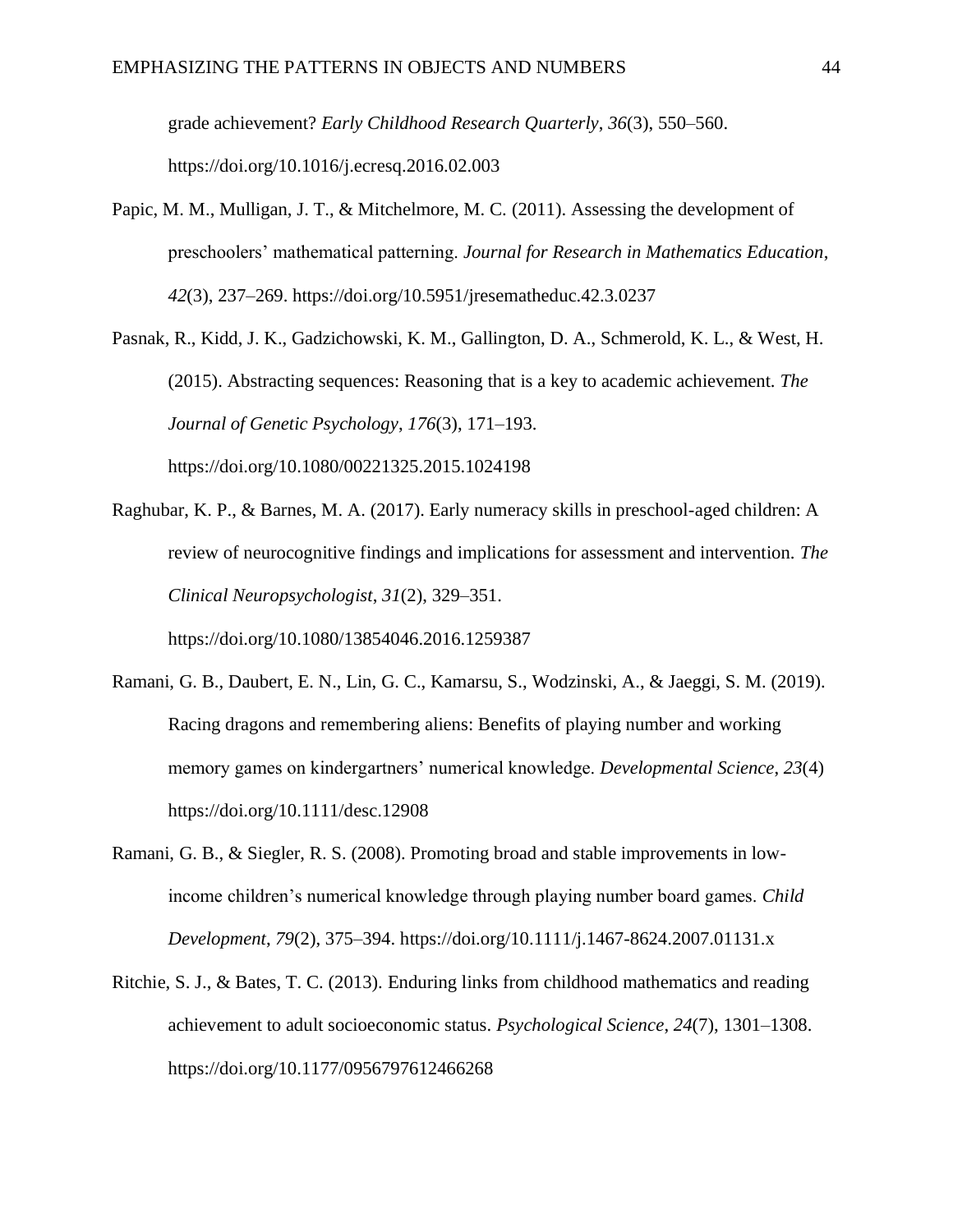- Rittle-Johnson, B., Fyfe, E. R., Hofer, K. G., & Farran, D. C. (2017). Early math trajectories: Low-income children's mathematics knowledge from ages 4 to 11. *Child Development*, *88*(5), 1727–1742. https://doi.org/10.1111/cdev.12662
- Rittle-Johnson, B., Fyfe, E. R., Loehr, A. M., & Miller, M. R. (2015). Beyond numeracy in preschool: Adding patterns to the equation. *Early Childhood Research Quarterly*, *31*, 101–112. https://doi.org/10.1016/j.ecresq.2015.01.005
- Rittle-Johnson, B., Saylor, M., & Swygert, K. E. (2008). Learning from explaining: Does it matter if mom is listening? *Journal of Experimental Child Psychology*, *100*(3), 215–224. https://doi.org/10.1016/j.jecp.2007.10.002
- Rittle-Johnson, B., Zippert, E., & Boice, K. L. (2019). The roles of patterning and spatial skills in early mathematics development. *Early Childhood Research Quarterly*, *46*, 166–178. https://doi.org/10.1016/j.ecresq.2018.03.006
- Sarama, J., & Clements, D. H. (2004). Building blocks for early childhood mathematics. *Early Childhood Research Quarterly*, *19*(1), 181–189.
	- https://doi.org/10.1016/j.ecresq.2004.01.014
- Sarama, J., & Clements, D. H. (2009). *Early childhood mathematics education research: Learning trajectories for young children*. Routledge.
- Sarnecka, B. W., & Carey, S. (2008). How counting represents number: What children must learn and when they learn it. *Cognition*, *108*(3), 662–674. https://doi.org/10.1016/j.cognition.2008.05.007
- Satterthwaite, F. E. (1946). An approximate distribution of estimates of variance components. *Biometrics Bulletin*, *2*(6), 110–114. JSTOR. https://doi.org/10.2307/3002019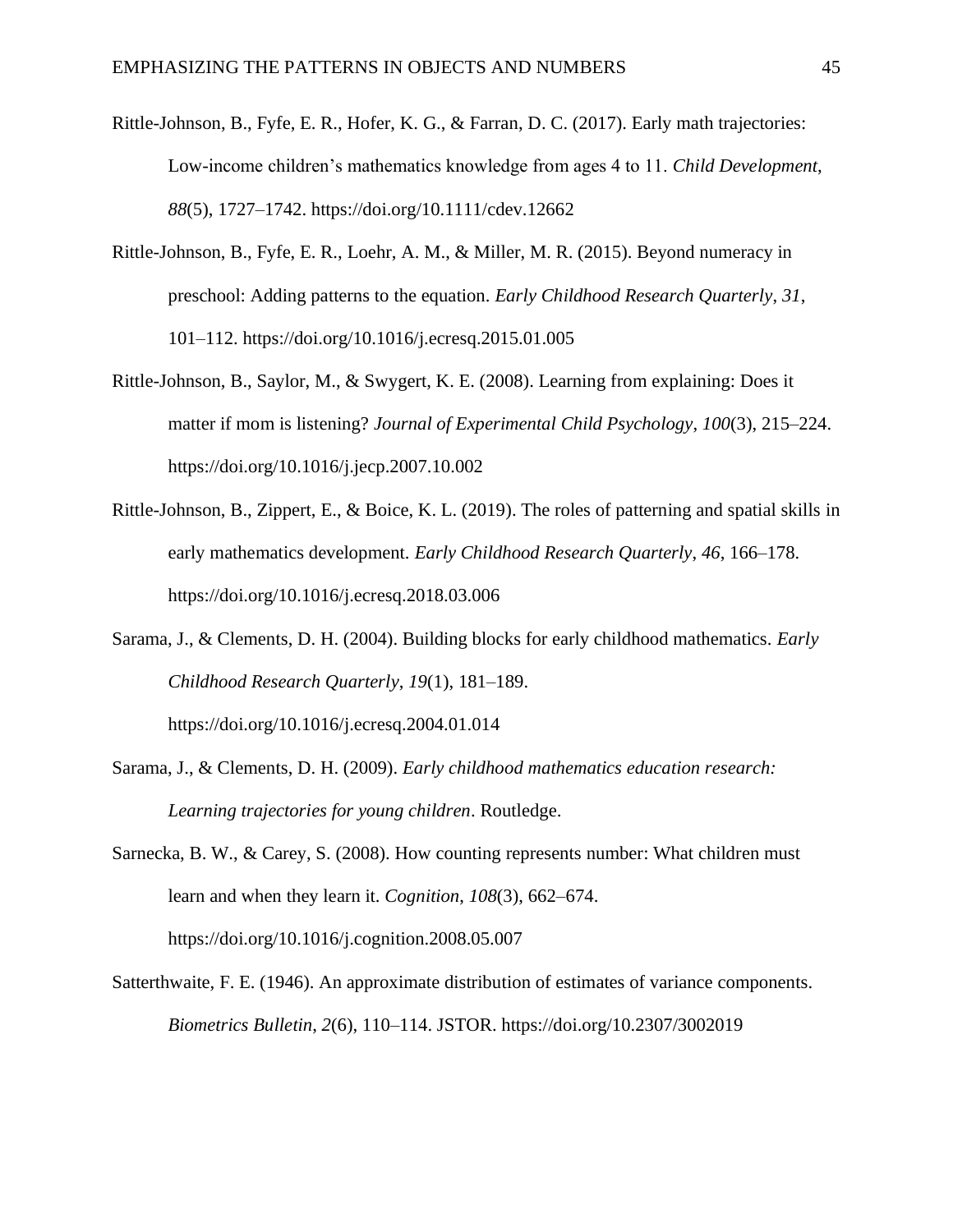- Scalise, N. R., Daubert, E. N., & Ramani, G. B. (2018). Narrowing the early mathematics gap: A play-based intervention to promote low-income preschoolers' number skills. *Journal of Numerical Cognition*, *3*(3), 559–581. https://doi.org/10.5964/jnc.v3i3.72
- Sella, F., & Lucangeli, D. (2020). The knowledge of the preceding number reveals a mature understanding of the number sequence. *Cognition*, *194*, 104104. https://doi.org/10.1016/j.cognition.2019.104104
- Shapka, J. D., Domene, J. F., & Keating, D. P. (2006). Trajectories of career aspirations through adolescence and young adulthood: Early math achievement as a critical filter. *Educational Research and Evaluation*, *12*(4), 347–358. https://doi.org/10.1080/13803610600765752
- Spaepen, E., Gunderson, E. A., Gibson, D., Goldin-Meadow, S., & Levine, S. C. (2018). Meaning before order: Cardinal principle knowledge predicts improvement in understanding the successor principle and exact ordering. *Cognition*, *180*, 59–81. https://doi.org/10.1016/j.cognition.2018.06.012
- Starkey, P., Klein, A., & Wakeley, A. (2004). Enhancing young children's mathematical knowledge through a pre-kindergarten mathematics intervention. *Early Childhood Research Quarterly*, *19*(1), 99–120. https://doi.org/10.1016/j.ecresq.2004.01.002
- Steen, L. A. (1988). The science of patterns. *Science*, *240*(4852), 611–616. https://doi.org/10.1126/science.240.4852.611
- Vygotsky, L. S. (1978). *Mind in society: The development of higher psychological processes* (M. Cole, V. John-Steiner, S. Scribner, & E. Souberman, Eds.). Harvard University Press.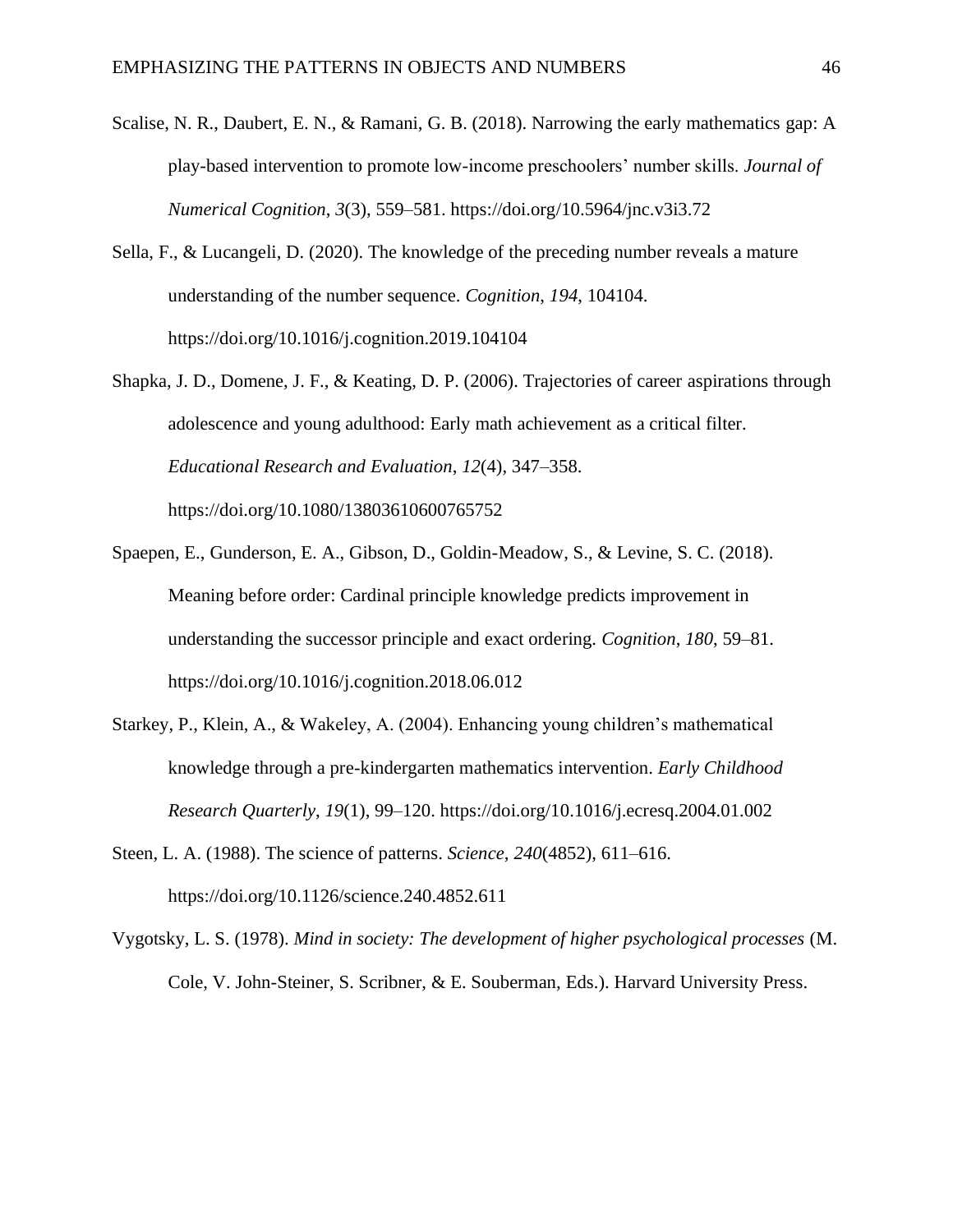- Watts, T. W., Duncan, G. J., Siegler, R. S., & Davis-Kean, P. E. (2014). What's past is prologue: Relations between early mathematics knowledge and high school achievement. *Educational Researcher*, *43*(7), 352–360. https://doi.org/10.3102/0013189X14553660
- Weiland, C., Wolfe, C. B., Hurwitz, M. D., Clements, D. H., Sarama, J. H., & Yoshikawa, H. (2012). Early mathematics assessment: Validation of the short form of a prekindergarten and kindergarten mathematics measure. *Educational Psychology*, *32*(3), 311–333. https://doi.org/10.1080/01443410.2011.654190
- Wijns, N., Torbeyns, J., Bakker, M., De Smedt, B., & Verschaffel, L. (2019). Four-year olds' understanding of repeating and growing patterns and its association with early numerical ability. *Early Childhood Research Quarterly*, *49*, 152–163. https://doi.org/10.1016/j.ecresq.2019.06.004
- Wood, D., & Middleton, D. (1975). A study of assisted problem-solving. *British Journal of Psychology*, *66*(2), 181–191. https://doi.org/10.1111/j.2044-8295.1975.tb01454.x
- Zippert, E., Clayback, K., & Rittle-Johnson, B. (2019). Not just IQ: Patterning predicts preschoolers' math knowledge beyond fluid reasoning. *Journal of Cognition and Development*, *20*(5), 752–771. https://doi.org/10.1080/15248372.2019.1658587
- Zippert, E., Douglas, A., & Rittle-Johnson, B. (2020). Finding patterns in objects and numbers: Repeating patterning in pre-K predicts kindergarten mathematics knowledge. *Journal of Experimental Child Psychology*, *200*, 104965.

https://doi.org/10.1016/j.jecp.2020.103965.

Zippert, E., Loehr, A. M., & Rittle-Johnson, B. (2018, February). *A new teacher-based assessment of preschoolers' patterning skills* [Poster]. Society for Research on Educational Effectiveness, Washington, D.C.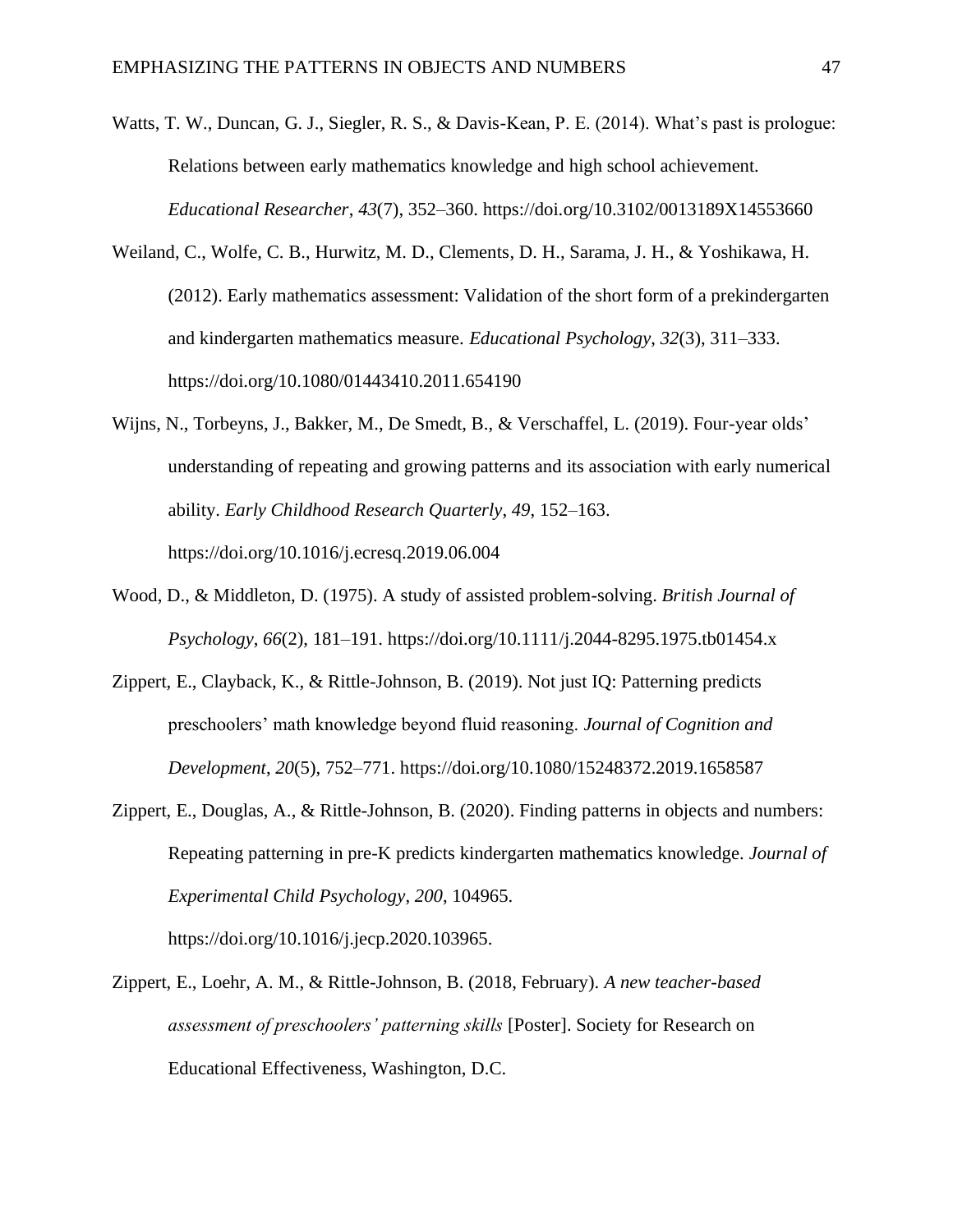*Frequency of Teacher-Reported Numeracy and Patterning Activities Per Month*

| <b>Math Concept</b>                                          | M(SD)        |
|--------------------------------------------------------------|--------------|
| Numeracy <sup>a</sup>                                        | 13.40 (3.66) |
| Count items                                                  | 19.39 (1.90) |
| Count out loud above 10                                      | 17.16(5.39)  |
| Match number names to appropriate set of objects             | 13.70 (7.12) |
| Talk about what number comes before or after another         | 13.42 (7.42) |
| Compare quantities                                           | 12.93 (6.34) |
| Name written numerals                                        | 12.74 (7.72) |
| Simple adding $&$ subtracting with objects                   | 11.97 (6.99) |
| Count backwards                                              | 10.07(7.82)  |
| Add simple sums or talk about number facts without objects   | 8.21 (8.44)  |
| Patterning <sup>b</sup>                                      | 9.93(2.60)   |
| Discuss patterns in days of week, months in year, or seasons | 15.18 (7.38) |
| Make or copy pattern with objects or sounds                  | 10.80(7.63)  |
| Figure out what comes next in pattern                        | 10.02(7.11)  |
| Describe patterns in words                                   | 9.36(7.34)   |
| Copy a pattern with different materials                      | 6.79(7.54)   |
| Identify the part that repeats in patterns                   | 8.46 (7.58)  |

*Note.* <sup>a</sup>Average of teachers' reports ( $n = 44$ ) of including nine numeracy activities in math instruction. <sup>b</sup>Average of teachers' reports ( $n = 45$ ) of including six patterning activities in math instruction.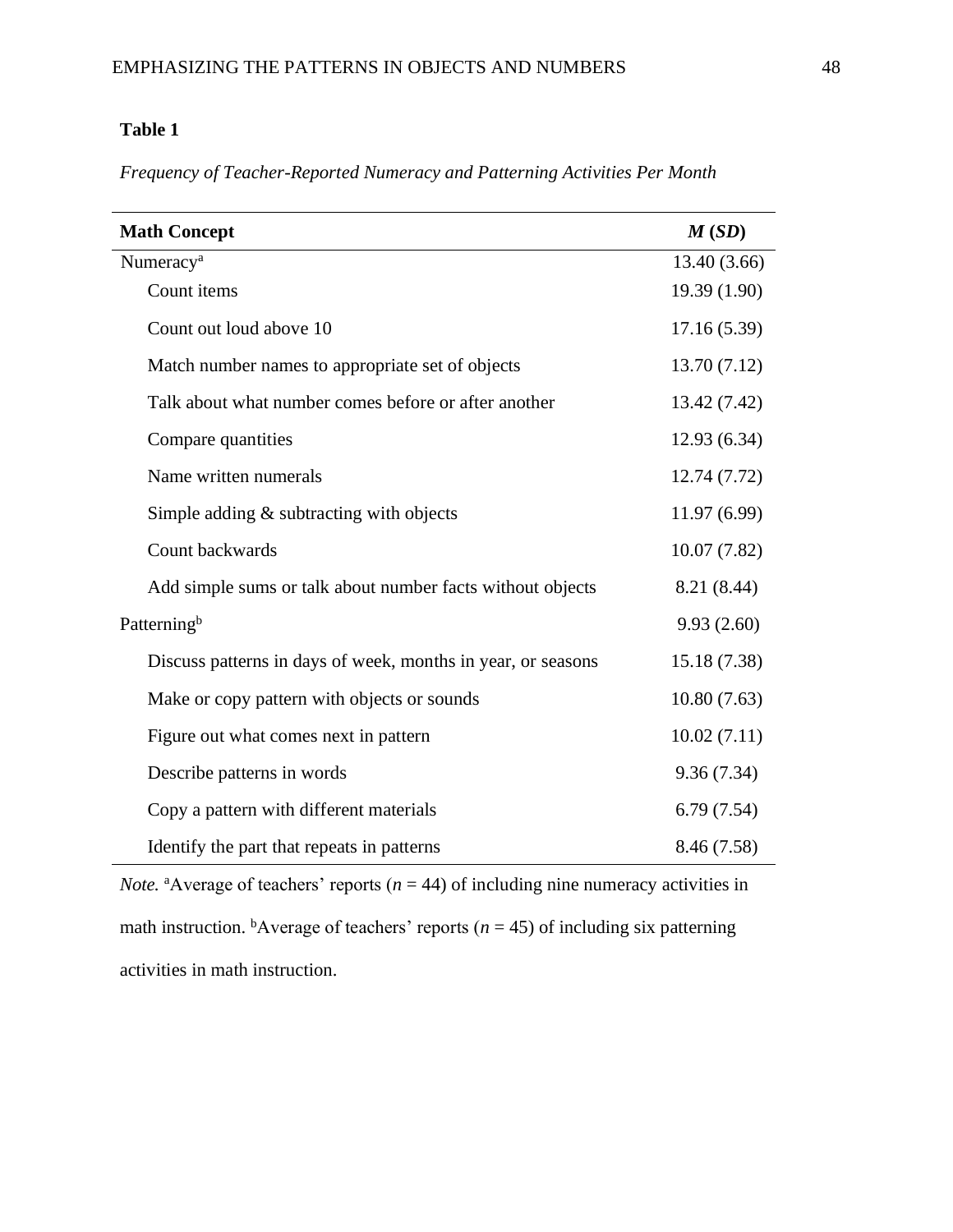## *Descriptive Statistics on Responses Types on the Research-based Patterning Measure*

| <b>Response Type</b>          | <b>Description</b>                                                                                           | Proportion across all responses $M(SD)$ |                   |                 |                |  |  |  |
|-------------------------------|--------------------------------------------------------------------------------------------------------------|-----------------------------------------|-------------------|-----------------|----------------|--|--|--|
|                               |                                                                                                              | <b>Overall</b>                          | <b>Patterning</b> | <b>Literacy</b> | <b>Control</b> |  |  |  |
| Correct                       | Correct. At least one full unit model<br>pattern.                                                            | 0.55(0.25)                              | 0.62(0.22)        | 0.49(0.26)      | 0.54(0.27)     |  |  |  |
| Incorrect                     |                                                                                                              |                                         |                   |                 |                |  |  |  |
| <b>Partial Correct</b>        | At least 1 full unit (2 for AB patterns) at<br>beginning or end. Errors present.                             | 0.11(0.10)                              | 0.13(0.10)        | 0.09(0.09)      | 0.09(0.10)     |  |  |  |
| <b>Wrong Pattern AB</b>       | At least 3 consecutive units AB (or BA).<br>Errors may be present before and/or<br>after.                    | 0.04(0.08)                              | 0.06(0.03)        | 0.05(0.10)      | 0.05(0.08)     |  |  |  |
| <b>Wrong Pattern</b><br>Other | At least 2 consecutive units of a proper<br>pattern. Errors may be present before<br>and/or after.           | 0.03(0.05)                              | 0.03(0.06)        | 0.03(0.05)      | 0.02(0.04)     |  |  |  |
| Non-Pattern                   | Linear sequence with no discernible<br>repeating patterns (including sequences<br>sorted by color or shape). | 0.26(0.27)                              | 0.17(0.21)        | 0.31(0.29)      | 0.29(0.30)     |  |  |  |
| <b>Off Task</b>               | Not a linear sequence.                                                                                       | 0.02(0.09)                              | 0.02(0.10)        | 0.03(0.08)      | 0.01(0.09)     |  |  |  |

*Note*. Frequencies exclude item 1 which required students to identify the missing item in an AB pattern. It was coded using a

different coding scheme (i.e., whether children responded correctly (*M* = .69), chose the incorrect item in the pattern (*M* = .26), or

chose a random item to complete the pattern  $(M = .05)$ ).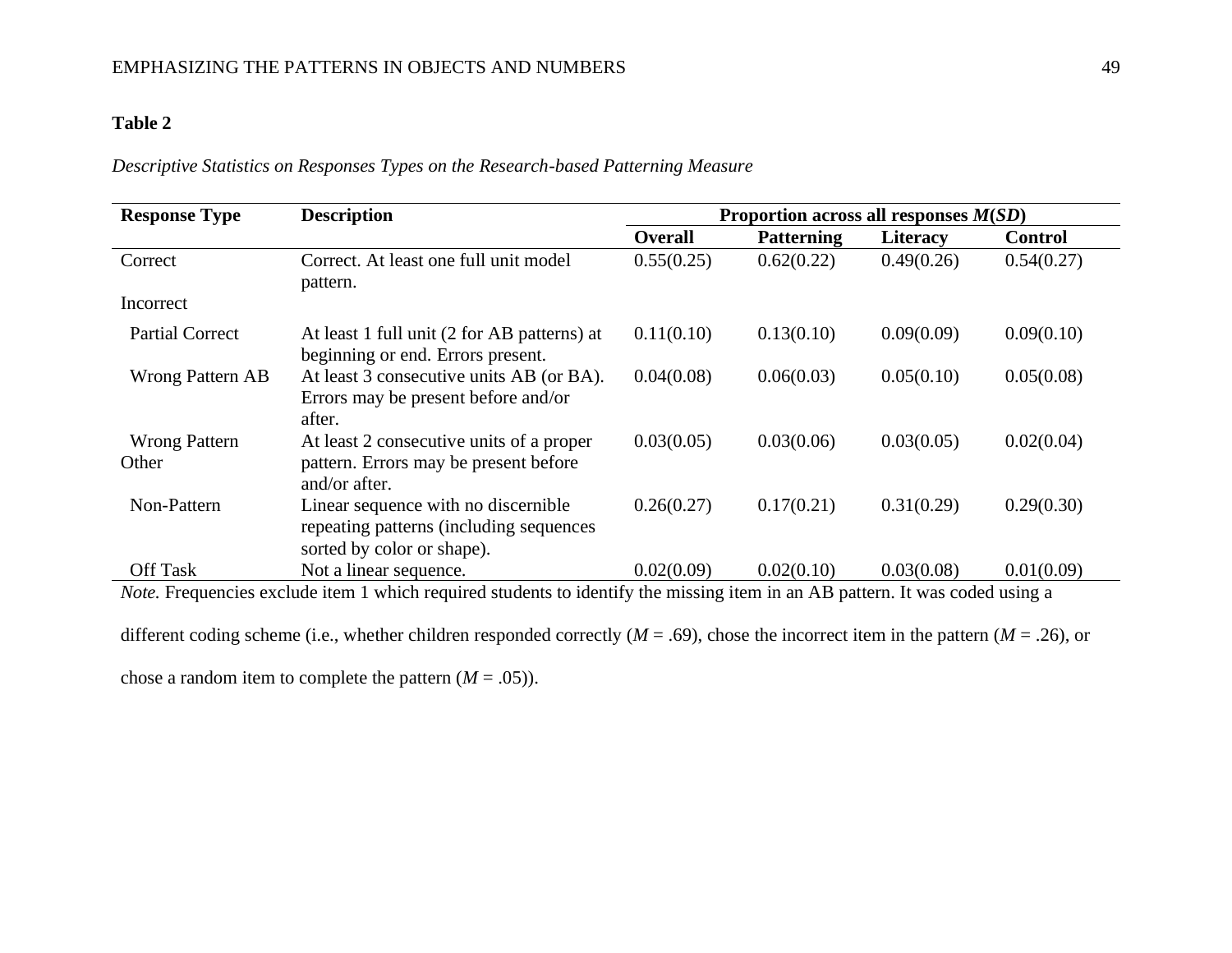# *Description of Tutoring Activities by Session*

|                 |           | <b>Session 1</b>                                                                                                                                                       | <b>Session 2</b>                                                                                            | <b>Session 3</b>                                                                                                                                          |           | <b>Session 4</b>                                                                                 | <b>Session 5</b>                                                                                                                          |
|-----------------|-----------|------------------------------------------------------------------------------------------------------------------------------------------------------------------------|-------------------------------------------------------------------------------------------------------------|-----------------------------------------------------------------------------------------------------------------------------------------------------------|-----------|--------------------------------------------------------------------------------------------------|-------------------------------------------------------------------------------------------------------------------------------------------|
| <b>Pattern</b>  | $\bullet$ | • Duplicate and<br>extend patterns<br>using pattern strips<br>Make patterns with<br>dance and body<br>movements                                                        | Duplicate and<br>extend patterns<br>using string beads<br>Make patterns with<br>dance and body<br>movements | • Identify core unit of<br>patterns using cubes<br>and pattern strips<br>Make patterns with<br>dance and body<br>movements                                | $\bullet$ | • Abstract patterns using<br>pattern strips<br>Make patterns with<br>dance and body<br>movements | Review core unit<br>and abstract<br>patterns using<br>pattern strips<br>Make patterns with<br>dance and body<br>movements                 |
| <b>Numeracy</b> | $\bullet$ | Bird Book, adding 1<br>bird each page<br>What's different<br>$activity - hiding x$<br>number of items<br>under a cloth and<br>adding 1 (with small<br>numbers, $1-5$ ) | Create stairs with<br>Unifix cubes $-$<br>adding 1 cube each<br>time with small<br>numbers 1-5              | • 5 little monkeys song<br>• What's different<br>$activity - hiding x$<br>number of items under<br>a cloth and adding 1<br>(with small numbers,<br>$1-5)$ | $\bullet$ | Create stairs with<br>Unifix cubes $-$ adding<br>1 cube each time with<br>large numbers 6-10     | What's different<br>$activity - hiding x$<br>number of items<br>under a cloth and<br>adding 1 (with<br>small & large<br>numbers, $1-10$ ) |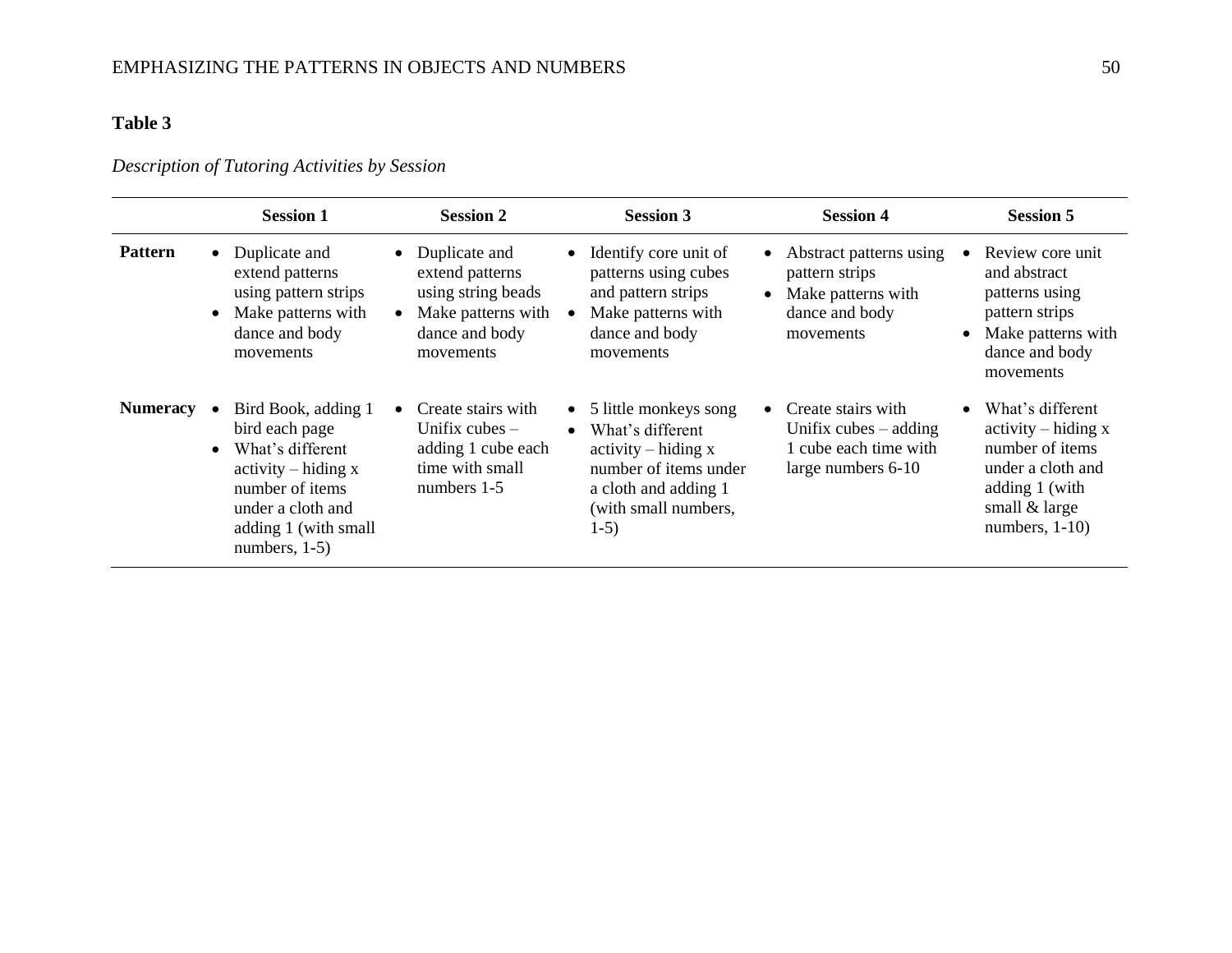# *Descriptive Statistics of Study Measures*

|                                                                                                                          | Accuracy by Condition $M(SD)$ |                             |                                |                 |                                  |                 |  |  |  |  |
|--------------------------------------------------------------------------------------------------------------------------|-------------------------------|-----------------------------|--------------------------------|-----------------|----------------------------------|-----------------|--|--|--|--|
| <b>Variables</b>                                                                                                         |                               | <b>Control</b> <sup>a</sup> | Literacy+Numeracy <sup>b</sup> |                 | Patterning+Numeracy <sup>c</sup> |                 |  |  |  |  |
|                                                                                                                          | <b>Pretest</b>                | <b>Posttest</b>             | <b>Pretest</b>                 | <b>Posttest</b> | <b>Pretest</b>                   | <b>Posttest</b> |  |  |  |  |
| <b>IRT Scores</b>                                                                                                        |                               |                             |                                |                 |                                  |                 |  |  |  |  |
| <b>Research-based Patterning</b>                                                                                         | $- -$                         | $-0.05(2.33)$               |                                | $-0.61(2.23)$   |                                  | 0.63(2.07)      |  |  |  |  |
| <b>Teacher-based Patterning</b>                                                                                          | 0.04(1.41)                    | 0.07(1.37)                  | $-0.10(1.45)$                  | $-0.07(1.46)$   | 0.17(1.30)                       | 0.02(1.30)      |  |  |  |  |
| General Math                                                                                                             | $-0.93(0.93)$                 | $-0.43(0.96)$               | $-0.92(0.93)$                  | $-0.42(0.82)$   | $-0.93(0.92)$                    | $-0.40(1.00)$   |  |  |  |  |
| <b>General Numeracy</b>                                                                                                  | $-0.72(1.70)$                 | 0.12(1.55)                  | $-0.72(1.60)$                  | 0.00(1.46)      | $-0.84(1.57)$                    | $-0.03(1.55)$   |  |  |  |  |
| Successor and Predecessor Principle                                                                                      | 0.04(0.46)                    | 0.00(0.57)                  | $-0.03(0.46)$                  | $-0.01(0.42)$   | 0.00(0.48)                       | 0.02(0.56)      |  |  |  |  |
| <b>Raw Scores</b>                                                                                                        |                               |                             |                                |                 |                                  |                 |  |  |  |  |
| <b>Research-based Patterning</b>                                                                                         | $- -$                         | 5.80(3.38)                  |                                | 5.00(3.27)      |                                  | 6.83(3.03)      |  |  |  |  |
| <b>Teacher-based Patterning</b>                                                                                          | 2.93(2.55)                    | 3.80(2.54)                  | 2.66(2.62)                     | 3.54(2.67)      | 3.13(2.36)                       | 3.75(2.41)      |  |  |  |  |
| <b>General Math</b>                                                                                                      | 10.90(4.20)                   | 11.99(4.48)                 | 10.99(4.16)                    | 12.04(3.93)     | 10.97(4.22)                      | 12.13(4.72)     |  |  |  |  |
| <b>General Numeracy</b>                                                                                                  | 7.62(2.79)                    | 8.55(2.79)                  | 7.65(2.64)                     | 8.37(2.62)      | 7.46(2.70)                       | 8.26(2.87)      |  |  |  |  |
| <b>Successor and Predecessor Principle</b><br>$\overline{a}$ $\overline{b}$ $\overline{c}$ $\overline{c}$ $\overline{c}$ | 6.77(1.89)                    | 6.73(2.11)                  | 6.49(1.88)                     | 6.77(1.59)      | 7.62(1.96)                       | 6.82(2.07)      |  |  |  |  |

 $a_n = 71. b_n = 68. c_n = 72.$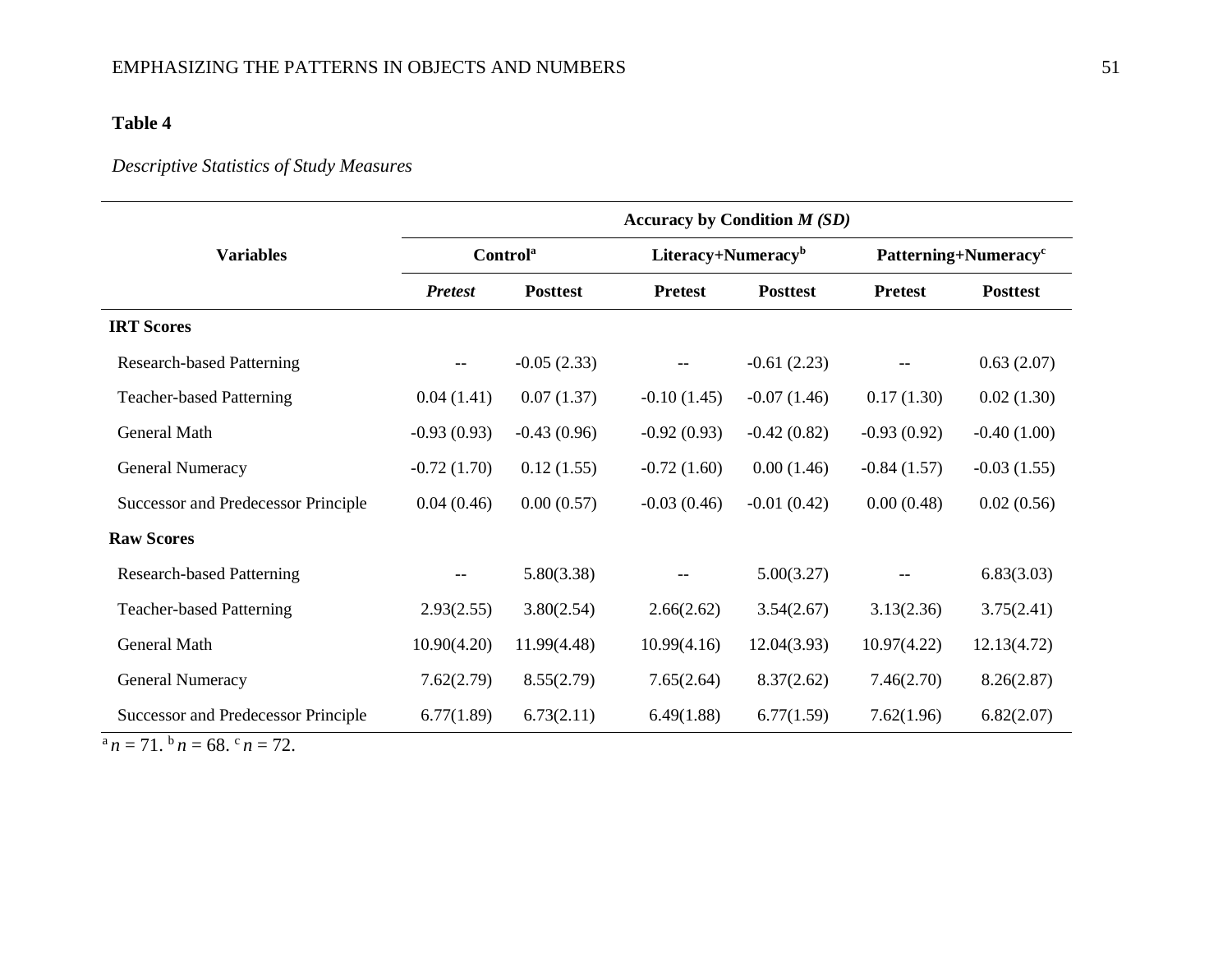*Multilevel Modeling Frequentist and Bayesian Analysis Results for Posttest Measures*

|                                                          | <b>Frequentist Analyses</b> |      |        |                  |          | <b>Bayesian Analyses</b> |         |          |
|----------------------------------------------------------|-----------------------------|------|--------|------------------|----------|--------------------------|---------|----------|
| Parameter                                                | Coefficient                 | SE   | df     | $\boldsymbol{t}$ | Estimate | SE                       | 95% CI  | 95% CI   |
|                                                          |                             |      |        |                  |          |                          | Lower   | Upper    |
| <b>Research-based Patterning Post H1</b>                 |                             |      |        |                  |          |                          |         |          |
| Intercept                                                | $-3.68$                     | 1.51 | 189.79 | $-2.44*$         | $-3.23$  | 1.56                     | $-6.30$ | $-0.19$  |
| Patterning vs. Literacy & Control                        | 0.27                        | 0.07 | 100.78 | $3.69**$         | 0.27     | 0.08                     | 0.12    | 0.42     |
| Literacy vs. Control                                     | $-0.22$                     | 0.13 | 104.02 | $-1.70$          | $-0.25$  | 0.13                     | $-0.53$ | 0.01     |
| Patterning Pre                                           | 0.35                        | 0.09 | 199.40 | 3.87**           | 0.32     | 0.09                     | 0.14    | 0.51     |
| General Math Pre                                         | 1.12                        | 0.15 | 184.95 | $7.34**$         | 1.13     | 0.16                     | 0.82    | 1.44     |
| Successor & Predecessor Principle Pre                    | 0.20                        | 0.27 | 195.48 | 0.71             | 0.31     | 0.28                     | $-0.24$ | 0.84     |
| Age                                                      | 0.93                        | 0.31 | 189.67 | $3.02**$         | 0.85     | 0.32                     | 0.22    | 1.48     |
| Race                                                     | 0.59                        | 0.21 | 179.70 | $2.82**$         | 0.49     | 0.22                     | 0.05    | 0.93     |
|                                                          |                             |      |        |                  |          |                          |         |          |
| <b>Teacher-based Patterning Post H1</b>                  | $-0.16$                     | 0.98 | 195.37 | $-0.16$          | $-0.40$  | 1.02                     | $-2.41$ | 1.59     |
| Intercept                                                |                             |      |        |                  |          |                          |         |          |
| Patterning vs. Literacy & Control                        | $-0.02$                     | 0.05 | 99.35  | $-0.41$          | $-0.04$  | 0.05                     | $-0.14$ | 0.05     |
| Literacy vs. Control                                     | $-0.02$                     | 0.09 | 102.39 | $-0.18$          | $-0.03$  | 0.09                     | $-0.20$ | 0.15     |
| Patterning Pre                                           | 0.56                        | 0.06 | 198.38 | $9.61**$         | 0.56     | 0.06                     | 0.44    | 0.68     |
| General Math Pre                                         | 0.28                        | 0.10 | 182.36 | 2.90**           | 0.26     | 0.11                     | 0.06    | 0.46     |
| Successor & Predecessor Principle Pre                    | 0.10                        | 0.18 | 192.41 | 0.57             | 0.09     | 0.18                     | $-0.25$ | 0.45     |
| Age                                                      | 0.06                        | 0.20 | 195.10 | 0.29             | 0.11     | 0.21                     | $-0.29$ | 0.51     |
| Race                                                     | 0.24                        | 0.14 | 186.86 | 1.77             | 0.25     | 0.14                     | $-0.02$ | 0.51     |
| <b>General Math Knowledge Post H2, H3</b>                |                             |      |        |                  |          |                          |         |          |
| Intercept                                                | 0.30                        | 0.58 | 191.68 | 0.52             | 0.16     | 0.60                     | $-1.03$ | 1.36     |
| Patterning & Literacy vs Control                         | $-0.00$                     | 0.03 | 101.96 | 0.23             | 0.01     | 0.03                     | $-0.05$ | 0.06     |
| Patterning vs Literacy                                   | 0.01                        | 0.05 | 99.20  | $-0.16$          | $-0.02$  | 0.05                     | $-0.12$ | 0.09     |
| General Math Pre                                         | 0.60                        | 0.06 | 185.27 | 10.28**          | 0.61     | 0.06                     | 0.49    | 0.72     |
| Patterning Pre                                           | 0.11                        | 0.03 | 197.91 | $3.19**$         | 0.11     | 0.04                     | 0.04    | 0.18     |
| Successor & Predecessor Principle Pre                    | 0.28                        | 0.10 | 194.64 | $2.69**$         | 0.25     | 0.10                     | 0.05    | 0.46     |
| Age                                                      | $-0.06$                     | 0.12 | 190.64 | $-0.49$          | $-0.02$  | 0.12                     | $-0.26$ | 0.22     |
| Race                                                     | 0.19                        | 0.08 | 182.19 | $2.36*$          | 0.17     | 0.08                     | 0.01    | 0.33     |
| <b>General Numeracy Post H2, H3</b>                      |                             |      |        |                  |          |                          |         |          |
| Intercept                                                | $-1.06$                     | 0.84 | 168.01 | $-1.26$          | $-0.93$  | 0.87                     | $-2.64$ | 0.78     |
| Patterning & Literacy vs Control                         | $-0.03$                     | 0.04 | 99.38  | $-0.71$          | $-0.03$  | 0.04                     | $-0.12$ | 0.06     |
| Patterning vs Literacy                                   | $-0.03$                     | 0.07 | 96.76  | $-0.39$          | $-0.03$  | 0.08                     | $-0.18$ | 0.13     |
| <b>General Numeracy Pre</b>                              | 0.58                        | 0.05 | 199.14 | $11.70**$        | 0.57     | 0.05                     | 0.47    | 0.67     |
| Patterning Pre                                           | 0.08                        | 0.05 | 195.54 | 1.48             | 0.09     | 0.06                     | $-0.01$ | 0.20     |
| Successor & Predecessor Principle Pre                    | 0.54                        | 0.16 | 191.96 | $3.40**$         | 0.60     | 0.16                     | 0.29    | 0.91     |
| Age                                                      | 0.29                        | 0.17 | 164.61 | 1.67             | 0.26     | 0.18                     | $-0.10$ | 0.62     |
| Race                                                     | 0.31                        | 0.12 | 162.56 | $2.55*$          | 0.28     | 0.13                     | 0.03    | 0.53     |
| <b>Successor &amp; Predecessor Principle Post H2, H3</b> |                             |      |        |                  |          |                          |         |          |
| Intercept                                                | 0.03                        | 0.39 | 189.03 | 0.10             | 0.07     | 0.39                     | $-0.70$ | $0.80\,$ |
| Patterning & Literacy vs Control                         | 0.01                        | 0.02 | 99.73  | 0.37             | 0.01     | 0.02                     | $-0.03$ | 0.04     |
| Patterning vs Literacy                                   | $-0.01$                     | 0.03 | 96.81  | $-0.30$          | $-0.01$  | 0.03                     | $-0.07$ | 0.06     |
| Successor & Predecessor Principle Pre                    | 0.37                        | 0.07 | 192.37 | $5.31**$         | 0.38     | 0.07                     | 0.24    | 0.52     |
| General Math Pre                                         | 0.17                        | 0.04 | 192.56 | $4.42**$         | 0.18     | 0.04                     | 0.10    | 0.26     |
| Patterning Pre                                           | 0.06                        | 0.02 | 197.31 | $2.69**$         | 0.06     | 0.02                     | 0.02    | 0.10     |
| Age                                                      | 0.02                        | 0.08 | 184.34 | 0.25             | 0.01     | 0.08                     | $-0.14$ | 0.17     |
| Race                                                     | 0.06                        | 0.05 | 180.76 | 1.03             | 0.06     | 0.05                     | $-0.05$ | 0.16     |

*Note.* CI = credible interval. Race is coded as  $1 =$  white,  $0 =$  student of color. \*  $p < .05$ . \*\* $p < .01$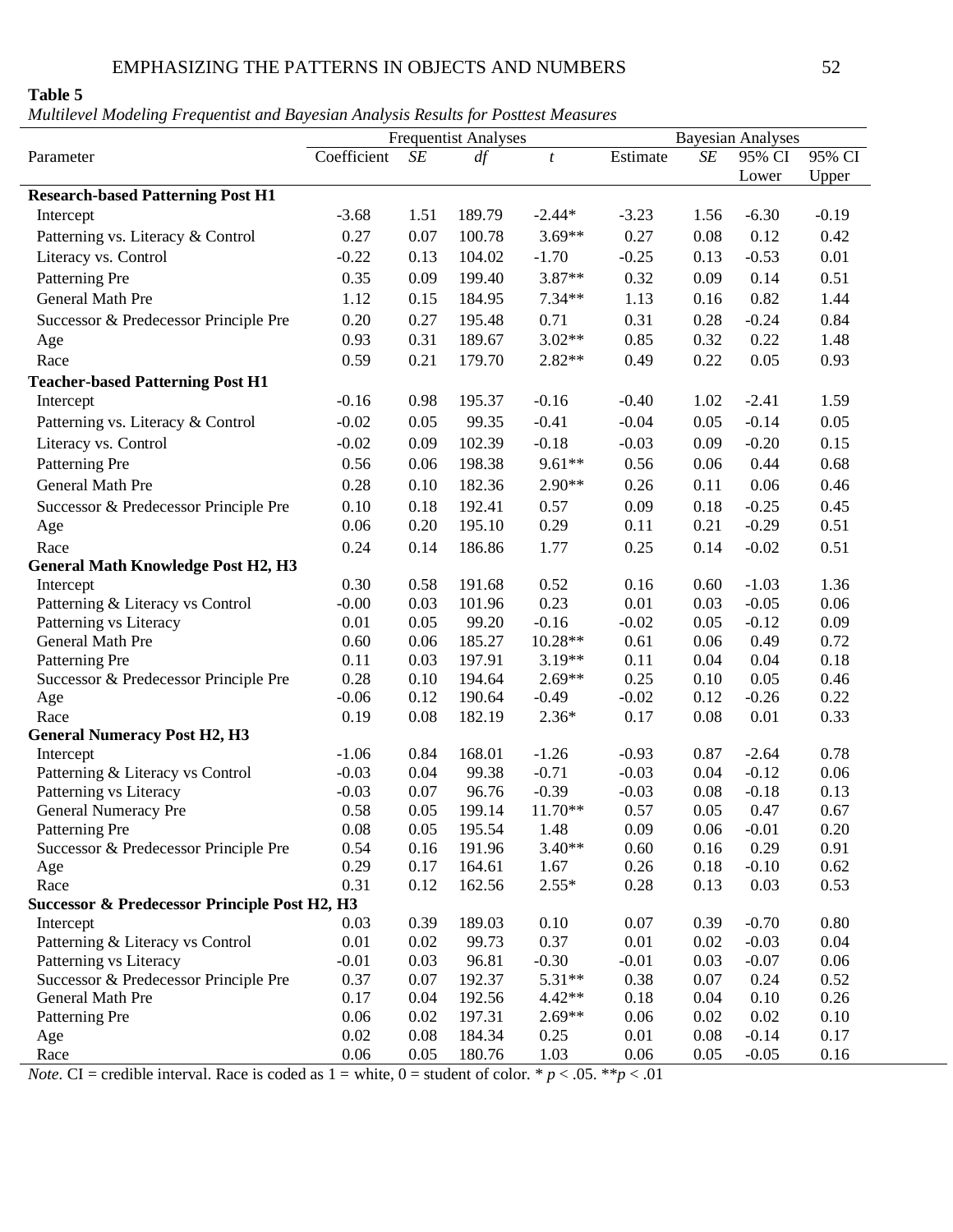# EMPHASIZING THE PATTERNS IN OBJECTS AND NUMBERS 53

# *Figure 1*.

*Conceptual Model Depicting Pathways Through Which Each Training Type is Theorized to Influence Prek Early Numeracy and Mathematics Knowledge.*

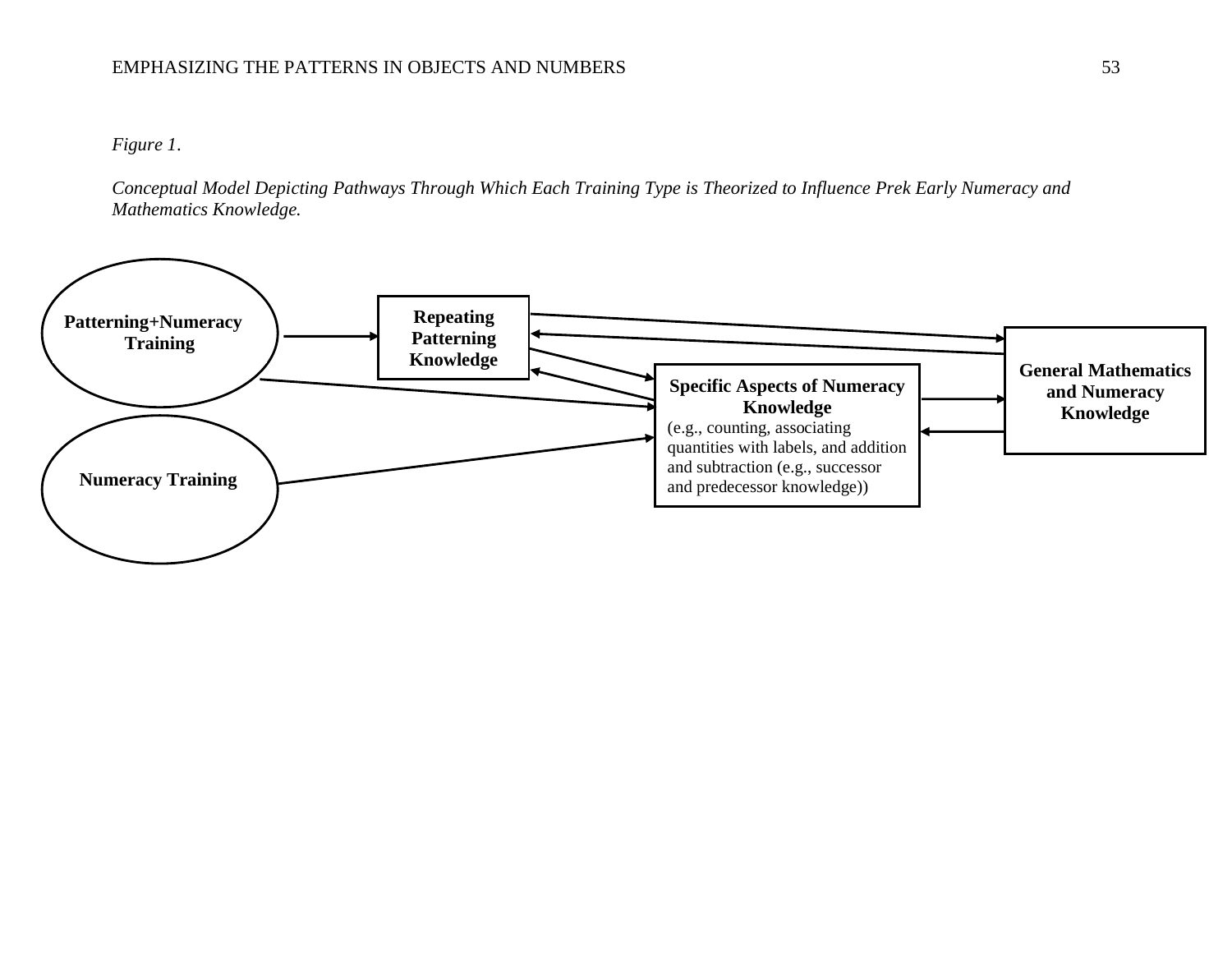# *Figure 2*.

*Study Design.*

| <b>Pretest</b>                                                                                                                                               | Randomized                                                                                                                       |                                                                                                                                 | Post test                                                                                                                                                                             | Post test                                                                                                                                                         |  |  |
|--------------------------------------------------------------------------------------------------------------------------------------------------------------|----------------------------------------------------------------------------------------------------------------------------------|---------------------------------------------------------------------------------------------------------------------------------|---------------------------------------------------------------------------------------------------------------------------------------------------------------------------------------|-------------------------------------------------------------------------------------------------------------------------------------------------------------------|--|--|
|                                                                                                                                                              | to Condition                                                                                                                     |                                                                                                                                 | Day 1                                                                                                                                                                                 | Day 2                                                                                                                                                             |  |  |
| Children were<br>pretested in one 30-<br>minute session<br>Math (REMA)<br>٠<br>Pattern (Teacher-<br>٠<br>Based)<br>Successor and<br>Predecessor<br>Principle | Children were first<br>randomized to<br>condition, and then<br>assigned to a group of<br>two based on varying<br>pattern ability | Children in tutoring<br>conditions received<br>five 30-minute tutoring<br>sessions in groups of<br>two across 2- to 3-<br>weeks | One day after tutoring<br>session 5, children<br>were assessed in one<br>30-minute session<br>Pattern.<br>٠<br>(Research-<br>Based)<br>Successor and<br>٠<br>Predecessor<br>Principle | Within a few days of<br>post test day 1,<br>children were<br>assessed in another<br>20-minute session<br>Math (REMA)<br>٠<br>Pattern.<br>٠<br>(Teacher-<br>Based) |  |  |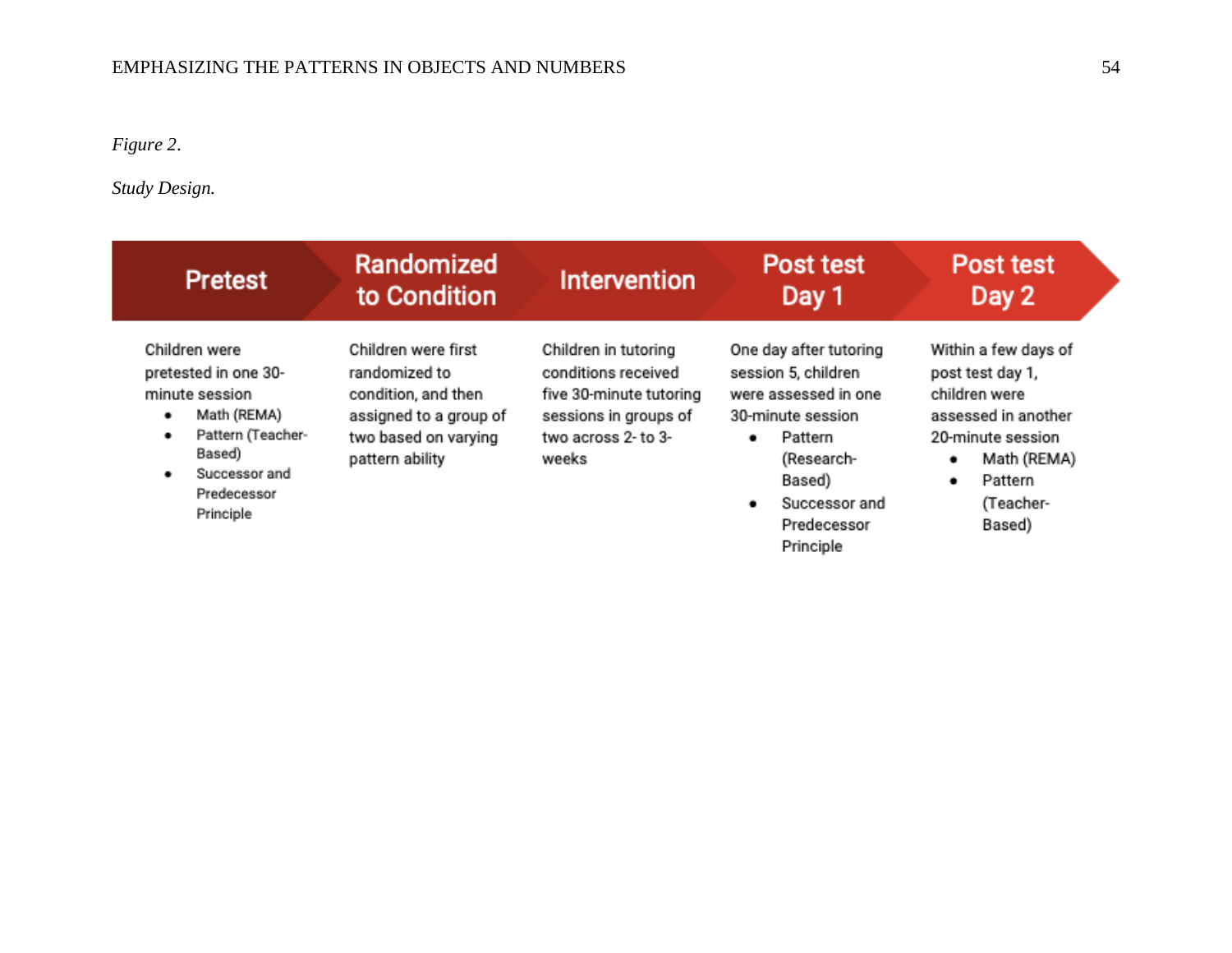# EMPHASIZING THE PATTERNS IN OBJECTS AND NUMBERS 55

# **Appendix**

*Sample Tutoring Activities*

| <b>Tutoring Activity Type</b> | Description                                                                                                                                                                                                                 | Example |
|-------------------------------|-----------------------------------------------------------------------------------------------------------------------------------------------------------------------------------------------------------------------------|---------|
| <b>Patterning Activity</b>    | Create AAB Core Unit: "In<br>repeating patterns, the part that<br>repeats over and over again is<br>called the core unit. This is our<br>core unit: Orange-Orange-Blue."<br>"Can you make the same core unit"<br>as me?"    |         |
|                               | "Let's put all of our core units"<br>together. Look, now we have a<br>pattern!"                                                                                                                                             |         |
| <b>Numeracy Activity</b>      | Build Cube Stairs: "We will make<br>stairs out of these cubes, starting<br>at 1 and going up to 5."<br>"The first stair has 1 cube, and the<br>second stairs has 2. How many<br>cubes do we need to make the<br>next step?" |         |
|                               | "Right! Because the number that<br>comes right after 2 is 3. Ok, I have<br>2 cubes but we need 3. What do<br>we need to do?"<br>"Right, add 1 more! 3 is 1 more<br>than 2"                                                  |         |